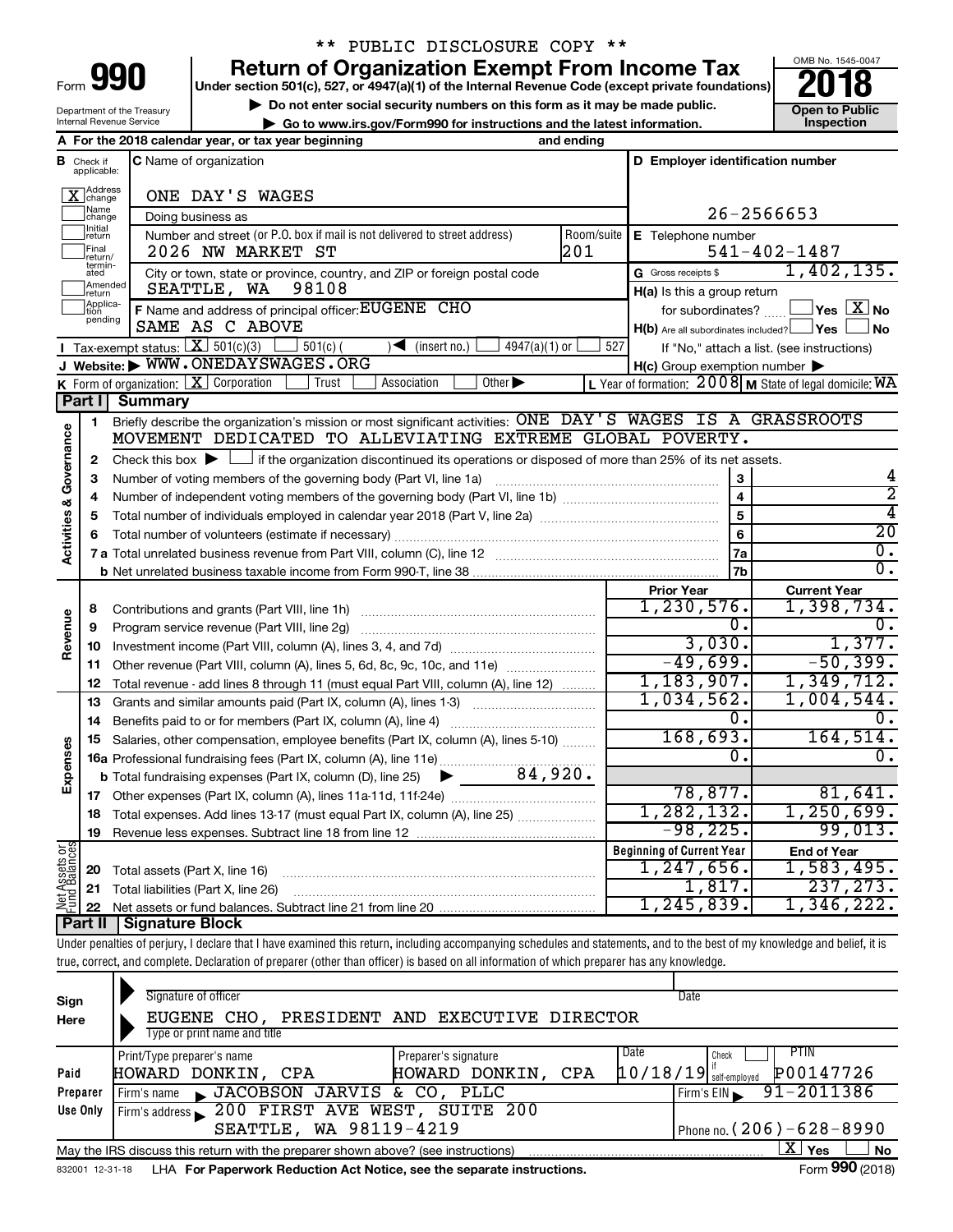|                | ONE DAY'S WAGES<br>Form 990 (2018)                                                                                                                                                                        | $26 - 2566653$ | Page 2                                  |
|----------------|-----------------------------------------------------------------------------------------------------------------------------------------------------------------------------------------------------------|----------------|-----------------------------------------|
|                | <b>Part III   Statement of Program Service Accomplishments</b>                                                                                                                                            |                |                                         |
|                |                                                                                                                                                                                                           |                |                                         |
| 1              | Briefly describe the organization's mission:<br>ONE DAY'S WAGES IS A MOVEMENT OF PEOPLE, STORIES, AND ACTIONS TO                                                                                          |                |                                         |
|                | ALLEVIATE EXTREME GLOBAL POVERTY. ONE DAY'S WAGES PROMOTES AWARENESS,                                                                                                                                     |                |                                         |
|                | INVITES GIVING, AND SUPPORTS SUSTAINABLE RELIEF THROUGH PARTNERSHIPS,                                                                                                                                     |                |                                         |
|                | ESPECIALLY WITH SMALLER ORGANIZATIONS IN DEVELOPING REGIONS.                                                                                                                                              |                |                                         |
| $\overline{2}$ | Did the organization undertake any significant program services during the year which were not listed on the                                                                                              |                |                                         |
|                | prior Form 990 or 990-EZ?                                                                                                                                                                                 |                | $\Box$ Yes $[\overline{\mathrm{X}}]$ No |
|                | If "Yes," describe these new services on Schedule O.                                                                                                                                                      |                |                                         |
| 3              | Did the organization cease conducting, or make significant changes in how it conducts, any program services?                                                                                              |                | $\Box$ Yes $[\overline{\mathrm{X}}]$ No |
|                | If "Yes," describe these changes on Schedule O.                                                                                                                                                           |                |                                         |
| 4              | Describe the organization's program service accomplishments for each of its three largest program services, as measured by expenses.                                                                      |                |                                         |
|                | Section 501(c)(3) and 501(c)(4) organizations are required to report the amount of grants and allocations to others, the total expenses, and                                                              |                |                                         |
|                | revenue, if any, for each program service reported.                                                                                                                                                       |                |                                         |
| 4a             | 1,085,586. including grants of \$1,004,544. ) (Revenue \$<br>(Expenses \$                                                                                                                                 |                |                                         |
|                | (Code:<br>ONE DAY'S WAGES ALLOWS DONORS TO CONTRIBUTE THE EQUIVALENT OF AN                                                                                                                                |                |                                         |
|                | INDIVIDUAL'S WAGES FOR ONE DAY. THE ORGANIZATION REVIEWS AND APPROVES                                                                                                                                     |                |                                         |
|                | EXISTING POVERTY RELIEF ORGANIZATIONS TO RECEIVE FUNDS. 32                                                                                                                                                |                |                                         |
|                | ORGANIZATIONS RECEIVED GRANTS IN 2018.                                                                                                                                                                    |                |                                         |
|                |                                                                                                                                                                                                           |                |                                         |
|                |                                                                                                                                                                                                           |                |                                         |
|                |                                                                                                                                                                                                           |                |                                         |
|                |                                                                                                                                                                                                           |                |                                         |
|                |                                                                                                                                                                                                           |                |                                         |
|                |                                                                                                                                                                                                           |                |                                         |
|                |                                                                                                                                                                                                           |                |                                         |
|                |                                                                                                                                                                                                           |                |                                         |
|                |                                                                                                                                                                                                           |                |                                         |
| 4b             | (Code: ) (Expenses \$<br>$\begin{array}{c} \hline \text{including grants of $$\Big( $}, \begin{array}{cc} \text{if } \end{array} \end{array}$ \begin{array}{c} \hline \text{if } \end{array} \end{array}$ |                |                                         |
|                |                                                                                                                                                                                                           |                |                                         |
|                |                                                                                                                                                                                                           |                |                                         |
|                |                                                                                                                                                                                                           |                |                                         |
|                |                                                                                                                                                                                                           |                |                                         |
|                |                                                                                                                                                                                                           |                |                                         |
|                |                                                                                                                                                                                                           |                |                                         |
|                |                                                                                                                                                                                                           |                |                                         |
|                |                                                                                                                                                                                                           |                |                                         |
|                |                                                                                                                                                                                                           |                |                                         |
|                |                                                                                                                                                                                                           |                |                                         |
|                |                                                                                                                                                                                                           |                |                                         |
| 4с             | (Code: ) (Expenses \$<br>including grants of \$                                                                                                                                                           | ) (Revenue \$  |                                         |
|                |                                                                                                                                                                                                           |                |                                         |
|                |                                                                                                                                                                                                           |                |                                         |
|                |                                                                                                                                                                                                           |                |                                         |
|                |                                                                                                                                                                                                           |                |                                         |
|                |                                                                                                                                                                                                           |                |                                         |
|                |                                                                                                                                                                                                           |                |                                         |
|                |                                                                                                                                                                                                           |                |                                         |
|                |                                                                                                                                                                                                           |                |                                         |
|                |                                                                                                                                                                                                           |                |                                         |
|                |                                                                                                                                                                                                           |                |                                         |
|                |                                                                                                                                                                                                           |                |                                         |
|                |                                                                                                                                                                                                           |                |                                         |
|                |                                                                                                                                                                                                           |                |                                         |
| 4d             | Other program services (Describe in Schedule O.)                                                                                                                                                          |                |                                         |
|                | (Expenses \$<br>Revenue \$<br>including grants of \$<br>1,085,586.<br><b>4e</b> Total program service expenses $\blacktriangleright$                                                                      |                |                                         |
|                |                                                                                                                                                                                                           |                | Form 990 (2018)                         |
|                |                                                                                                                                                                                                           |                |                                         |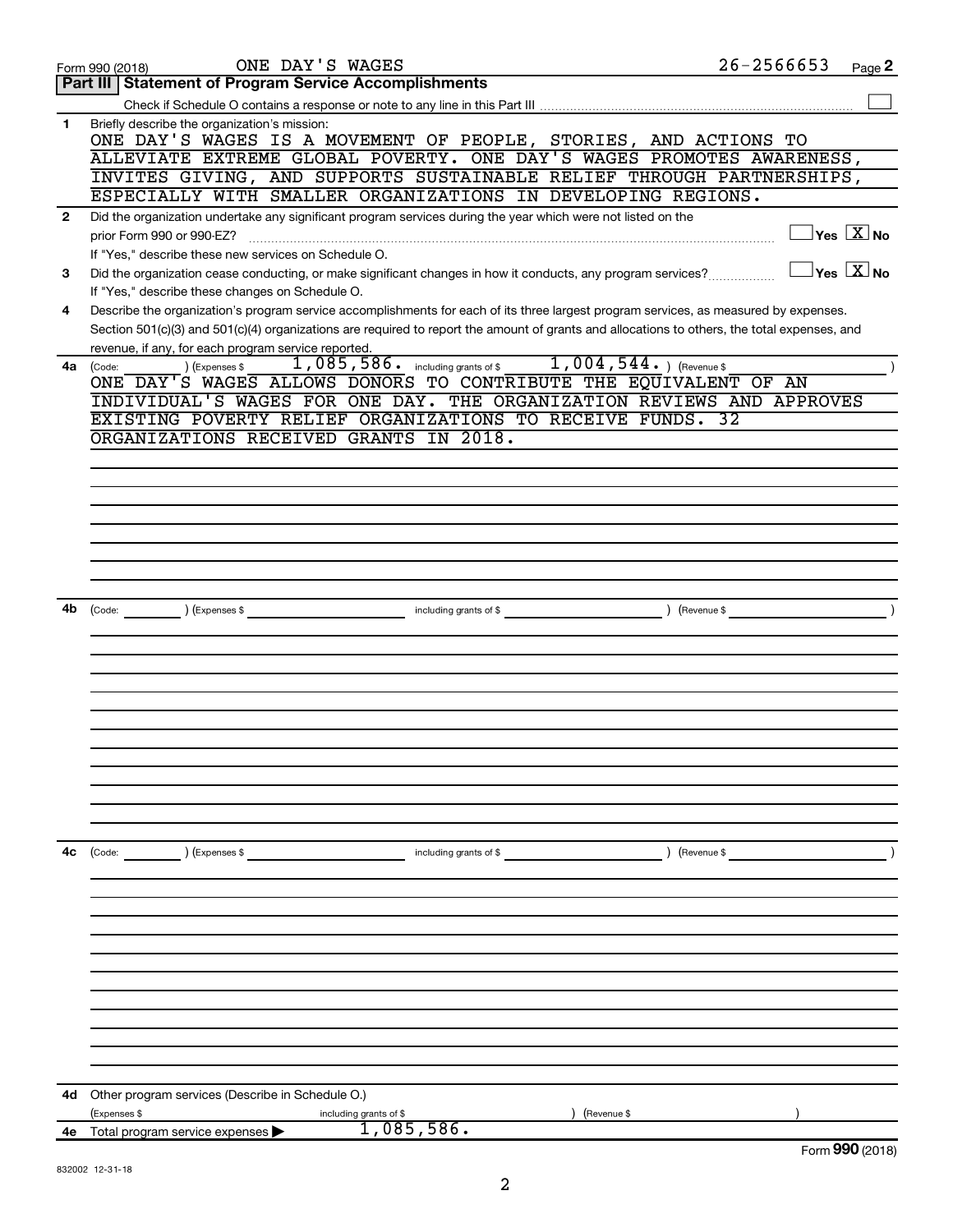| Form 990 (2018) |  |  |
|-----------------|--|--|

ONE DAY'S WAGES 26-2566653

**Part IV Checklist of Required Schedules**

|    |                                                                                                                                                         |                          | Yes | No                      |
|----|---------------------------------------------------------------------------------------------------------------------------------------------------------|--------------------------|-----|-------------------------|
| 1. | Is the organization described in section 501(c)(3) or 4947(a)(1) (other than a private foundation)?<br>If "Yes," complete Schedule A                    | 1                        | х   |                         |
| 2  |                                                                                                                                                         | $\mathbf{2}$             | X   |                         |
| 3  | Did the organization engage in direct or indirect political campaign activities on behalf of or in opposition to candidates for                         |                          |     |                         |
|    | public office? If "Yes," complete Schedule C, Part I                                                                                                    | 3                        |     | x                       |
| 4  | Section 501(c)(3) organizations. Did the organization engage in lobbying activities, or have a section 501(h) election in effect                        |                          |     |                         |
|    |                                                                                                                                                         | 4                        |     | х                       |
| 5  | Is the organization a section 501(c)(4), 501(c)(5), or 501(c)(6) organization that receives membership dues, assessments, or                            |                          |     |                         |
|    |                                                                                                                                                         | 5                        |     | х                       |
| 6  | Did the organization maintain any donor advised funds or any similar funds or accounts for which donors have the right to                               |                          |     |                         |
|    | provide advice on the distribution or investment of amounts in such funds or accounts? If "Yes," complete Schedule D, Part I                            | 6                        |     | x                       |
| 7  | Did the organization receive or hold a conservation easement, including easements to preserve open space,                                               |                          |     |                         |
|    |                                                                                                                                                         | $\overline{\phantom{a}}$ |     | х                       |
| 8  | Did the organization maintain collections of works of art, historical treasures, or other similar assets? If "Yes," complete                            |                          |     |                         |
|    | Schedule D, Part III                                                                                                                                    | 8                        |     | х                       |
| 9  | Did the organization report an amount in Part X, line 21, for escrow or custodial account liability, serve as a custodian for                           |                          |     |                         |
|    | amounts not listed in Part X; or provide credit counseling, debt management, credit repair, or debt negotiation services?                               |                          |     |                         |
|    | If "Yes," complete Schedule D, Part IV                                                                                                                  | 9                        |     | х                       |
| 10 | Did the organization, directly or through a related organization, hold assets in temporarily restricted endowments, permanent                           |                          |     |                         |
|    |                                                                                                                                                         | 10                       |     | x                       |
| 11 | If the organization's answer to any of the following questions is "Yes," then complete Schedule D, Parts VI, VII, VIII, IX, or X                        |                          |     |                         |
|    | as applicable.                                                                                                                                          |                          |     |                         |
|    | a Did the organization report an amount for land, buildings, and equipment in Part X, line 10? If "Yes," complete Schedule D,                           |                          |     |                         |
|    | Part VI                                                                                                                                                 | 11a                      | х   |                         |
|    | <b>b</b> Did the organization report an amount for investments - other securities in Part X, line 12 that is 5% or more of its total                    |                          |     |                         |
|    |                                                                                                                                                         | 11b                      |     | x                       |
|    | c Did the organization report an amount for investments - program related in Part X, line 13 that is 5% or more of its total                            |                          |     |                         |
|    |                                                                                                                                                         | 11c                      |     | х                       |
|    | d Did the organization report an amount for other assets in Part X, line 15 that is 5% or more of its total assets reported in                          |                          |     |                         |
|    |                                                                                                                                                         | 11d                      |     | х<br>X                  |
|    |                                                                                                                                                         | 11e                      |     |                         |
| f  | Did the organization's separate or consolidated financial statements for the tax year include a footnote that addresses                                 |                          |     | х                       |
|    | the organization's liability for uncertain tax positions under FIN 48 (ASC 740)? If "Yes," complete Schedule D, Part X                                  | 11f                      |     |                         |
|    | 12a Did the organization obtain separate, independent audited financial statements for the tax year? If "Yes," complete<br>Schedule D, Parts XI and XII |                          |     | x                       |
|    | <b>b</b> Was the organization included in consolidated, independent audited financial statements for the tax year?                                      | 12a                      |     |                         |
|    | If "Yes." and if the organization answered "No" to line 12a. then completing Schedule D. Parts XI and XII is optional                                   | 12 <sub>b</sub>          |     | х                       |
| 13 | Is the organization a school described in section 170(b)(1)(A)(ii)? If "Yes," complete Schedule E [[[[[[[[[[[[                                          | 13                       |     | $\overline{\mathbf{X}}$ |
|    |                                                                                                                                                         | 14a                      |     | х                       |
|    | <b>b</b> Did the organization have aggregate revenues or expenses of more than \$10,000 from grantmaking, fundraising, business,                        |                          |     |                         |
|    | investment, and program service activities outside the United States, or aggregate foreign investments valued at \$100,000                              |                          |     |                         |
|    |                                                                                                                                                         | 14b                      | х   |                         |
| 15 | Did the organization report on Part IX, column (A), line 3, more than \$5,000 of grants or other assistance to or for any                               |                          |     |                         |
|    |                                                                                                                                                         | 15                       | х   |                         |
| 16 | Did the organization report on Part IX, column (A), line 3, more than \$5,000 of aggregate grants or other assistance to                                |                          |     |                         |
|    |                                                                                                                                                         | 16                       |     | х                       |
| 17 | Did the organization report a total of more than \$15,000 of expenses for professional fundraising services on Part IX,                                 |                          |     |                         |
|    |                                                                                                                                                         | 17                       |     | х                       |
| 18 | Did the organization report more than \$15,000 total of fundraising event gross income and contributions on Part VIII, lines                            |                          |     |                         |
|    |                                                                                                                                                         | 18                       | х   |                         |
| 19 | Did the organization report more than \$15,000 of gross income from gaming activities on Part VIII, line 9a? If "Yes,"                                  |                          |     |                         |
|    |                                                                                                                                                         | 19                       |     | х                       |
|    |                                                                                                                                                         | 20a                      |     | $\overline{\text{X}}$   |
|    |                                                                                                                                                         | 20 <sub>b</sub>          |     |                         |
| 21 | Did the organization report more than \$5,000 of grants or other assistance to any domestic organization or                                             |                          |     |                         |
|    |                                                                                                                                                         | 21                       | х   |                         |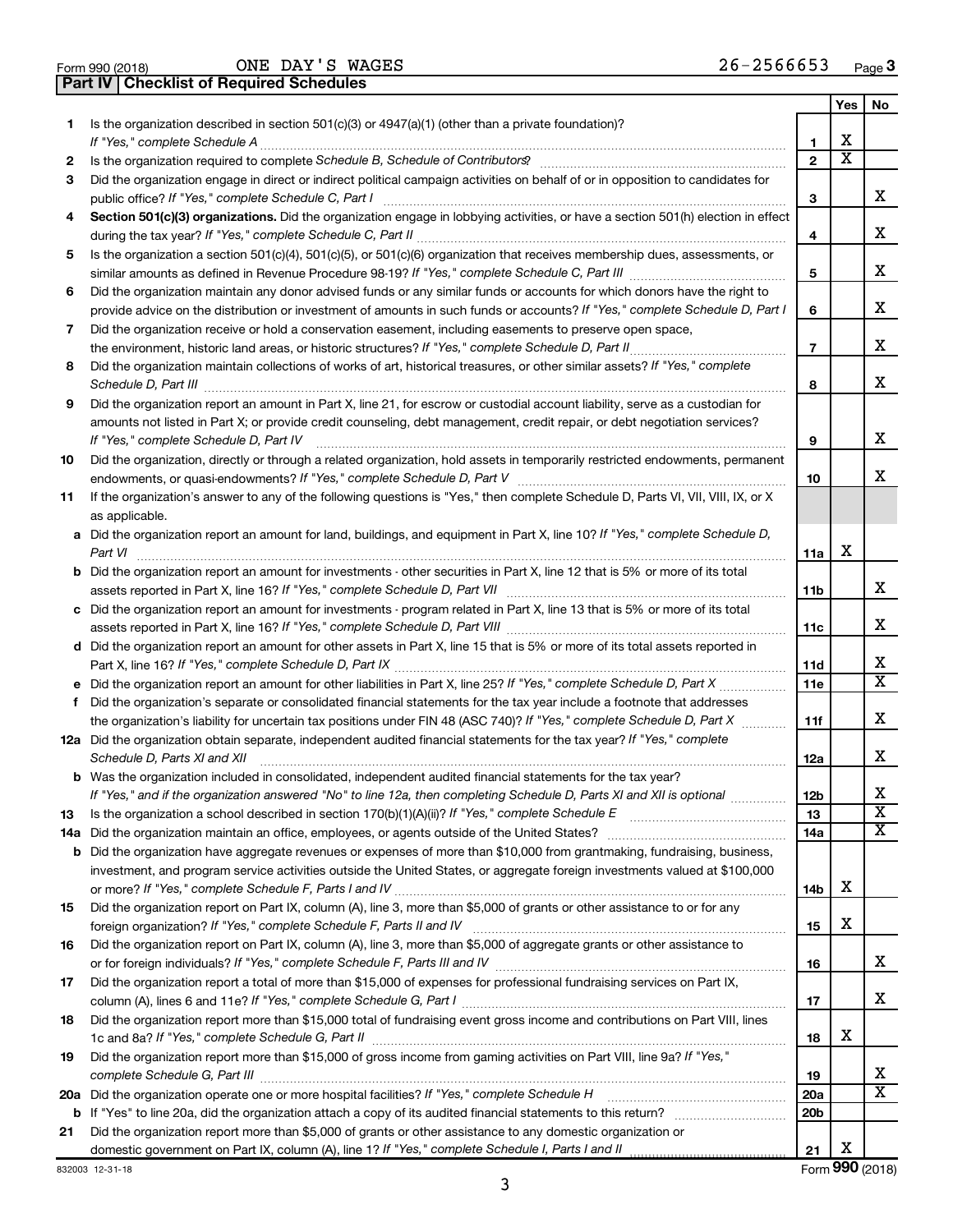|  | Form 990 (2018) |  |
|--|-----------------|--|
|  |                 |  |

ONE DAY'S WAGES 26-2566653

**Part IV Checklist of Required Schedules**

*(continued)*

|                                                                                                                                   |                                                                                                                                             |                 | Yes | No                      |
|-----------------------------------------------------------------------------------------------------------------------------------|---------------------------------------------------------------------------------------------------------------------------------------------|-----------------|-----|-------------------------|
| 22                                                                                                                                | Did the organization report more than \$5,000 of grants or other assistance to or for domestic individuals on                               |                 |     |                         |
|                                                                                                                                   |                                                                                                                                             | 22              |     | x                       |
| 23                                                                                                                                | Did the organization answer "Yes" to Part VII, Section A, line 3, 4, or 5 about compensation of the organization's current                  |                 |     |                         |
|                                                                                                                                   | and former officers, directors, trustees, key employees, and highest compensated employees? If "Yes," complete                              |                 |     |                         |
|                                                                                                                                   | Schedule J <b>www.communications.communications.communications.com</b>                                                                      | 23              |     | x                       |
|                                                                                                                                   | 24a Did the organization have a tax-exempt bond issue with an outstanding principal amount of more than \$100,000 as of the                 |                 |     |                         |
|                                                                                                                                   | last day of the year, that was issued after December 31, 2002? If "Yes," answer lines 24b through 24d and complete                          |                 |     |                         |
|                                                                                                                                   | Schedule K. If "No," go to line 25a                                                                                                         | 24a             |     | x                       |
|                                                                                                                                   |                                                                                                                                             | 24 <sub>b</sub> |     |                         |
|                                                                                                                                   | c Did the organization maintain an escrow account other than a refunding escrow at any time during the year to defease                      |                 |     |                         |
|                                                                                                                                   |                                                                                                                                             | 24c             |     |                         |
|                                                                                                                                   |                                                                                                                                             | 24d             |     |                         |
|                                                                                                                                   | 25a Section 501(c)(3), 501(c)(4), and 501(c)(29) organizations. Did the organization engage in an excess benefit                            |                 |     | x                       |
|                                                                                                                                   |                                                                                                                                             | 25a             |     |                         |
|                                                                                                                                   | b Is the organization aware that it engaged in an excess benefit transaction with a disqualified person in a prior year, and                |                 |     |                         |
|                                                                                                                                   | that the transaction has not been reported on any of the organization's prior Forms 990 or 990-EZ? If "Yes," complete<br>Schedule L, Part I |                 |     | x                       |
| 26                                                                                                                                | Did the organization report any amount on Part X, line 5, 6, or 22 for receivables from or payables to any current or                       | 25b             |     |                         |
|                                                                                                                                   | former officers, directors, trustees, key employees, highest compensated employees, or disqualified persons? If "Yes,"                      |                 |     |                         |
|                                                                                                                                   | complete Schedule L, Part II                                                                                                                | 26              |     | x                       |
| 27                                                                                                                                | Did the organization provide a grant or other assistance to an officer, director, trustee, key employee, substantial                        |                 |     |                         |
|                                                                                                                                   | contributor or employee thereof, a grant selection committee member, or to a 35% controlled entity or family member                         |                 |     |                         |
|                                                                                                                                   |                                                                                                                                             | 27              |     | x                       |
| 28                                                                                                                                | Was the organization a party to a business transaction with one of the following parties (see Schedule L, Part IV                           |                 |     |                         |
|                                                                                                                                   | instructions for applicable filing thresholds, conditions, and exceptions):                                                                 |                 |     |                         |
| a                                                                                                                                 | A current or former officer, director, trustee, or key employee? If "Yes," complete Schedule L, Part IV                                     | 28a             |     | х                       |
| b                                                                                                                                 | A family member of a current or former officer, director, trustee, or key employee? If "Yes," complete Schedule L, Part IV                  | 28 <sub>b</sub> |     | $\overline{\mathbf{X}}$ |
|                                                                                                                                   | c An entity of which a current or former officer, director, trustee, or key employee (or a family member thereof) was an officer,           |                 |     |                         |
|                                                                                                                                   |                                                                                                                                             | 28c             |     | х                       |
| 29                                                                                                                                |                                                                                                                                             | 29              |     | $\overline{\mathtt{x}}$ |
| Did the organization receive contributions of art, historical treasures, or other similar assets, or qualified conservation<br>30 |                                                                                                                                             |                 |     |                         |
|                                                                                                                                   |                                                                                                                                             | 30              |     | X                       |
| 31                                                                                                                                | Did the organization liquidate, terminate, or dissolve and cease operations?                                                                |                 |     |                         |
|                                                                                                                                   |                                                                                                                                             | 31              |     | X                       |
| 32                                                                                                                                | Did the organization sell, exchange, dispose of, or transfer more than 25% of its net assets? If "Yes," complete                            |                 |     |                         |
|                                                                                                                                   |                                                                                                                                             | 32              |     | x                       |
| 33                                                                                                                                | Did the organization own 100% of an entity disregarded as separate from the organization under Regulations                                  |                 |     |                         |
|                                                                                                                                   |                                                                                                                                             | 33              |     | х                       |
| 34                                                                                                                                | Was the organization related to any tax-exempt or taxable entity? If "Yes," complete Schedule R, Part II, III, or IV, and                   |                 |     |                         |
|                                                                                                                                   | Part V, line 1                                                                                                                              | 34              |     | x                       |
|                                                                                                                                   | 35a Did the organization have a controlled entity within the meaning of section 512(b)(13)?                                                 | 35a             |     | $\overline{\mathbf{X}}$ |
|                                                                                                                                   | <b>b</b> If "Yes" to line 35a, did the organization receive any payment from or engage in any transaction with a controlled entity          |                 |     |                         |
|                                                                                                                                   |                                                                                                                                             | 35 <sub>b</sub> |     |                         |
| 36                                                                                                                                | Section 501(c)(3) organizations. Did the organization make any transfers to an exempt non-charitable related organization?                  |                 |     |                         |
|                                                                                                                                   |                                                                                                                                             | 36              |     | x                       |
| 37                                                                                                                                | Did the organization conduct more than 5% of its activities through an entity that is not a related organization                            |                 |     |                         |
|                                                                                                                                   |                                                                                                                                             | 37              |     | x                       |
| 38                                                                                                                                | Did the organization complete Schedule O and provide explanations in Schedule O for Part VI, lines 11b and 19?                              |                 | х   |                         |
| <b>Part V</b>                                                                                                                     | <b>Statements Regarding Other IRS Filings and Tax Compliance</b>                                                                            | 38              |     |                         |
|                                                                                                                                   | Check if Schedule O contains a response or note to any line in this Part V                                                                  |                 |     |                         |
|                                                                                                                                   |                                                                                                                                             |                 | Yes | No                      |
|                                                                                                                                   | 1a                                                                                                                                          |                 |     |                         |
| b                                                                                                                                 | Enter the number of Forms W-2G included in line 1a. Enter -0- if not applicable manufacture in the number of Forms<br>1b                    |                 |     |                         |
| с                                                                                                                                 | Did the organization comply with backup withholding rules for reportable payments to vendors and reportable gaming                          |                 |     |                         |
|                                                                                                                                   |                                                                                                                                             | 1c              | х   |                         |
|                                                                                                                                   |                                                                                                                                             |                 |     |                         |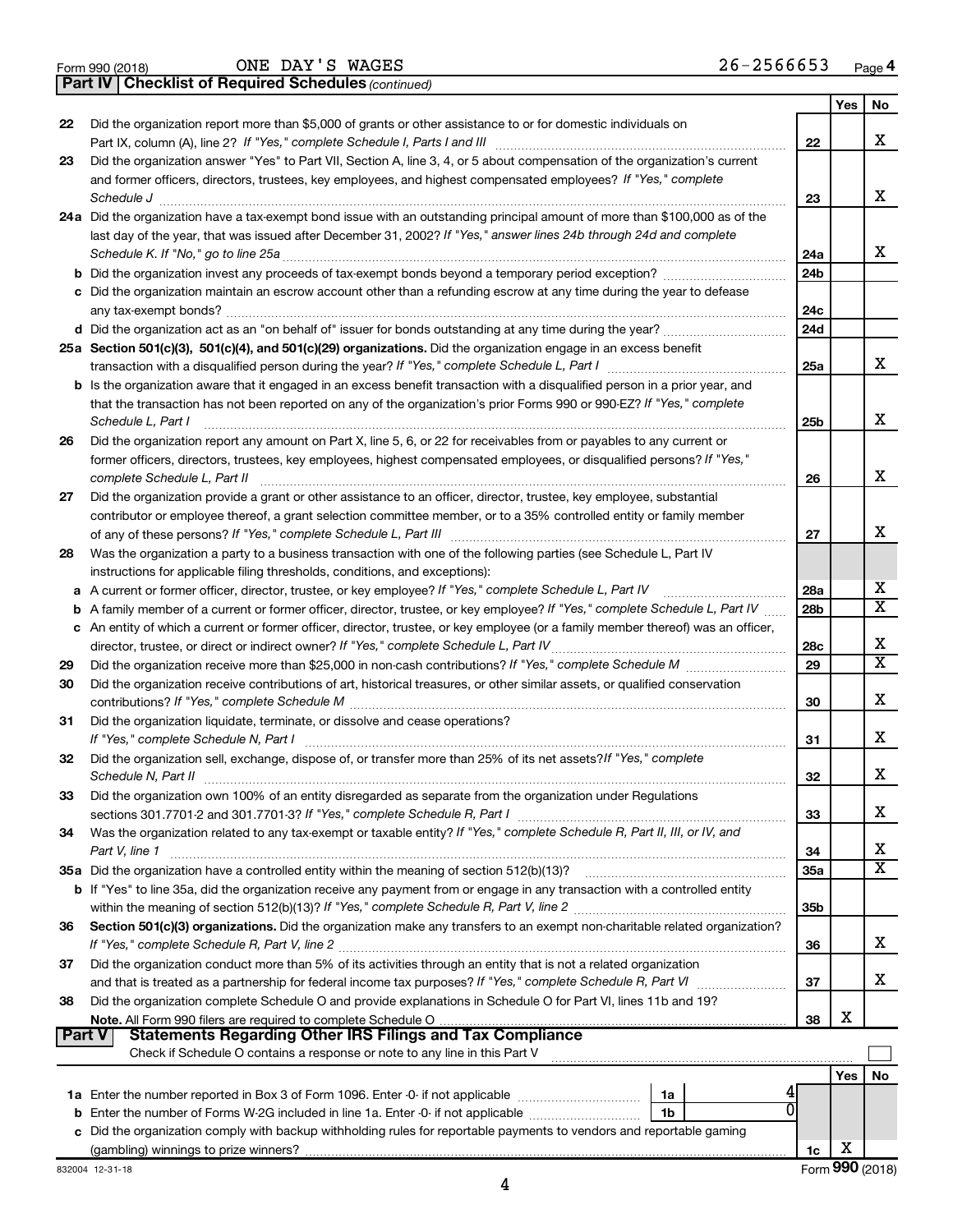| Form 990 (2018) | ONE<br>____ | ----<br>DAY | <b>WAGES</b> | -------<br>7 L<br>.<br>. .<br>. .<br>.<br>2 U<br>__ | Page |
|-----------------|-------------|-------------|--------------|-----------------------------------------------------|------|
|                 |             |             |              |                                                     |      |

| ONE DAY'S WAGES | $26 - 2566653$ |
|-----------------|----------------|
|-----------------|----------------|

| Part V | Statements Regarding Other IRS Filings and Tax Compliance (continued)                                                                           |     |                         |     |  |
|--------|-------------------------------------------------------------------------------------------------------------------------------------------------|-----|-------------------------|-----|--|
|        |                                                                                                                                                 |     | Yes                     | No. |  |
|        | 2a Enter the number of employees reported on Form W-3, Transmittal of Wage and Tax Statements,                                                  |     |                         |     |  |
|        | 4<br>filed for the calendar year ending with or within the year covered by this return<br>2a                                                    |     |                         |     |  |
|        |                                                                                                                                                 | 2b  | X                       |     |  |
|        | Note. If the sum of lines 1a and 2a is greater than 250, you may be required to e-file (see instructions) <i></i>                               |     |                         |     |  |
|        | 3a Did the organization have unrelated business gross income of \$1,000 or more during the year?                                                | За  |                         | х   |  |
| b      |                                                                                                                                                 | Зb  |                         |     |  |
|        | 4a At any time during the calendar year, did the organization have an interest in, or a signature or other authority over, a                    |     |                         |     |  |
|        | financial account in a foreign country (such as a bank account, securities account, or other financial account)?                                | 4a  |                         | x   |  |
|        | <b>b</b> If "Yes," enter the name of the foreign country: $\blacktriangleright$                                                                 |     |                         |     |  |
|        | See instructions for filing requirements for FinCEN Form 114, Report of Foreign Bank and Financial Accounts (FBAR).                             |     |                         |     |  |
| 5a     |                                                                                                                                                 | 5a  |                         | х   |  |
| b      |                                                                                                                                                 | 5b  |                         | X   |  |
| с      |                                                                                                                                                 | 5c  |                         |     |  |
|        | 6a Does the organization have annual gross receipts that are normally greater than \$100,000, and did the organization solicit                  |     |                         |     |  |
|        |                                                                                                                                                 | 6a  |                         | x   |  |
|        | <b>b</b> If "Yes," did the organization include with every solicitation an express statement that such contributions or gifts                   |     |                         |     |  |
|        |                                                                                                                                                 | 6b  |                         |     |  |
| 7      | Organizations that may receive deductible contributions under section 170(c).                                                                   |     |                         |     |  |
| а      | Did the organization receive a payment in excess of \$75 made partly as a contribution and partly for goods and services provided to the payor? | 7a  | х                       |     |  |
| b      |                                                                                                                                                 | 7b  | $\overline{\textbf{x}}$ |     |  |
| с      | Did the organization sell, exchange, or otherwise dispose of tangible personal property for which it was required                               |     |                         |     |  |
|        |                                                                                                                                                 | 7c  |                         | x   |  |
|        | 7d                                                                                                                                              |     |                         |     |  |
| е      | Did the organization receive any funds, directly or indirectly, to pay premiums on a personal benefit contract?                                 | 7е  |                         | х   |  |
| f.     |                                                                                                                                                 |     |                         |     |  |
| g      | If the organization received a contribution of qualified intellectual property, did the organization file Form 8899 as required?                |     |                         |     |  |
| h      | If the organization received a contribution of cars, boats, airplanes, or other vehicles, did the organization file a Form 1098-C?              |     |                         |     |  |
| 8      | Sponsoring organizations maintaining donor advised funds. Did a donor advised fund maintained by the                                            |     |                         |     |  |
|        |                                                                                                                                                 | 8   |                         |     |  |
| 9      | Sponsoring organizations maintaining donor advised funds.                                                                                       |     |                         |     |  |
| а      | Did the sponsoring organization make any taxable distributions under section 4966?                                                              | 9а  |                         |     |  |
| b      |                                                                                                                                                 | 9b  |                         |     |  |
| 10     | Section 501(c)(7) organizations. Enter:                                                                                                         |     |                         |     |  |
| а      | 10a                                                                                                                                             |     |                         |     |  |
|        | 10 <sub>b</sub><br>b Gross receipts, included on Form 990, Part VIII, line 12, for public use of club facilities                                |     |                         |     |  |
| 11     | Section 501(c)(12) organizations. Enter:                                                                                                        |     |                         |     |  |
| а      | 11a                                                                                                                                             |     |                         |     |  |
|        | b Gross income from other sources (Do not net amounts due or paid to other sources against                                                      |     |                         |     |  |
|        | 11b                                                                                                                                             |     |                         |     |  |
|        | 12a Section 4947(a)(1) non-exempt charitable trusts. Is the organization filing Form 990 in lieu of Form 1041?                                  | 12a |                         |     |  |
|        | <b>b</b> If "Yes," enter the amount of tax-exempt interest received or accrued during the year<br>12b                                           |     |                         |     |  |
| 13     | Section 501(c)(29) qualified nonprofit health insurance issuers.                                                                                |     |                         |     |  |
| а      | Is the organization licensed to issue qualified health plans in more than one state?                                                            | 1За |                         |     |  |
|        | Note. See the instructions for additional information the organization must report on Schedule O.                                               |     |                         |     |  |
|        | <b>b</b> Enter the amount of reserves the organization is required to maintain by the states in which the                                       |     |                         |     |  |
|        | 13b                                                                                                                                             |     |                         |     |  |
| с      | 13 <sub>c</sub>                                                                                                                                 |     |                         | x   |  |
| 14a    | Did the organization receive any payments for indoor tanning services during the tax year?                                                      | 14a |                         |     |  |
| b      |                                                                                                                                                 | 14b |                         |     |  |
| 15     | Is the organization subject to the section 4960 tax on payment(s) of more than \$1,000,000 in remuneration or                                   |     |                         | х   |  |
|        |                                                                                                                                                 | 15  |                         |     |  |
|        | If "Yes," see instructions and file Form 4720, Schedule N.                                                                                      |     |                         | х   |  |
| 16     | Is the organization an educational institution subject to the section 4968 excise tax on net investment income?                                 | 16  |                         |     |  |
|        | If "Yes," complete Form 4720, Schedule O.                                                                                                       |     |                         |     |  |

Form (2018) **990**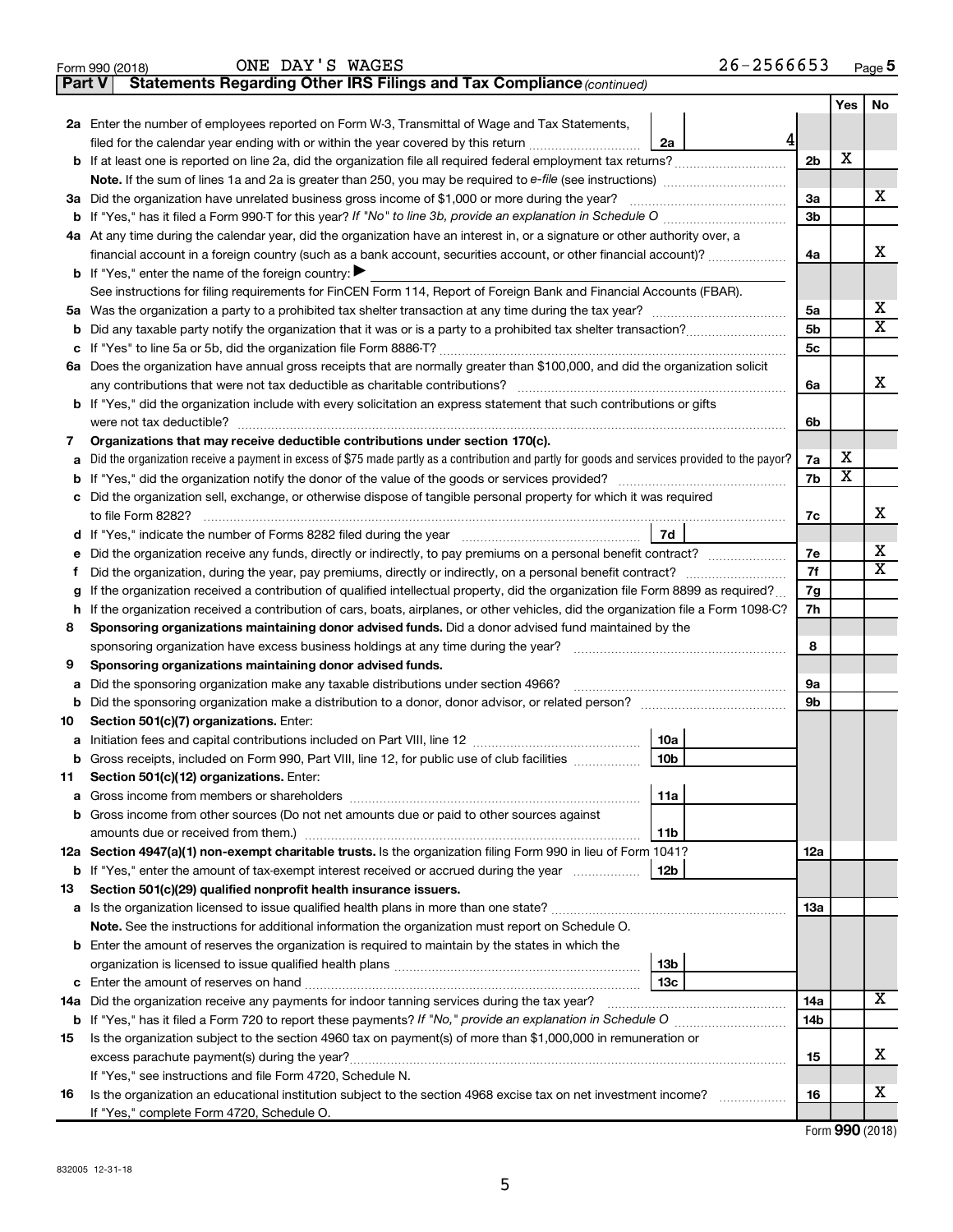|     | Check if Schedule O contains a response or note to any line in this Part VI                                                                                                                                                    |                               |                         |                         | <u>  x</u>              |  |  |  |
|-----|--------------------------------------------------------------------------------------------------------------------------------------------------------------------------------------------------------------------------------|-------------------------------|-------------------------|-------------------------|-------------------------|--|--|--|
|     | <b>Section A. Governing Body and Management</b>                                                                                                                                                                                |                               |                         |                         |                         |  |  |  |
|     |                                                                                                                                                                                                                                |                               |                         | Yes                     | No                      |  |  |  |
|     | <b>1a</b> Enter the number of voting members of the governing body at the end of the tax year                                                                                                                                  | 1a                            |                         |                         |                         |  |  |  |
|     | If there are material differences in voting rights among members of the governing body, or if the governing                                                                                                                    |                               |                         |                         |                         |  |  |  |
|     | body delegated broad authority to an executive committee or similar committee, explain in Schedule O.                                                                                                                          |                               |                         |                         |                         |  |  |  |
| b   | Enter the number of voting members included in line 1a, above, who are independent <i>manumum</i>                                                                                                                              | 1b                            |                         |                         |                         |  |  |  |
| 2   | Did any officer, director, trustee, or key employee have a family relationship or a business relationship with any other                                                                                                       |                               |                         |                         |                         |  |  |  |
|     | officer, director, trustee, or key employee?                                                                                                                                                                                   |                               | $\mathbf{2}$            | X                       |                         |  |  |  |
| З   | Did the organization delegate control over management duties customarily performed by or under the direct supervision                                                                                                          |                               |                         |                         |                         |  |  |  |
|     |                                                                                                                                                                                                                                |                               | 3                       |                         | x                       |  |  |  |
| 4   | Did the organization make any significant changes to its governing documents since the prior Form 990 was filed?                                                                                                               |                               | $\overline{\mathbf{4}}$ |                         | $\overline{\mathbf{x}}$ |  |  |  |
| 5   |                                                                                                                                                                                                                                |                               | 5                       |                         | $\overline{\mathbf{X}}$ |  |  |  |
| 6   | Did the organization have members or stockholders?                                                                                                                                                                             |                               |                         |                         |                         |  |  |  |
|     | 7a Did the organization have members, stockholders, or other persons who had the power to elect or appoint one or                                                                                                              |                               |                         |                         |                         |  |  |  |
|     |                                                                                                                                                                                                                                |                               | 7a                      |                         | х                       |  |  |  |
|     | <b>b</b> Are any governance decisions of the organization reserved to (or subject to approval by) members, stockholders, or                                                                                                    |                               |                         |                         |                         |  |  |  |
|     | persons other than the governing body?                                                                                                                                                                                         |                               | 7b                      |                         | х                       |  |  |  |
| 8   | Did the organization contemporaneously document the meetings held or written actions undertaken during the year by the following:                                                                                              |                               |                         |                         |                         |  |  |  |
| a   |                                                                                                                                                                                                                                |                               | 8a                      | x                       |                         |  |  |  |
| b   |                                                                                                                                                                                                                                |                               | 8b                      | $\overline{\textbf{x}}$ |                         |  |  |  |
| 9   | Is there any officer, director, trustee, or key employee listed in Part VII, Section A, who cannot be reached at the                                                                                                           |                               |                         |                         |                         |  |  |  |
|     |                                                                                                                                                                                                                                |                               | 9                       |                         | х                       |  |  |  |
|     | <b>Section B. Policies</b> (This Section B requests information about policies not required by the Internal Revenue Code.)                                                                                                     |                               |                         |                         |                         |  |  |  |
|     |                                                                                                                                                                                                                                |                               |                         | Yes                     | No                      |  |  |  |
|     |                                                                                                                                                                                                                                |                               | 10a                     |                         | х                       |  |  |  |
|     | <b>b</b> If "Yes," did the organization have written policies and procedures governing the activities of such chapters, affiliates,                                                                                            |                               |                         |                         |                         |  |  |  |
|     |                                                                                                                                                                                                                                |                               | 10 <sub>b</sub>         |                         |                         |  |  |  |
|     | 11a Has the organization provided a complete copy of this Form 990 to all members of its governing body before filing the form?                                                                                                |                               | 11a                     | X                       |                         |  |  |  |
|     | <b>b</b> Describe in Schedule O the process, if any, used by the organization to review this Form 990.                                                                                                                         |                               |                         |                         |                         |  |  |  |
| 12a | Did the organization have a written conflict of interest policy? If "No," go to line 13                                                                                                                                        |                               | 12a                     | х                       |                         |  |  |  |
| b   | Were officers, directors, or trustees, and key employees required to disclose annually interests that could give rise to conflicts?                                                                                            |                               | 12 <sub>b</sub>         | $\overline{\textbf{X}}$ |                         |  |  |  |
|     | c Did the organization regularly and consistently monitor and enforce compliance with the policy? If "Yes," describe                                                                                                           |                               |                         |                         |                         |  |  |  |
|     | in Schedule O how this was done manufactured and an architecture of the state of the state of the state of the                                                                                                                 |                               | 12c                     | X                       |                         |  |  |  |
| 13  |                                                                                                                                                                                                                                |                               | 13                      |                         | X                       |  |  |  |
| 14  | Did the organization have a written document retention and destruction policy? [11] manufaction in the organization have a written document retention and destruction policy?                                                  |                               | 14                      |                         | $\overline{\mathbf{X}}$ |  |  |  |
| 15  | Did the process for determining compensation of the following persons include a review and approval by independent                                                                                                             |                               |                         |                         |                         |  |  |  |
|     | persons, comparability data, and contemporaneous substantiation of the deliberation and decision?                                                                                                                              |                               |                         |                         |                         |  |  |  |
| а   | The organization's CEO, Executive Director, or top management official [111] [12] manuscription and an intervention of the organization's CEO, Executive Director, or top management official [12] manuscription and an interv |                               | 15a                     |                         | х                       |  |  |  |
|     |                                                                                                                                                                                                                                |                               | 15 <sub>b</sub>         |                         | $\overline{\mathbf{X}}$ |  |  |  |
|     | If "Yes" to line 15a or 15b, describe the process in Schedule O (see instructions).                                                                                                                                            |                               |                         |                         |                         |  |  |  |
|     | 16a Did the organization invest in, contribute assets to, or participate in a joint venture or similar arrangement with a                                                                                                      |                               |                         |                         |                         |  |  |  |
|     | taxable entity during the year?                                                                                                                                                                                                |                               | 16a                     |                         | Х                       |  |  |  |
|     | b If "Yes," did the organization follow a written policy or procedure requiring the organization to evaluate its participation                                                                                                 |                               |                         |                         |                         |  |  |  |
|     | in joint venture arrangements under applicable federal tax law, and take steps to safeguard the organization's                                                                                                                 |                               |                         |                         |                         |  |  |  |
|     | exempt status with respect to such arrangements?                                                                                                                                                                               |                               | 16b                     |                         |                         |  |  |  |
|     | <b>Section C. Disclosure</b>                                                                                                                                                                                                   |                               |                         |                         |                         |  |  |  |
| 17  | List the states with which a copy of this Form 990 is required to be filed $\blacktriangleright\text{WA}$                                                                                                                      |                               |                         |                         |                         |  |  |  |
| 18  | Section 6104 requires an organization to make its Forms 1023 (1024 or 1024 A if applicable), 990, and 990-T (Section 501(c)(3)s only) available                                                                                |                               |                         |                         |                         |  |  |  |
|     | for public inspection. Indicate how you made these available. Check all that apply.                                                                                                                                            |                               |                         |                         |                         |  |  |  |
|     | $\lfloor x \rfloor$ Own website<br>$\lfloor x \rfloor$ Upon request<br>Another's website                                                                                                                                       | Other (explain in Schedule O) |                         |                         |                         |  |  |  |
| 19  | Describe in Schedule O whether (and if so, how) the organization made its governing documents, conflict of interest policy, and financial                                                                                      |                               |                         |                         |                         |  |  |  |
|     | statements available to the public during the tax year.                                                                                                                                                                        |                               |                         |                         |                         |  |  |  |
| 20  | State the name, address, and telephone number of the person who possesses the organization's books and records                                                                                                                 |                               |                         |                         |                         |  |  |  |
|     | ANN TARLETON - 425-205-8505                                                                                                                                                                                                    |                               |                         |                         |                         |  |  |  |
|     | 12026 251ST AVE SE, MONROE, WA<br>98272                                                                                                                                                                                        |                               |                         |                         |                         |  |  |  |

**Part VI** Governance, Management, and Disclosure For each "Yes" response to lines 2 through 7b below, and for a "No" response

Form 990 (2018) Page ONE DAY'S WAGES 26-2566653

*to line 8a, 8b, or 10b below, describe the circumstances, processes, or changes in Schedule O. See instructions.*

6

**6**

 $\boxed{\text{X}}$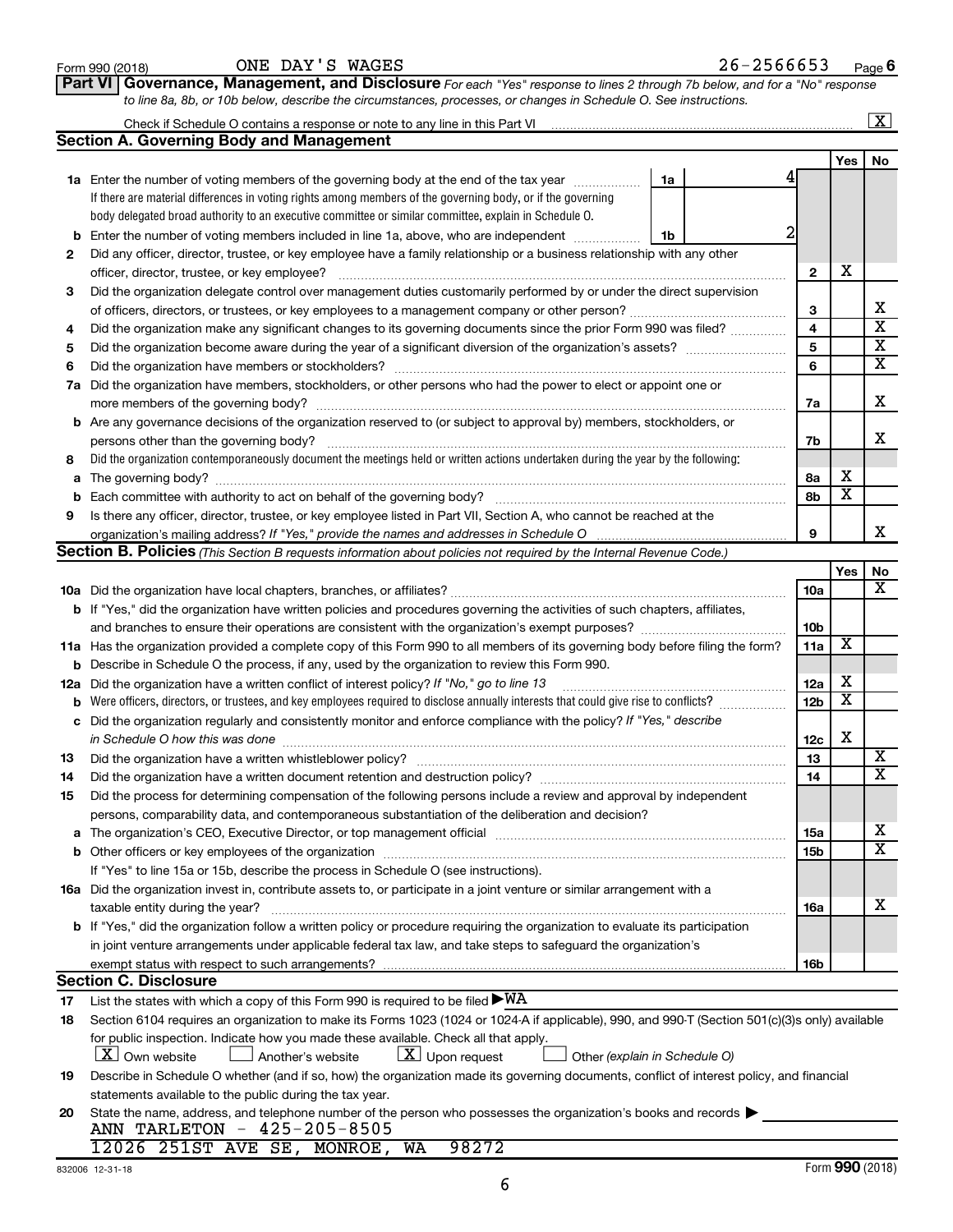$\Box$ 

| Part VII Compensation of Officers, Directors, Trustees, Key Employees, Highest Compensated |
|--------------------------------------------------------------------------------------------|
| <b>Employees, and Independent Contractors</b>                                              |

Check if Schedule O contains a response or note to any line in this Part VII

**Section A. Officers, Directors, Trustees, Key Employees, and Highest Compensated Employees**

**1a**  Complete this table for all persons required to be listed. Report compensation for the calendar year ending with or within the organization's tax year.

**•** List all of the organization's current officers, directors, trustees (whether individuals or organizations), regardless of amount of compensation. Enter  $-0$ - in columns  $(D)$ ,  $(E)$ , and  $(F)$  if no compensation was paid.

**•** List all of the organization's **current** key employees, if any. See instructions for definition of "key employee."

**•** List the organization's five current highest compensated employees (other than an officer, director, trustee, or key employee) who received reportable compensation (Box 5 of Form W-2 and/or Box 7 of Form 1099-MISC) of more than \$100,000 from the organization and any related organizations.

**•** List all of the organization's former officers, key employees, and highest compensated employees who received more than \$100,000 of reportable compensation from the organization and any related organizations.

**•** List all of the organization's former directors or trustees that received, in the capacity as a former director or trustee of the organization, more than \$10,000 of reportable compensation from the organization and any related organizations.

List persons in the following order: individual trustees or directors; institutional trustees; officers; key employees; highest compensated employees; and former such persons.

Check this box if neither the organization nor any related organization compensated any current officer, director, or trustee.  $\Box$ 

| (A)                              | (B)                      | (C)                                     |                       |             |              |                                                                  |        | (D)                             | (E)             | (F)                         |
|----------------------------------|--------------------------|-----------------------------------------|-----------------------|-------------|--------------|------------------------------------------------------------------|--------|---------------------------------|-----------------|-----------------------------|
| Name and Title                   | Average                  | Position<br>(do not check more than one |                       |             |              |                                                                  |        | Reportable                      | Reportable      | Estimated                   |
|                                  | hours per                |                                         |                       |             |              | box, unless person is both an<br>officer and a director/trustee) |        | compensation                    | compensation    | amount of                   |
|                                  | week                     |                                         |                       |             |              |                                                                  |        | from                            | from related    | other                       |
|                                  | (list any                |                                         |                       |             |              |                                                                  |        | the                             | organizations   | compensation                |
|                                  | hours for                |                                         |                       |             |              |                                                                  |        | organization<br>(W-2/1099-MISC) | (W-2/1099-MISC) | from the                    |
|                                  | related<br>organizations |                                         |                       |             |              |                                                                  |        |                                 |                 | organization<br>and related |
|                                  | below                    |                                         |                       |             |              |                                                                  |        |                                 |                 | organizations               |
|                                  | line)                    | Individual trustee or director          | Institutional trustee | Officer     | Key employee | Highest compensated<br>employee                                  | Former |                                 |                 |                             |
| (1) EUGENE CHO                   | 8.00                     |                                         |                       |             |              |                                                                  |        |                                 |                 |                             |
| PRESIDENT AND EXECUTIVE DIRECTOR |                          | $\mathbf X$                             |                       | $\mathbf x$ |              |                                                                  |        | 19,333.                         | 0.              | $\mathbf 0$ .               |
| (2) MICHAEL CHANG                | 2.00                     |                                         |                       |             |              |                                                                  |        |                                 |                 |                             |
| TREASURER                        |                          | $\mathbf X$                             |                       | $\mathbf X$ |              |                                                                  |        | 0.                              | 0.              | $\mathbf 0$ .               |
| (3) CINDY BRANDT                 | 2.00                     |                                         |                       |             |              |                                                                  |        |                                 |                 |                             |
| <b>SECRETARY</b>                 |                          | $\mathbf X$                             |                       | $\mathbf X$ |              |                                                                  |        | 0.                              | $\mathbf 0$ .   | $\mathbf 0$ .               |
| (4) MINHEE CHO                   | 2.00                     |                                         |                       |             |              |                                                                  |        |                                 |                 |                             |
| <b>DIRECTOR</b>                  |                          | $\mathbf X$                             |                       |             |              |                                                                  |        | $\mathbf 0$ .                   | 0.              | $0$ .                       |
|                                  |                          |                                         |                       |             |              |                                                                  |        |                                 |                 |                             |
|                                  |                          |                                         |                       |             |              |                                                                  |        |                                 |                 |                             |
|                                  |                          |                                         |                       |             |              |                                                                  |        |                                 |                 |                             |
|                                  |                          |                                         |                       |             |              |                                                                  |        |                                 |                 |                             |
|                                  |                          |                                         |                       |             |              |                                                                  |        |                                 |                 |                             |
|                                  |                          |                                         |                       |             |              |                                                                  |        |                                 |                 |                             |
|                                  |                          |                                         |                       |             |              |                                                                  |        |                                 |                 |                             |
|                                  |                          |                                         |                       |             |              |                                                                  |        |                                 |                 |                             |
|                                  |                          |                                         |                       |             |              |                                                                  |        |                                 |                 |                             |
|                                  |                          |                                         |                       |             |              |                                                                  |        |                                 |                 |                             |
|                                  |                          |                                         |                       |             |              |                                                                  |        |                                 |                 |                             |
|                                  |                          |                                         |                       |             |              |                                                                  |        |                                 |                 |                             |
|                                  |                          |                                         |                       |             |              |                                                                  |        |                                 |                 |                             |
|                                  |                          |                                         |                       |             |              |                                                                  |        |                                 |                 |                             |
|                                  |                          |                                         |                       |             |              |                                                                  |        |                                 |                 |                             |
|                                  |                          |                                         |                       |             |              |                                                                  |        |                                 |                 |                             |
|                                  |                          |                                         |                       |             |              |                                                                  |        |                                 |                 |                             |
|                                  |                          |                                         |                       |             |              |                                                                  |        |                                 |                 |                             |
|                                  |                          |                                         |                       |             |              |                                                                  |        |                                 |                 |                             |
|                                  |                          |                                         |                       |             |              |                                                                  |        |                                 |                 |                             |
|                                  |                          |                                         |                       |             |              |                                                                  |        |                                 |                 |                             |
|                                  |                          |                                         |                       |             |              |                                                                  |        |                                 |                 |                             |
|                                  |                          |                                         |                       |             |              |                                                                  |        |                                 |                 |                             |
|                                  |                          |                                         |                       |             |              |                                                                  |        |                                 |                 |                             |
|                                  |                          |                                         |                       |             |              |                                                                  |        |                                 |                 |                             |
|                                  |                          |                                         |                       |             |              |                                                                  |        |                                 |                 |                             |

Form (2018) **990**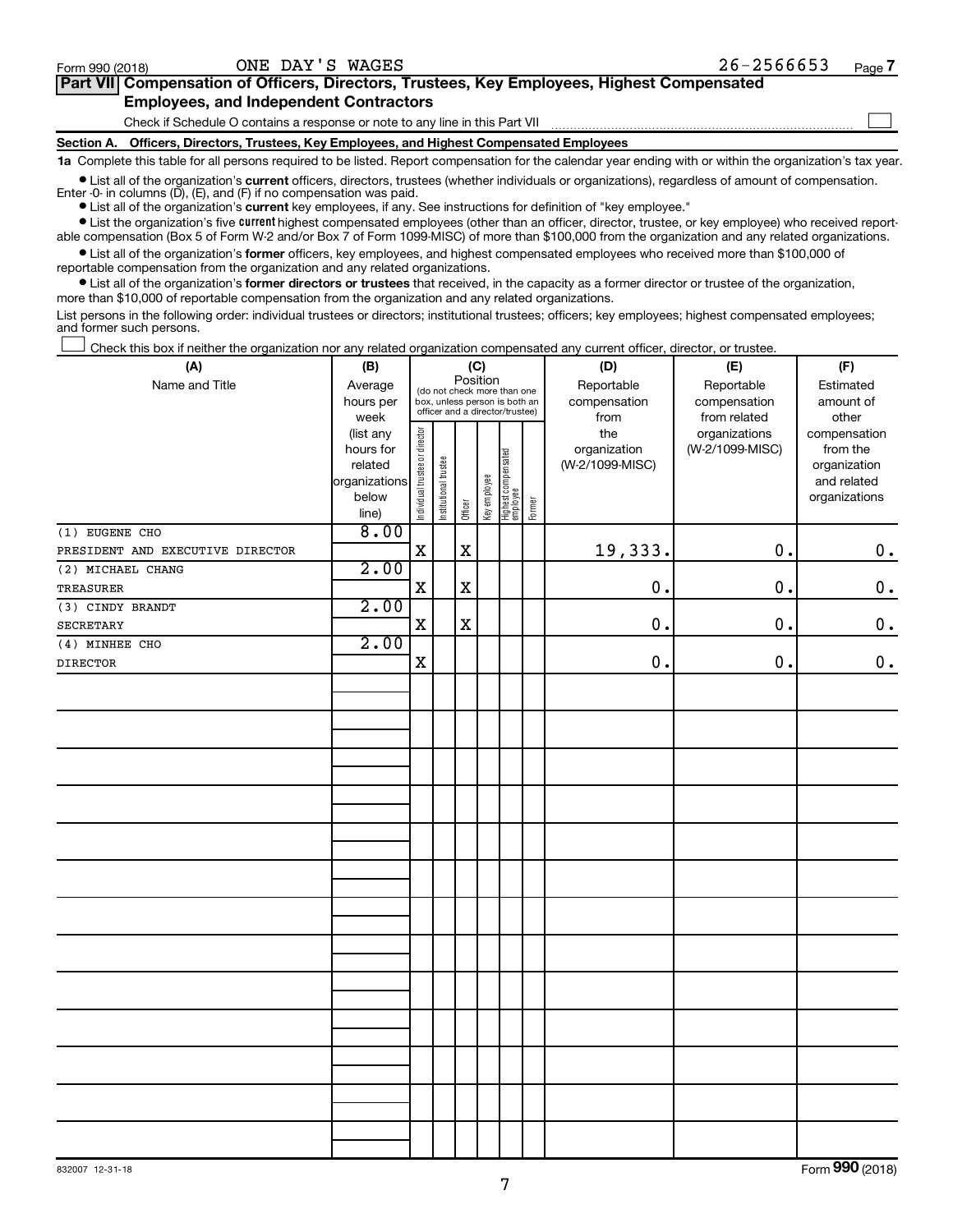|    | ONE DAY'S WAGES<br>Form 990 (2018)                                                                                                                                                                                                                                                                                                                     |                                                                      |                                                                                                                    |                       |         |              |                                   |        |                                           | 26-2566653                                        |              |                                                                          | Page 8                               |
|----|--------------------------------------------------------------------------------------------------------------------------------------------------------------------------------------------------------------------------------------------------------------------------------------------------------------------------------------------------------|----------------------------------------------------------------------|--------------------------------------------------------------------------------------------------------------------|-----------------------|---------|--------------|-----------------------------------|--------|-------------------------------------------|---------------------------------------------------|--------------|--------------------------------------------------------------------------|--------------------------------------|
|    | Part VII Section A. Officers, Directors, Trustees, Key Employees, and Highest Compensated Employees (continued)                                                                                                                                                                                                                                        |                                                                      |                                                                                                                    |                       |         |              |                                   |        |                                           |                                                   |              |                                                                          |                                      |
|    | (A)<br>Name and title                                                                                                                                                                                                                                                                                                                                  | (B)<br>Average<br>hours per<br>week                                  | (C)<br>Position<br>(do not check more than one<br>box, unless person is both an<br>officer and a director/trustee) |                       |         |              |                                   |        | (D)<br>Reportable<br>compensation<br>from | (E)<br>Reportable<br>compensation<br>from related |              | (F)<br>Estimated<br>amount of<br>other                                   |                                      |
|    |                                                                                                                                                                                                                                                                                                                                                        | (list any<br>hours for<br>related<br>organizations<br>below<br>line) | Individual trustee or director                                                                                     | Institutional trustee | Officer | Key employee | Highest compensated<br>  employee | Former | the<br>organization<br>(W-2/1099-MISC)    | organizations<br>(W-2/1099-MISC)                  |              | compensation<br>from the<br>organization<br>and related<br>organizations |                                      |
|    |                                                                                                                                                                                                                                                                                                                                                        |                                                                      |                                                                                                                    |                       |         |              |                                   |        |                                           |                                                   |              |                                                                          |                                      |
|    |                                                                                                                                                                                                                                                                                                                                                        |                                                                      |                                                                                                                    |                       |         |              |                                   |        |                                           |                                                   |              |                                                                          |                                      |
|    |                                                                                                                                                                                                                                                                                                                                                        |                                                                      |                                                                                                                    |                       |         |              |                                   |        |                                           |                                                   |              |                                                                          |                                      |
|    |                                                                                                                                                                                                                                                                                                                                                        |                                                                      |                                                                                                                    |                       |         |              |                                   |        |                                           |                                                   |              |                                                                          |                                      |
|    |                                                                                                                                                                                                                                                                                                                                                        |                                                                      |                                                                                                                    |                       |         |              |                                   |        |                                           |                                                   |              |                                                                          |                                      |
|    |                                                                                                                                                                                                                                                                                                                                                        |                                                                      |                                                                                                                    |                       |         |              |                                   |        |                                           |                                                   |              |                                                                          |                                      |
|    |                                                                                                                                                                                                                                                                                                                                                        |                                                                      |                                                                                                                    |                       |         |              |                                   |        |                                           |                                                   |              |                                                                          |                                      |
|    |                                                                                                                                                                                                                                                                                                                                                        |                                                                      |                                                                                                                    |                       |         |              |                                   |        |                                           |                                                   |              |                                                                          |                                      |
|    | 1b Sub-total                                                                                                                                                                                                                                                                                                                                           |                                                                      |                                                                                                                    |                       |         |              |                                   |        | 19,333.                                   | $\overline{\mathbf{0}}$ .                         |              |                                                                          | $\overline{0}$ .                     |
|    | c Total from continuation sheets to Part VII, Section A manufactured by                                                                                                                                                                                                                                                                                |                                                                      |                                                                                                                    |                       |         |              |                                   |        | $\overline{0}$ .<br>19,333.               | 0.<br>0.                                          |              |                                                                          | $\overline{0}$ .<br>$\overline{0}$ . |
| 2  | Total number of individuals (including but not limited to those listed above) who received more than \$100,000 of reportable<br>compensation from the organization $\blacktriangleright$                                                                                                                                                               |                                                                      |                                                                                                                    |                       |         |              |                                   |        |                                           |                                                   |              |                                                                          | $\mathbf 0$                          |
|    |                                                                                                                                                                                                                                                                                                                                                        |                                                                      |                                                                                                                    |                       |         |              |                                   |        |                                           |                                                   |              | Yes                                                                      | No                                   |
| 3  | Did the organization list any former officer, director, or trustee, key employee, or highest compensated employee on<br>line 1a? If "Yes," complete Schedule J for such individual manufacture content to the set of the set of the such that the set of the set of the set of the set of the set of the set of the set of the set of the set of the s |                                                                      |                                                                                                                    |                       |         |              |                                   |        |                                           |                                                   | з            |                                                                          | х                                    |
|    | For any individual listed on line 1a, is the sum of reportable compensation and other compensation from the organization<br>and related organizations greater than \$150,000? If "Yes," complete Schedule J for such individual                                                                                                                        |                                                                      |                                                                                                                    |                       |         |              |                                   |        |                                           |                                                   | 4            |                                                                          | x                                    |
| 5  | Did any person listed on line 1a receive or accrue compensation from any unrelated organization or individual for services                                                                                                                                                                                                                             |                                                                      |                                                                                                                    |                       |         |              |                                   |        |                                           |                                                   | 5            |                                                                          | x                                    |
|    | <b>Section B. Independent Contractors</b>                                                                                                                                                                                                                                                                                                              |                                                                      |                                                                                                                    |                       |         |              |                                   |        |                                           |                                                   |              |                                                                          |                                      |
| 1. | Complete this table for your five highest compensated independent contractors that received more than \$100,000 of compensation from<br>the organization. Report compensation for the calendar year ending with or within the organization's tax year.                                                                                                 |                                                                      |                                                                                                                    |                       |         |              |                                   |        |                                           |                                                   |              |                                                                          |                                      |
|    | (A)<br>Name and business address                                                                                                                                                                                                                                                                                                                       |                                                                      |                                                                                                                    | <b>NONE</b>           |         |              |                                   |        | (B)<br>Description of services            |                                                   | Compensation | (C)                                                                      |                                      |
|    |                                                                                                                                                                                                                                                                                                                                                        |                                                                      |                                                                                                                    |                       |         |              |                                   |        |                                           |                                                   |              |                                                                          |                                      |
|    |                                                                                                                                                                                                                                                                                                                                                        |                                                                      |                                                                                                                    |                       |         |              |                                   |        |                                           |                                                   |              |                                                                          |                                      |
|    |                                                                                                                                                                                                                                                                                                                                                        |                                                                      |                                                                                                                    |                       |         |              |                                   |        |                                           |                                                   |              |                                                                          |                                      |
|    |                                                                                                                                                                                                                                                                                                                                                        |                                                                      |                                                                                                                    |                       |         |              |                                   |        |                                           |                                                   |              |                                                                          |                                      |
| 2  | Total number of independent contractors (including but not limited to those listed above) who received more than                                                                                                                                                                                                                                       |                                                                      |                                                                                                                    |                       |         |              |                                   |        |                                           |                                                   |              |                                                                          |                                      |
|    | \$100,000 of compensation from the organization                                                                                                                                                                                                                                                                                                        |                                                                      |                                                                                                                    |                       |         |              | O                                 |        |                                           |                                                   |              |                                                                          |                                      |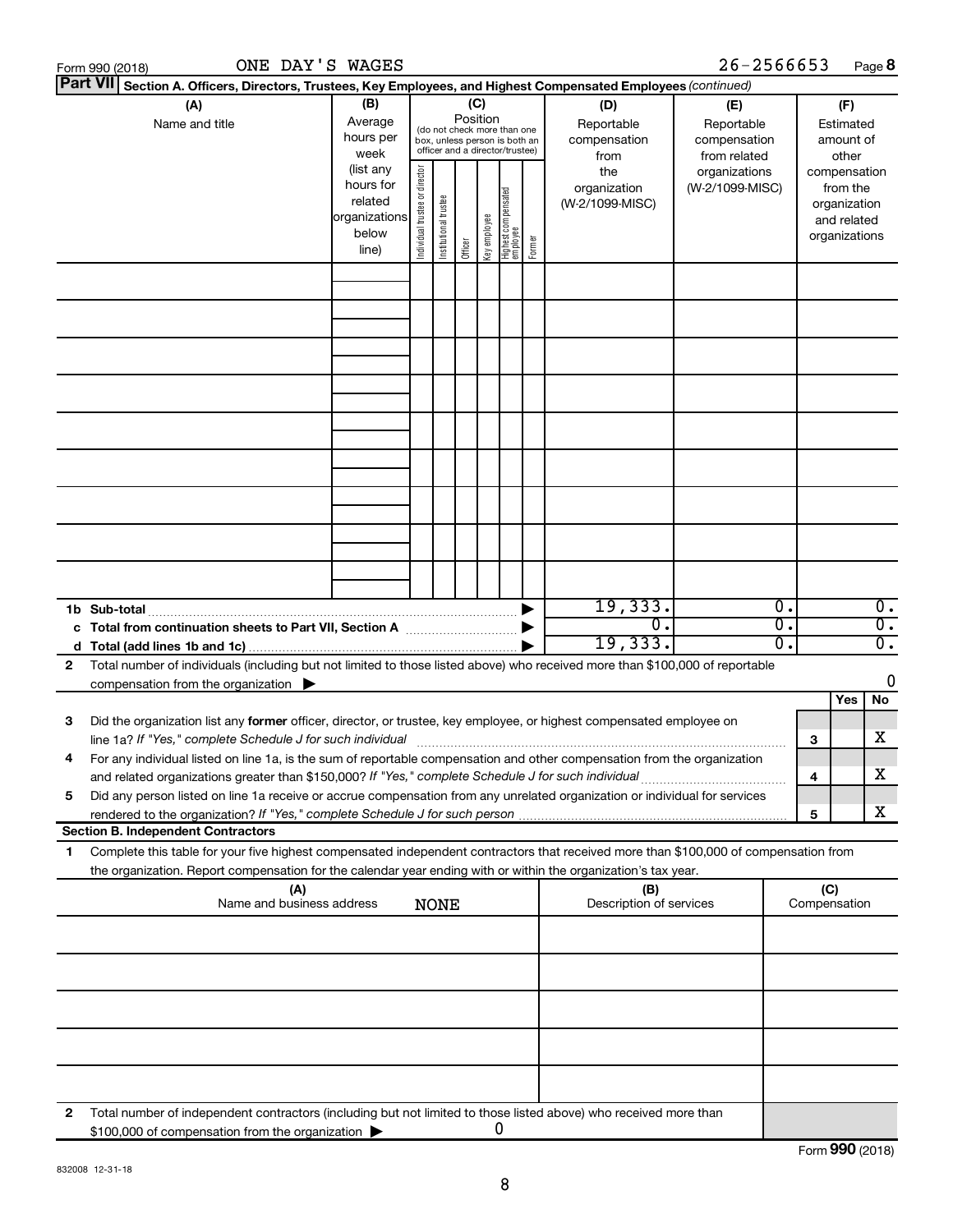|                                                           |                  | Form 990 (2018)                                                                                                        | ONE DAY'S WAGES |                                   |                      |                                                 | $26 - 2566653$                          | Page 9                                                             |
|-----------------------------------------------------------|------------------|------------------------------------------------------------------------------------------------------------------------|-----------------|-----------------------------------|----------------------|-------------------------------------------------|-----------------------------------------|--------------------------------------------------------------------|
|                                                           | <b>Part VIII</b> | <b>Statement of Revenue</b>                                                                                            |                 |                                   |                      |                                                 |                                         |                                                                    |
|                                                           |                  |                                                                                                                        |                 |                                   |                      |                                                 |                                         |                                                                    |
|                                                           |                  |                                                                                                                        |                 |                                   | (A)<br>Total revenue | (B)<br>Related or<br>exempt function<br>revenue | (C)<br>Unrelated<br>business<br>revenue | (D)<br>Revenue excluded<br>from tax under<br>sections<br>512 - 514 |
|                                                           |                  | 1 a Federated campaigns                                                                                                | 1a              |                                   |                      |                                                 |                                         |                                                                    |
|                                                           |                  |                                                                                                                        | 1b              |                                   |                      |                                                 |                                         |                                                                    |
|                                                           |                  | c Fundraising events                                                                                                   | 1 <sub>c</sub>  | 246, 613.                         |                      |                                                 |                                         |                                                                    |
|                                                           |                  | d Related organizations                                                                                                | 1 <sub>d</sub>  |                                   |                      |                                                 |                                         |                                                                    |
|                                                           |                  | e Government grants (contributions)                                                                                    | 1e              |                                   |                      |                                                 |                                         |                                                                    |
|                                                           |                  | f All other contributions, gifts, grants, and                                                                          |                 |                                   |                      |                                                 |                                         |                                                                    |
|                                                           |                  | similar amounts not included above                                                                                     |                 | $\vert$ 1f $\vert$ 1, 152 , 121 . |                      |                                                 |                                         |                                                                    |
| Contributions, Gifts, Grants<br>and Other Similar Amounts |                  | g Noncash contributions included in lines 1a-1f: \$                                                                    |                 | 19,229.                           |                      |                                                 |                                         |                                                                    |
|                                                           |                  |                                                                                                                        |                 |                                   |                      |                                                 |                                         |                                                                    |
|                                                           |                  |                                                                                                                        |                 | <b>Business Code</b>              |                      |                                                 |                                         |                                                                    |
| Program Service<br>Revenue                                | 2 a              | <u> 1989 - Johann Stein, marwolaethau a bhann an t-Albann an t-Albann an t-Albann an t-Albann an t-Albann an t-Alb</u> |                 |                                   |                      |                                                 |                                         |                                                                    |
|                                                           | b                | the contract of the contract of the contract of the contract of the contract of                                        |                 |                                   |                      |                                                 |                                         |                                                                    |
|                                                           | с                | <u> 1989 - Johann Barn, amerikansk politiker (</u>                                                                     |                 |                                   |                      |                                                 |                                         |                                                                    |
|                                                           | d<br>е           | the control of the control of the control of the control of the control of                                             |                 |                                   |                      |                                                 |                                         |                                                                    |
|                                                           | 1.               |                                                                                                                        |                 |                                   |                      |                                                 |                                         |                                                                    |
|                                                           |                  |                                                                                                                        |                 |                                   |                      |                                                 |                                         |                                                                    |
|                                                           | З                | Investment income (including dividends, interest, and                                                                  |                 |                                   |                      |                                                 |                                         |                                                                    |
|                                                           |                  |                                                                                                                        |                 | ▶                                 | 1,377.               |                                                 |                                         | 1,377.                                                             |
|                                                           | 4                | Income from investment of tax-exempt bond proceeds                                                                     |                 |                                   |                      |                                                 |                                         |                                                                    |
|                                                           | 5                |                                                                                                                        |                 |                                   |                      |                                                 |                                         |                                                                    |
|                                                           |                  |                                                                                                                        | (i) Real        | (ii) Personal                     |                      |                                                 |                                         |                                                                    |
|                                                           |                  | 6 a Gross rents                                                                                                        |                 |                                   |                      |                                                 |                                         |                                                                    |
|                                                           |                  | <b>b</b> Less: rental expenses                                                                                         |                 |                                   |                      |                                                 |                                         |                                                                    |
|                                                           |                  | <b>c</b> Rental income or (loss) $\ldots$                                                                              |                 |                                   |                      |                                                 |                                         |                                                                    |
|                                                           |                  |                                                                                                                        |                 |                                   |                      |                                                 |                                         |                                                                    |
|                                                           |                  | 7 a Gross amount from sales of                                                                                         | (i) Securities  | (ii) Other                        |                      |                                                 |                                         |                                                                    |
|                                                           |                  | assets other than inventory                                                                                            |                 |                                   |                      |                                                 |                                         |                                                                    |
|                                                           |                  | <b>b</b> Less: cost or other basis                                                                                     |                 |                                   |                      |                                                 |                                         |                                                                    |
|                                                           |                  | and sales expenses                                                                                                     |                 |                                   |                      |                                                 |                                         |                                                                    |
|                                                           |                  | c Gain or (loss)                                                                                                       |                 |                                   |                      |                                                 |                                         |                                                                    |
|                                                           |                  |                                                                                                                        |                 |                                   |                      |                                                 |                                         |                                                                    |
|                                                           |                  | 8 a Gross income from fundraising events (not                                                                          |                 |                                   |                      |                                                 |                                         |                                                                    |
|                                                           |                  | including \$ $246,613.$ of                                                                                             |                 |                                   |                      |                                                 |                                         |                                                                    |
|                                                           |                  | contributions reported on line 1c). See                                                                                |                 | 0.                                |                      |                                                 |                                         |                                                                    |
| <b>Other Revenue</b>                                      |                  |                                                                                                                        |                 | 49,358.                           |                      |                                                 |                                         |                                                                    |
|                                                           |                  | c Net income or (loss) from fundraising events                                                                         | $\mathbf b$     |                                   | $-49,358.$           |                                                 |                                         | $-49,358.$                                                         |
|                                                           |                  | 9 a Gross income from gaming activities. See                                                                           |                 |                                   |                      |                                                 |                                         |                                                                    |
|                                                           |                  |                                                                                                                        |                 |                                   |                      |                                                 |                                         |                                                                    |
|                                                           |                  |                                                                                                                        | b               |                                   |                      |                                                 |                                         |                                                                    |
|                                                           |                  | c Net income or (loss) from gaming activities                                                                          |                 |                                   |                      |                                                 |                                         |                                                                    |
|                                                           |                  | 10 a Gross sales of inventory, less returns                                                                            |                 |                                   |                      |                                                 |                                         |                                                                    |
|                                                           |                  |                                                                                                                        | a               | 1,436.                            |                      |                                                 |                                         |                                                                    |
|                                                           |                  |                                                                                                                        |                 | 3,065.                            |                      |                                                 |                                         |                                                                    |
|                                                           |                  | c Net income or (loss) from sales of inventory                                                                         |                 |                                   | $-1,629.$            |                                                 |                                         | $-1,629.$                                                          |
|                                                           |                  | Miscellaneous Revenue                                                                                                  |                 | <b>Business Code</b>              |                      |                                                 |                                         |                                                                    |
|                                                           |                  | 11 a MISCELLANEOUS                                                                                                     |                 | 900099                            | 588.                 |                                                 |                                         | 588.                                                               |
|                                                           | b                |                                                                                                                        |                 |                                   |                      |                                                 |                                         |                                                                    |
|                                                           | c                |                                                                                                                        |                 |                                   |                      |                                                 |                                         |                                                                    |
|                                                           | d                |                                                                                                                        |                 |                                   |                      |                                                 |                                         |                                                                    |
|                                                           | е                |                                                                                                                        |                 |                                   | 588.                 |                                                 |                                         |                                                                    |
|                                                           | 12               |                                                                                                                        |                 |                                   | 1,349,712.           | 0.                                              | 0.                                      | $-49,022.$                                                         |

832009 12-31-18

Form (2018) **990**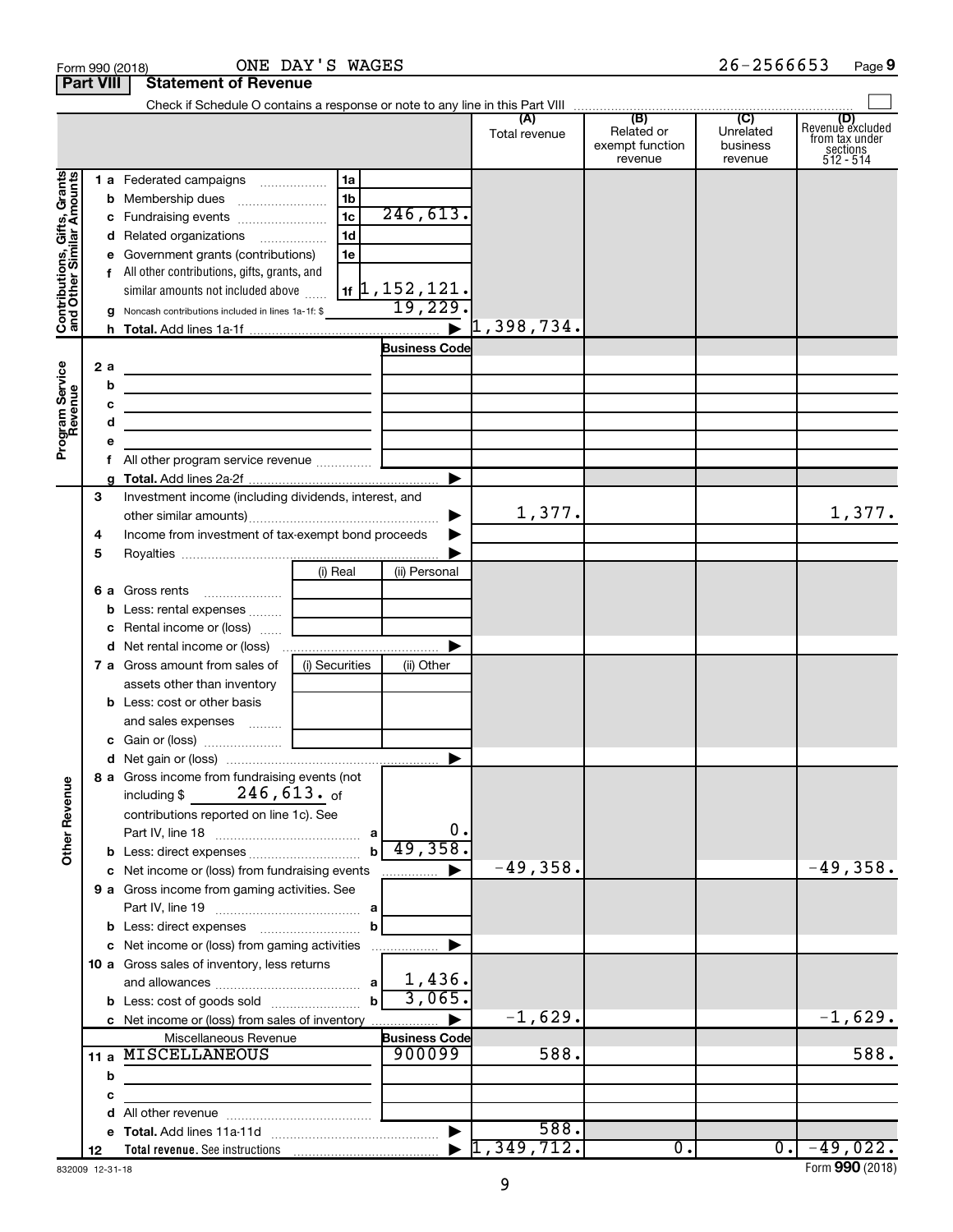**Part IX Statement of Functional Expenses**

*Section 501(c)(3) and 501(c)(4) organizations must complete all columns. All other organizations must complete column (A).*

|              | Do not include amounts reported on lines 6b,<br>7b, 8b, 9b, and 10b of Part VIII.                                                                                                                           | (A)<br>Total expenses | (B)<br>Program service<br>expenses | Management and<br>general expenses | (D)<br>Fundraising<br>expenses |  |  |  |  |  |  |
|--------------|-------------------------------------------------------------------------------------------------------------------------------------------------------------------------------------------------------------|-----------------------|------------------------------------|------------------------------------|--------------------------------|--|--|--|--|--|--|
| 1.           | Grants and other assistance to domestic organizations                                                                                                                                                       |                       |                                    |                                    |                                |  |  |  |  |  |  |
|              | and domestic governments. See Part IV, line 21                                                                                                                                                              | 925,582.              | 925,582.                           |                                    |                                |  |  |  |  |  |  |
| $\mathbf{2}$ | Grants and other assistance to domestic                                                                                                                                                                     |                       |                                    |                                    |                                |  |  |  |  |  |  |
|              | individuals. See Part IV, line 22                                                                                                                                                                           |                       |                                    |                                    |                                |  |  |  |  |  |  |
| 3            | Grants and other assistance to foreign                                                                                                                                                                      |                       |                                    |                                    |                                |  |  |  |  |  |  |
|              | organizations, foreign governments, and foreign                                                                                                                                                             |                       |                                    |                                    |                                |  |  |  |  |  |  |
|              | individuals. See Part IV, lines 15 and 16                                                                                                                                                                   | 78,962.               | 78,962.                            |                                    |                                |  |  |  |  |  |  |
| 4            | Benefits paid to or for members                                                                                                                                                                             |                       |                                    |                                    |                                |  |  |  |  |  |  |
| 5            | Compensation of current officers, directors,                                                                                                                                                                |                       |                                    |                                    |                                |  |  |  |  |  |  |
|              | trustees, and key employees                                                                                                                                                                                 | 19,333.               | 5,958.                             |                                    | 13,375.                        |  |  |  |  |  |  |
| 6            | Compensation not included above, to disqualified                                                                                                                                                            |                       |                                    |                                    |                                |  |  |  |  |  |  |
|              | persons (as defined under section 4958(f)(1)) and                                                                                                                                                           |                       |                                    |                                    |                                |  |  |  |  |  |  |
|              | persons described in section 4958(c)(3)(B)                                                                                                                                                                  |                       |                                    |                                    |                                |  |  |  |  |  |  |
| 7            | Other salaries and wages                                                                                                                                                                                    | 118,707.              | 42,722.                            | 20,056.                            | 55,929.                        |  |  |  |  |  |  |
| 8            | Pension plan accruals and contributions (include                                                                                                                                                            |                       |                                    |                                    |                                |  |  |  |  |  |  |
|              | section 401(k) and 403(b) employer contributions)                                                                                                                                                           |                       |                                    |                                    |                                |  |  |  |  |  |  |
| 9            | Other employee benefits                                                                                                                                                                                     | 14,100.               |                                    | 14,100.                            |                                |  |  |  |  |  |  |
| 10           |                                                                                                                                                                                                             | 12,374.               |                                    | 12,374.                            |                                |  |  |  |  |  |  |
| 11           | Fees for services (non-employees):                                                                                                                                                                          |                       |                                    |                                    |                                |  |  |  |  |  |  |
| a            |                                                                                                                                                                                                             |                       |                                    | 285.                               |                                |  |  |  |  |  |  |
| b            |                                                                                                                                                                                                             | 285.<br>16, 313.      |                                    | 16, 313.                           |                                |  |  |  |  |  |  |
| c            |                                                                                                                                                                                                             |                       |                                    |                                    |                                |  |  |  |  |  |  |
| d            |                                                                                                                                                                                                             |                       |                                    |                                    |                                |  |  |  |  |  |  |
|              | Professional fundraising services. See Part IV, line 17                                                                                                                                                     |                       |                                    |                                    |                                |  |  |  |  |  |  |
| f            | Investment management fees<br>Other. (If line 11g amount exceeds 10% of line 25,                                                                                                                            |                       |                                    |                                    |                                |  |  |  |  |  |  |
| a            | column (A) amount, list line 11g expenses on Sch O.)                                                                                                                                                        |                       |                                    |                                    |                                |  |  |  |  |  |  |
| 12           |                                                                                                                                                                                                             | 4,225.                |                                    |                                    | 4,225.                         |  |  |  |  |  |  |
| 13           |                                                                                                                                                                                                             | 6, 254.               |                                    | 3,127.                             | 3,127.                         |  |  |  |  |  |  |
| 14           |                                                                                                                                                                                                             | 12,500.               | 3,125.                             | 3,125.                             | 6, 250.                        |  |  |  |  |  |  |
| 15           |                                                                                                                                                                                                             |                       |                                    |                                    |                                |  |  |  |  |  |  |
| 16           |                                                                                                                                                                                                             | 10, 123.              |                                    | 10, 123.                           |                                |  |  |  |  |  |  |
| 17           |                                                                                                                                                                                                             | 2,367.                | 1,894.                             |                                    | 473.                           |  |  |  |  |  |  |
| 18           | Payments of travel or entertainment expenses                                                                                                                                                                |                       |                                    |                                    |                                |  |  |  |  |  |  |
|              | for any federal, state, or local public officials                                                                                                                                                           |                       |                                    |                                    |                                |  |  |  |  |  |  |
| 19           | Conferences, conventions, and meetings                                                                                                                                                                      | 1,541.                |                                    |                                    | 1,541.                         |  |  |  |  |  |  |
| 20           | Interest                                                                                                                                                                                                    |                       |                                    |                                    |                                |  |  |  |  |  |  |
| 21           |                                                                                                                                                                                                             |                       |                                    |                                    |                                |  |  |  |  |  |  |
| 22           | Depreciation, depletion, and amortization                                                                                                                                                                   |                       |                                    |                                    |                                |  |  |  |  |  |  |
| 23           | Insurance                                                                                                                                                                                                   |                       |                                    |                                    |                                |  |  |  |  |  |  |
| 24           | Other expenses. Itemize expenses not covered<br>above. (List miscellaneous expenses in line 24e. If line<br>24e amount exceeds 10% of line 25, column (A)<br>amount, list line 24e expenses on Schedule O.) |                       |                                    |                                    |                                |  |  |  |  |  |  |
| a            | CREDIT CARD FEES                                                                                                                                                                                            | 27,343.               | 27, 343.                           |                                    |                                |  |  |  |  |  |  |
| b            |                                                                                                                                                                                                             |                       |                                    |                                    |                                |  |  |  |  |  |  |
| c            |                                                                                                                                                                                                             |                       |                                    |                                    |                                |  |  |  |  |  |  |
| d            |                                                                                                                                                                                                             |                       |                                    |                                    |                                |  |  |  |  |  |  |
| е            | All other expenses                                                                                                                                                                                          | 690.                  |                                    | 690.<br>80, 193.                   |                                |  |  |  |  |  |  |
| 25           | Total functional expenses. Add lines 1 through 24e                                                                                                                                                          | 1, 250, 699.          | 1,085,586.                         |                                    | 84,920.                        |  |  |  |  |  |  |
| 26           | Joint costs. Complete this line only if the organization                                                                                                                                                    |                       |                                    |                                    |                                |  |  |  |  |  |  |
|              | reported in column (B) joint costs from a combined                                                                                                                                                          |                       |                                    |                                    |                                |  |  |  |  |  |  |
|              | educational campaign and fundraising solicitation.<br>Check here $\blacktriangleright$<br>if following SOP 98-2 (ASC 958-720)                                                                               |                       |                                    |                                    |                                |  |  |  |  |  |  |
|              |                                                                                                                                                                                                             |                       |                                    |                                    |                                |  |  |  |  |  |  |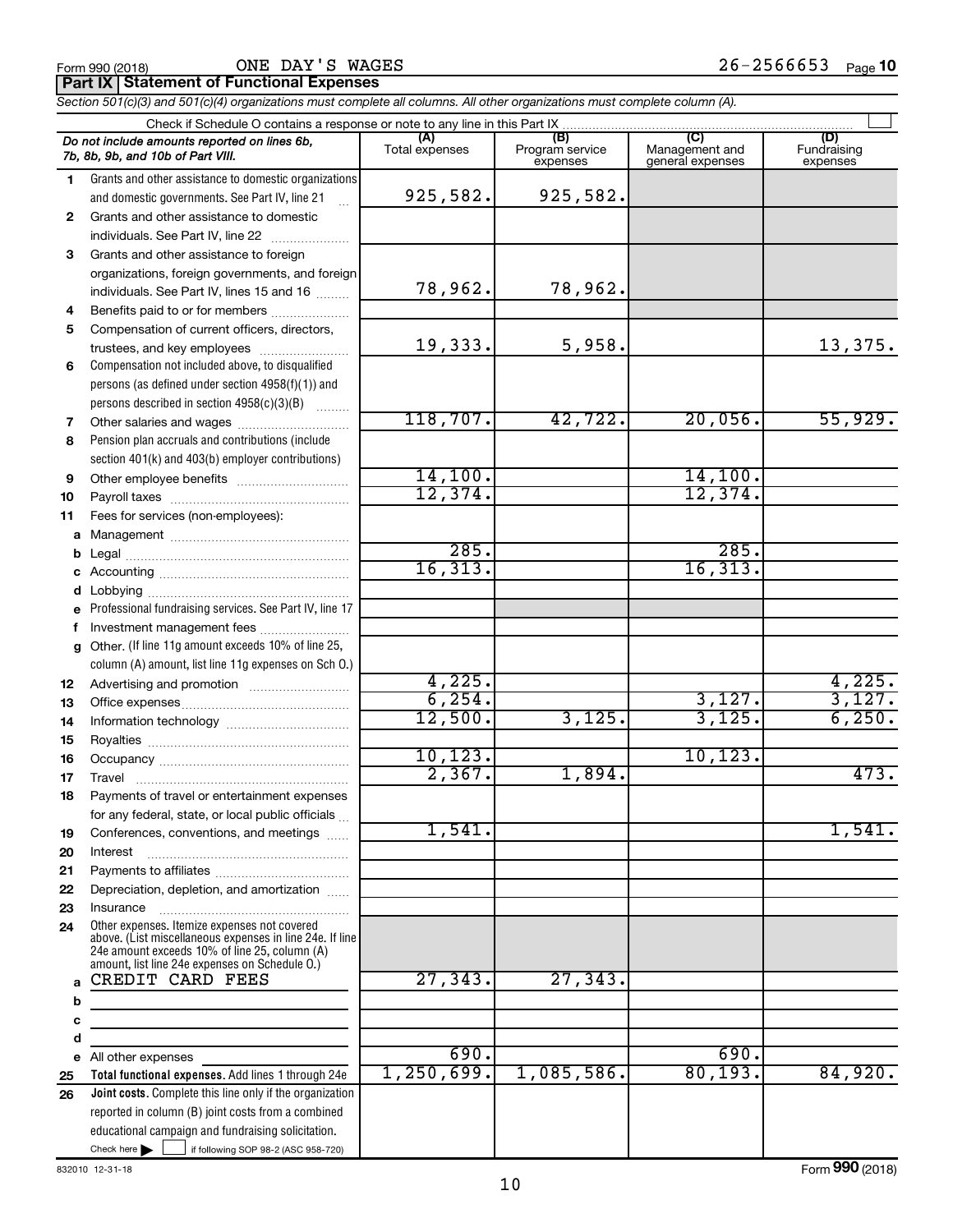**32 33 34**

#### **(A) (B) 1 2 3 4** Accounts receivable, net ~~~~~~~~~~~~~~~~~~~~~~~~~~ **5** Loans and other receivables from current and former officers, directors, **6** Loans and other receivables from other disqualified persons (as defined under **7 8 9 10 a** Land, buildings, and equipment: cost or other **11** Investments - publicly traded securities ~~~~~~~~~~~~~~~~~~~ **12** Investments - other securities. See Part IV, line 11 ~~~~~~~~~~~~~~ **13 14 15 16 17 18 19 20 21 22 23 24 25 26 27 28 29 30 31 1 2 3 4 5 6 7 8 9 10c 11 12 13 14 15 16 17 18 19 20 21 22 23 24 25 26 b** Less: accumulated depreciation  $\ldots$  [10b basis. Complete Part VI of Schedule D  $\frac{1}{10}$  10a **Total assets.**  Add lines 1 through 15 (must equal line 34) **Total liabilities.**  Add lines 17 through 25 Organizations that follow SFAS 117 (ASC 958), check here  $\blacktriangleright$   $\boxed{X}$  and **complete lines 27 through 29, and lines 33 and 34. 27 28 29 Organizations that do not follow SFAS 117 (ASC 958), check here** | † **and complete lines 30 through 34. 30 31 Net Assets or Fund Balances** Check if Schedule O contains a response or note to any line in this Part X Beginning of year | | End of year Cash - non-interest-bearing ~~~~~~~~~~~~~~~~~~~~~~~~~ Savings and temporary cash investments ~~~~~~~~~~~~~~~~~~ Pledges and grants receivable, net ~~~~~~~~~~~~~~~~~~~~~ trustees, key employees, and highest compensated employees. Complete Part II of Schedule L ~~~~~~~~~~~~~~~~~~~~~~~~~~~~ section 4958(f)(1)), persons described in section 4958(c)(3)(B), and contributing employers and sponsoring organizations of section 501(c)(9) voluntary employees' beneficiary organizations (see instr). Complete Part II of Sch L ...... Notes and loans receivable, net ~~~~~~~~~~~~~~~~~~~~~~~ Inventories for sale or use ~~~~~~~~~~~~~~~~~~~~~~~~~~ Prepaid expenses and deferred charges ~~~~~~~~~~~~~~~~~~ Investments - program-related. See Part IV, line 11 ~~~~~~~~~~~~~ Intangible assets ~~~~~~~~~~~~~~~~~~~~~~~~~~~~~~ Other assets. See Part IV, line 11 ~~~~~~~~~~~~~~~~~~~~~~ Accounts payable and accrued expenses ~~~~~~~~~~~~~~~~~~ Grants payable ~~~~~~~~~~~~~~~~~~~~~~~~~~~~~~~ Deferred revenue ~~~~~~~~~~~~~~~~~~~~~~~~~~~~~~ Tax-exempt bond liabilities ~~~~~~~~~~~~~~~~~~~~~~~~~ Escrow or custodial account liability. Complete Part IV of Schedule D ........... Loans and other payables to current and former officers, directors, trustees, key employees, highest compensated employees, and disqualified persons. Complete Part II of Schedule L ~~~~~~~~~~~~~~~~~~~~~~~ Secured mortgages and notes payable to unrelated third parties  $\ldots$  ................. Unsecured notes and loans payable to unrelated third parties ~~~~~~~~ Other liabilities (including federal income tax, payables to related third parties, and other liabilities not included on lines 17-24). Complete Part X of Schedule D ~~~~~~~~~~~~~~~~~~~~~~~~~~~~~~~~ Unrestricted net assets ~~~~~~~~~~~~~~~~~~~~~~~~~~~ Temporarily restricted net assets ~~~~~~~~~~~~~~~~~~~~~~ Permanently restricted net assets ~~~~~~~~~~~~~~~~~~~~~ Capital stock or trust principal, or current funds ~~~~~~~~~~~~~~~  $\perp$  $117,521.$  1 482,109.  $1,119,487.$  | 2 | 1,070,865.  $\overline{6,526.}$  3 27,101. 3,732. 3,030. 15,662.  $15,662.$  0.  $10c$  0. 0.  $390.$   $14$  390.  $1,247,656.$  16 1,583,495.  $1,817.$   $|17|$  237, 273. 1,817. 237,273.  $1,245,839$ .  $|z_7|$  1,346,222.

Form (2018) **990**

**32 33 34**

 $1,245,839.$  33 1, 346, 222.  $1,247,656$ .  $34$  | 1,583,495.

Paid-in or capital surplus, or land, building, or equipment fund ....................... Retained earnings, endowment, accumulated income, or other funds ............ Total net assets or fund balances ~~~~~~~~~~~~~~~~~~~~~~

ONE DAY'S WAGES

Total liabilities and net assets/fund balances

**Part X** | **Balance Sheet** 

**Assets**

**Liabilities**

**Vet Assets or Fund Balances**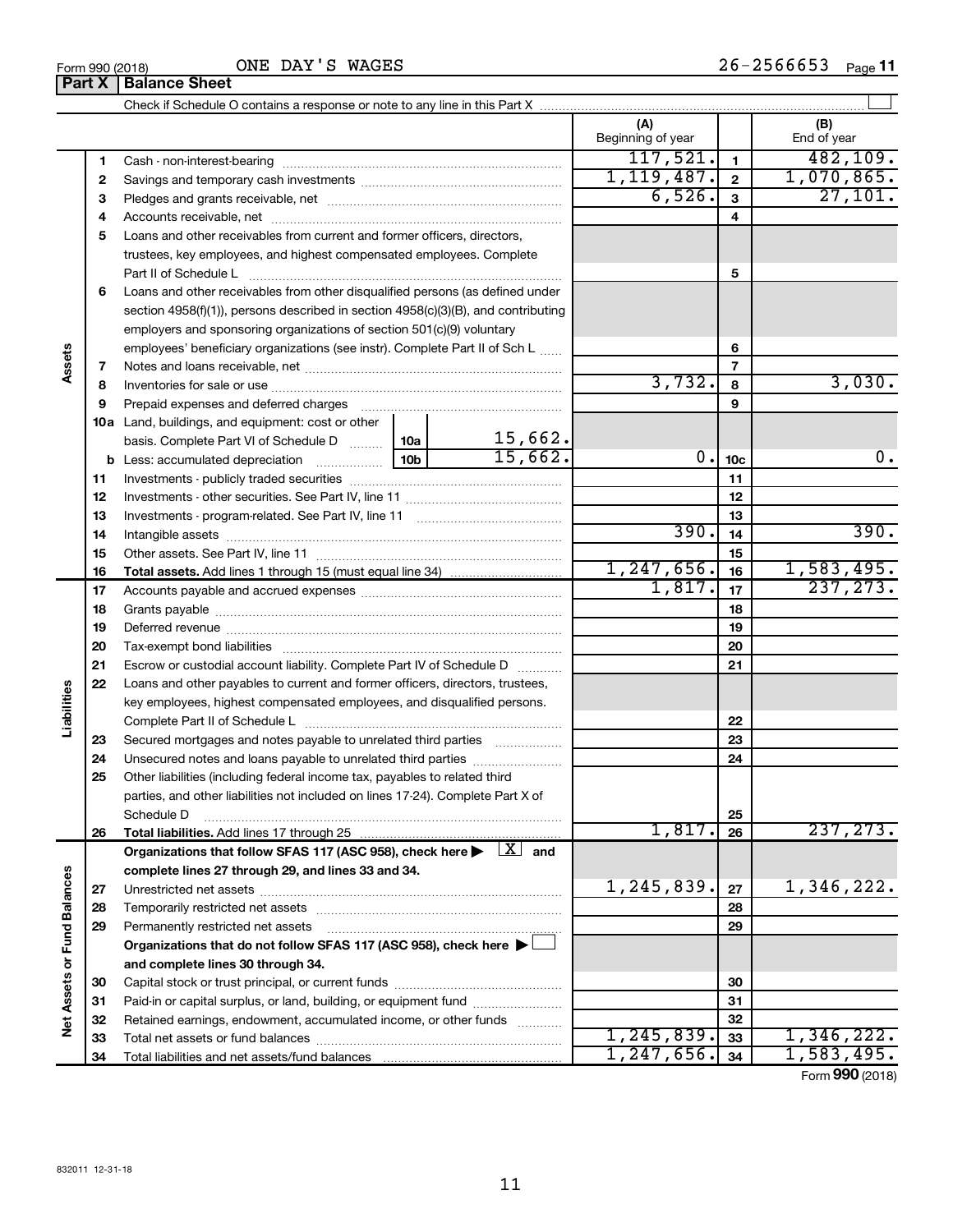| Part XI<br><b>Reconciliation of Net Assets</b><br>1,349,712.<br>1<br>1<br>1,250,699.<br>$\overline{2}$<br>2<br>99,013.<br>3<br>Revenue less expenses. Subtract line 2 from line 1<br>3<br>1, 245, 839.<br>$\overline{\mathbf{4}}$<br>4<br>5<br>Net unrealized gains (losses) on investments [11] matter than the control of the control of the control of the control of the control of the control of the control of the control of the control of the control of the contro<br>5<br>6<br>Donated services and use of facilities<br>6<br>$\overline{7}$<br>Investment expenses<br>7<br>1,370.<br>8<br>8<br>$\overline{0}$ .<br>9<br>9<br>Net assets or fund balances at end of year. Combine lines 3 through 9 (must equal Part X, line 33,<br>10<br>1,346,222.<br>10<br>column (B))<br>Part XII Financial Statements and Reporting<br>No<br>Yes<br>$\lfloor x \rfloor$ Accrual<br>Accounting method used to prepare the Form 990: $\Box$ Cash<br>$\Box$ Other<br>1<br>If the organization changed its method of accounting from a prior year or checked "Other," explain in Schedule O.<br>x<br>2a<br>If "Yes," check a box below to indicate whether the financial statements for the year were compiled or reviewed on a<br>separate basis, consolidated basis, or both:<br>Both consolidated and separate basis<br>Separate basis<br>Consolidated basis<br>x<br><b>b</b> Were the organization's financial statements audited by an independent accountant?<br>2 <sub>b</sub><br>If "Yes," check a box below to indicate whether the financial statements for the year were audited on a separate basis,<br>consolidated basis, or both:<br>Consolidated basis<br>Separate basis<br>Both consolidated and separate basis<br>c If "Yes" to line 2a or 2b, does the organization have a committee that assumes responsibility for oversight of the audit,<br>2c<br>If the organization changed either its oversight process or selection process during the tax year, explain in Schedule O.<br>3a As a result of a federal award, was the organization required to undergo an audit or audits as set forth in the Single Audit<br>x<br>Act and OMB Circular A-133?<br>3a<br>b If "Yes," did the organization undergo the required audit or audits? If the organization did not undergo the required audit<br>3b<br>$\sim$ | ONE DAY'S WAGES<br>Form 990 (2018) | 26-2566653 | Page 12 |
|-------------------------------------------------------------------------------------------------------------------------------------------------------------------------------------------------------------------------------------------------------------------------------------------------------------------------------------------------------------------------------------------------------------------------------------------------------------------------------------------------------------------------------------------------------------------------------------------------------------------------------------------------------------------------------------------------------------------------------------------------------------------------------------------------------------------------------------------------------------------------------------------------------------------------------------------------------------------------------------------------------------------------------------------------------------------------------------------------------------------------------------------------------------------------------------------------------------------------------------------------------------------------------------------------------------------------------------------------------------------------------------------------------------------------------------------------------------------------------------------------------------------------------------------------------------------------------------------------------------------------------------------------------------------------------------------------------------------------------------------------------------------------------------------------------------------------------------------------------------------------------------------------------------------------------------------------------------------------------------------------------------------------------------------------------------------------------------------------------------------------------------------------------------------------------------------------------------------------------------------------------------------------------------------------------------------------------|------------------------------------|------------|---------|
|                                                                                                                                                                                                                                                                                                                                                                                                                                                                                                                                                                                                                                                                                                                                                                                                                                                                                                                                                                                                                                                                                                                                                                                                                                                                                                                                                                                                                                                                                                                                                                                                                                                                                                                                                                                                                                                                                                                                                                                                                                                                                                                                                                                                                                                                                                                               |                                    |            |         |
|                                                                                                                                                                                                                                                                                                                                                                                                                                                                                                                                                                                                                                                                                                                                                                                                                                                                                                                                                                                                                                                                                                                                                                                                                                                                                                                                                                                                                                                                                                                                                                                                                                                                                                                                                                                                                                                                                                                                                                                                                                                                                                                                                                                                                                                                                                                               |                                    |            |         |
|                                                                                                                                                                                                                                                                                                                                                                                                                                                                                                                                                                                                                                                                                                                                                                                                                                                                                                                                                                                                                                                                                                                                                                                                                                                                                                                                                                                                                                                                                                                                                                                                                                                                                                                                                                                                                                                                                                                                                                                                                                                                                                                                                                                                                                                                                                                               |                                    |            |         |
|                                                                                                                                                                                                                                                                                                                                                                                                                                                                                                                                                                                                                                                                                                                                                                                                                                                                                                                                                                                                                                                                                                                                                                                                                                                                                                                                                                                                                                                                                                                                                                                                                                                                                                                                                                                                                                                                                                                                                                                                                                                                                                                                                                                                                                                                                                                               |                                    |            |         |
|                                                                                                                                                                                                                                                                                                                                                                                                                                                                                                                                                                                                                                                                                                                                                                                                                                                                                                                                                                                                                                                                                                                                                                                                                                                                                                                                                                                                                                                                                                                                                                                                                                                                                                                                                                                                                                                                                                                                                                                                                                                                                                                                                                                                                                                                                                                               |                                    |            |         |
|                                                                                                                                                                                                                                                                                                                                                                                                                                                                                                                                                                                                                                                                                                                                                                                                                                                                                                                                                                                                                                                                                                                                                                                                                                                                                                                                                                                                                                                                                                                                                                                                                                                                                                                                                                                                                                                                                                                                                                                                                                                                                                                                                                                                                                                                                                                               |                                    |            |         |
|                                                                                                                                                                                                                                                                                                                                                                                                                                                                                                                                                                                                                                                                                                                                                                                                                                                                                                                                                                                                                                                                                                                                                                                                                                                                                                                                                                                                                                                                                                                                                                                                                                                                                                                                                                                                                                                                                                                                                                                                                                                                                                                                                                                                                                                                                                                               |                                    |            |         |
|                                                                                                                                                                                                                                                                                                                                                                                                                                                                                                                                                                                                                                                                                                                                                                                                                                                                                                                                                                                                                                                                                                                                                                                                                                                                                                                                                                                                                                                                                                                                                                                                                                                                                                                                                                                                                                                                                                                                                                                                                                                                                                                                                                                                                                                                                                                               |                                    |            |         |
|                                                                                                                                                                                                                                                                                                                                                                                                                                                                                                                                                                                                                                                                                                                                                                                                                                                                                                                                                                                                                                                                                                                                                                                                                                                                                                                                                                                                                                                                                                                                                                                                                                                                                                                                                                                                                                                                                                                                                                                                                                                                                                                                                                                                                                                                                                                               |                                    |            |         |
|                                                                                                                                                                                                                                                                                                                                                                                                                                                                                                                                                                                                                                                                                                                                                                                                                                                                                                                                                                                                                                                                                                                                                                                                                                                                                                                                                                                                                                                                                                                                                                                                                                                                                                                                                                                                                                                                                                                                                                                                                                                                                                                                                                                                                                                                                                                               |                                    |            |         |
|                                                                                                                                                                                                                                                                                                                                                                                                                                                                                                                                                                                                                                                                                                                                                                                                                                                                                                                                                                                                                                                                                                                                                                                                                                                                                                                                                                                                                                                                                                                                                                                                                                                                                                                                                                                                                                                                                                                                                                                                                                                                                                                                                                                                                                                                                                                               |                                    |            |         |
|                                                                                                                                                                                                                                                                                                                                                                                                                                                                                                                                                                                                                                                                                                                                                                                                                                                                                                                                                                                                                                                                                                                                                                                                                                                                                                                                                                                                                                                                                                                                                                                                                                                                                                                                                                                                                                                                                                                                                                                                                                                                                                                                                                                                                                                                                                                               |                                    |            |         |
|                                                                                                                                                                                                                                                                                                                                                                                                                                                                                                                                                                                                                                                                                                                                                                                                                                                                                                                                                                                                                                                                                                                                                                                                                                                                                                                                                                                                                                                                                                                                                                                                                                                                                                                                                                                                                                                                                                                                                                                                                                                                                                                                                                                                                                                                                                                               |                                    |            |         |
|                                                                                                                                                                                                                                                                                                                                                                                                                                                                                                                                                                                                                                                                                                                                                                                                                                                                                                                                                                                                                                                                                                                                                                                                                                                                                                                                                                                                                                                                                                                                                                                                                                                                                                                                                                                                                                                                                                                                                                                                                                                                                                                                                                                                                                                                                                                               |                                    |            |         |
|                                                                                                                                                                                                                                                                                                                                                                                                                                                                                                                                                                                                                                                                                                                                                                                                                                                                                                                                                                                                                                                                                                                                                                                                                                                                                                                                                                                                                                                                                                                                                                                                                                                                                                                                                                                                                                                                                                                                                                                                                                                                                                                                                                                                                                                                                                                               |                                    |            |         |
|                                                                                                                                                                                                                                                                                                                                                                                                                                                                                                                                                                                                                                                                                                                                                                                                                                                                                                                                                                                                                                                                                                                                                                                                                                                                                                                                                                                                                                                                                                                                                                                                                                                                                                                                                                                                                                                                                                                                                                                                                                                                                                                                                                                                                                                                                                                               |                                    |            |         |
|                                                                                                                                                                                                                                                                                                                                                                                                                                                                                                                                                                                                                                                                                                                                                                                                                                                                                                                                                                                                                                                                                                                                                                                                                                                                                                                                                                                                                                                                                                                                                                                                                                                                                                                                                                                                                                                                                                                                                                                                                                                                                                                                                                                                                                                                                                                               |                                    |            |         |
|                                                                                                                                                                                                                                                                                                                                                                                                                                                                                                                                                                                                                                                                                                                                                                                                                                                                                                                                                                                                                                                                                                                                                                                                                                                                                                                                                                                                                                                                                                                                                                                                                                                                                                                                                                                                                                                                                                                                                                                                                                                                                                                                                                                                                                                                                                                               |                                    |            |         |
|                                                                                                                                                                                                                                                                                                                                                                                                                                                                                                                                                                                                                                                                                                                                                                                                                                                                                                                                                                                                                                                                                                                                                                                                                                                                                                                                                                                                                                                                                                                                                                                                                                                                                                                                                                                                                                                                                                                                                                                                                                                                                                                                                                                                                                                                                                                               |                                    |            |         |
|                                                                                                                                                                                                                                                                                                                                                                                                                                                                                                                                                                                                                                                                                                                                                                                                                                                                                                                                                                                                                                                                                                                                                                                                                                                                                                                                                                                                                                                                                                                                                                                                                                                                                                                                                                                                                                                                                                                                                                                                                                                                                                                                                                                                                                                                                                                               |                                    |            |         |
|                                                                                                                                                                                                                                                                                                                                                                                                                                                                                                                                                                                                                                                                                                                                                                                                                                                                                                                                                                                                                                                                                                                                                                                                                                                                                                                                                                                                                                                                                                                                                                                                                                                                                                                                                                                                                                                                                                                                                                                                                                                                                                                                                                                                                                                                                                                               |                                    |            |         |
|                                                                                                                                                                                                                                                                                                                                                                                                                                                                                                                                                                                                                                                                                                                                                                                                                                                                                                                                                                                                                                                                                                                                                                                                                                                                                                                                                                                                                                                                                                                                                                                                                                                                                                                                                                                                                                                                                                                                                                                                                                                                                                                                                                                                                                                                                                                               |                                    |            |         |
|                                                                                                                                                                                                                                                                                                                                                                                                                                                                                                                                                                                                                                                                                                                                                                                                                                                                                                                                                                                                                                                                                                                                                                                                                                                                                                                                                                                                                                                                                                                                                                                                                                                                                                                                                                                                                                                                                                                                                                                                                                                                                                                                                                                                                                                                                                                               |                                    |            |         |
|                                                                                                                                                                                                                                                                                                                                                                                                                                                                                                                                                                                                                                                                                                                                                                                                                                                                                                                                                                                                                                                                                                                                                                                                                                                                                                                                                                                                                                                                                                                                                                                                                                                                                                                                                                                                                                                                                                                                                                                                                                                                                                                                                                                                                                                                                                                               |                                    |            |         |
|                                                                                                                                                                                                                                                                                                                                                                                                                                                                                                                                                                                                                                                                                                                                                                                                                                                                                                                                                                                                                                                                                                                                                                                                                                                                                                                                                                                                                                                                                                                                                                                                                                                                                                                                                                                                                                                                                                                                                                                                                                                                                                                                                                                                                                                                                                                               |                                    |            |         |
|                                                                                                                                                                                                                                                                                                                                                                                                                                                                                                                                                                                                                                                                                                                                                                                                                                                                                                                                                                                                                                                                                                                                                                                                                                                                                                                                                                                                                                                                                                                                                                                                                                                                                                                                                                                                                                                                                                                                                                                                                                                                                                                                                                                                                                                                                                                               |                                    |            |         |
|                                                                                                                                                                                                                                                                                                                                                                                                                                                                                                                                                                                                                                                                                                                                                                                                                                                                                                                                                                                                                                                                                                                                                                                                                                                                                                                                                                                                                                                                                                                                                                                                                                                                                                                                                                                                                                                                                                                                                                                                                                                                                                                                                                                                                                                                                                                               |                                    |            |         |
|                                                                                                                                                                                                                                                                                                                                                                                                                                                                                                                                                                                                                                                                                                                                                                                                                                                                                                                                                                                                                                                                                                                                                                                                                                                                                                                                                                                                                                                                                                                                                                                                                                                                                                                                                                                                                                                                                                                                                                                                                                                                                                                                                                                                                                                                                                                               |                                    |            |         |
|                                                                                                                                                                                                                                                                                                                                                                                                                                                                                                                                                                                                                                                                                                                                                                                                                                                                                                                                                                                                                                                                                                                                                                                                                                                                                                                                                                                                                                                                                                                                                                                                                                                                                                                                                                                                                                                                                                                                                                                                                                                                                                                                                                                                                                                                                                                               |                                    |            |         |
|                                                                                                                                                                                                                                                                                                                                                                                                                                                                                                                                                                                                                                                                                                                                                                                                                                                                                                                                                                                                                                                                                                                                                                                                                                                                                                                                                                                                                                                                                                                                                                                                                                                                                                                                                                                                                                                                                                                                                                                                                                                                                                                                                                                                                                                                                                                               |                                    |            |         |
|                                                                                                                                                                                                                                                                                                                                                                                                                                                                                                                                                                                                                                                                                                                                                                                                                                                                                                                                                                                                                                                                                                                                                                                                                                                                                                                                                                                                                                                                                                                                                                                                                                                                                                                                                                                                                                                                                                                                                                                                                                                                                                                                                                                                                                                                                                                               |                                    |            |         |
|                                                                                                                                                                                                                                                                                                                                                                                                                                                                                                                                                                                                                                                                                                                                                                                                                                                                                                                                                                                                                                                                                                                                                                                                                                                                                                                                                                                                                                                                                                                                                                                                                                                                                                                                                                                                                                                                                                                                                                                                                                                                                                                                                                                                                                                                                                                               |                                    |            |         |
|                                                                                                                                                                                                                                                                                                                                                                                                                                                                                                                                                                                                                                                                                                                                                                                                                                                                                                                                                                                                                                                                                                                                                                                                                                                                                                                                                                                                                                                                                                                                                                                                                                                                                                                                                                                                                                                                                                                                                                                                                                                                                                                                                                                                                                                                                                                               |                                    |            |         |
|                                                                                                                                                                                                                                                                                                                                                                                                                                                                                                                                                                                                                                                                                                                                                                                                                                                                                                                                                                                                                                                                                                                                                                                                                                                                                                                                                                                                                                                                                                                                                                                                                                                                                                                                                                                                                                                                                                                                                                                                                                                                                                                                                                                                                                                                                                                               |                                    |            |         |

Form (2018) **990**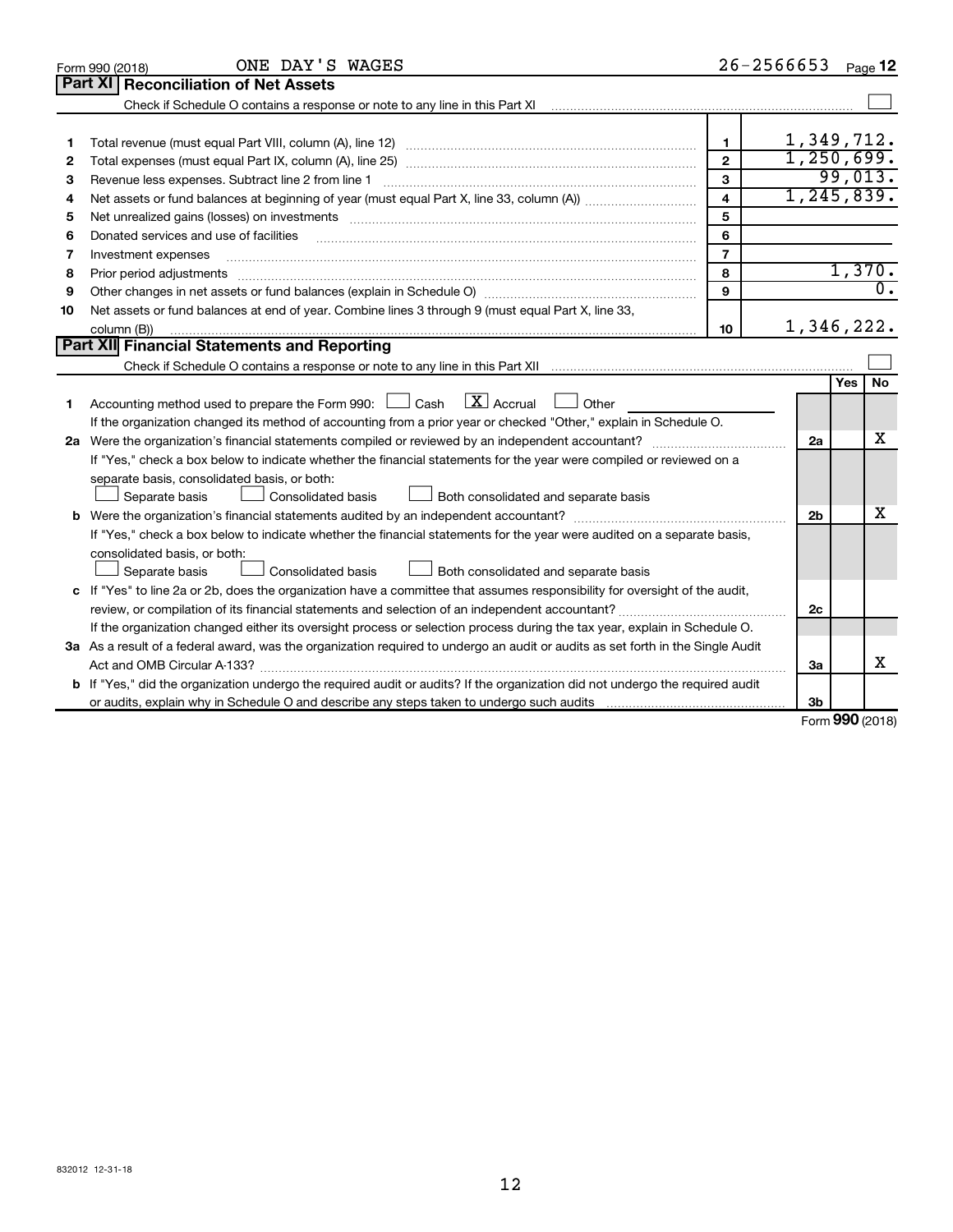| <b>SCHEDULE A</b> |  |
|-------------------|--|
|-------------------|--|

Department of the Treasury

|  |  | (Form 990 or 990-EZ) |  |
|--|--|----------------------|--|
|  |  |                      |  |

# Form 990 or 990-EZ)<br>
Complete if the organization is a section 501(c)(3) organization or a section<br> **Public Charity Status and Public Support**

**4947(a)(1) nonexempt charitable trust.**

**| Attach to Form 990 or Form 990-EZ. | Go to www.irs.gov/Form990 for instructions and the latest information.**

|  | <b>Open to Public</b><br>Inspection |  |  |  |  |  |  |
|--|-------------------------------------|--|--|--|--|--|--|
|  |                                     |  |  |  |  |  |  |

OMB No. 1545-0047

|                | ᇭ ៶៴ ៲ ៴៲ ៲៲៲ ៴៴៴ ៴៲ ៲ ៴៲ ៲៲៲ ៴៴៴<br>Internal Revenue Service<br>Inspection<br>Go to www.irs.gov/Form990 for instructions and the latest information. |                          |  |                                                                                                                                           |                                                                                                                                               |     |                                                                |                            |  |                                       |  |
|----------------|-------------------------------------------------------------------------------------------------------------------------------------------------------|--------------------------|--|-------------------------------------------------------------------------------------------------------------------------------------------|-----------------------------------------------------------------------------------------------------------------------------------------------|-----|----------------------------------------------------------------|----------------------------|--|---------------------------------------|--|
|                |                                                                                                                                                       | Name of the organization |  |                                                                                                                                           |                                                                                                                                               |     |                                                                |                            |  | <b>Employer identification number</b> |  |
|                |                                                                                                                                                       |                          |  | ONE DAY'S WAGES                                                                                                                           |                                                                                                                                               |     |                                                                |                            |  | 26-2566653                            |  |
|                | Part I                                                                                                                                                |                          |  |                                                                                                                                           | Reason for Public Charity Status (All organizations must complete this part.) See instructions.                                               |     |                                                                |                            |  |                                       |  |
|                |                                                                                                                                                       |                          |  |                                                                                                                                           | The organization is not a private foundation because it is: (For lines 1 through 12, check only one box.)                                     |     |                                                                |                            |  |                                       |  |
| 1.             |                                                                                                                                                       |                          |  |                                                                                                                                           | A church, convention of churches, or association of churches described in section 170(b)(1)(A)(i).                                            |     |                                                                |                            |  |                                       |  |
| 2              |                                                                                                                                                       |                          |  |                                                                                                                                           | A school described in section 170(b)(1)(A)(ii). (Attach Schedule E (Form 990 or 990-EZ).)                                                     |     |                                                                |                            |  |                                       |  |
| з              |                                                                                                                                                       |                          |  |                                                                                                                                           | A hospital or a cooperative hospital service organization described in section 170(b)(1)(A)(iii).                                             |     |                                                                |                            |  |                                       |  |
| 4              |                                                                                                                                                       | city, and state:         |  |                                                                                                                                           | A medical research organization operated in conjunction with a hospital described in section 170(b)(1)(A)(iii). Enter the hospital's name,    |     |                                                                |                            |  |                                       |  |
| 5              |                                                                                                                                                       |                          |  |                                                                                                                                           | An organization operated for the benefit of a college or university owned or operated by a governmental unit described in                     |     |                                                                |                            |  |                                       |  |
|                |                                                                                                                                                       |                          |  | section 170(b)(1)(A)(iv). (Complete Part II.)                                                                                             |                                                                                                                                               |     |                                                                |                            |  |                                       |  |
| 6              |                                                                                                                                                       |                          |  | A federal, state, or local government or governmental unit described in section 170(b)(1)(A)(v).                                          |                                                                                                                                               |     |                                                                |                            |  |                                       |  |
| $\overline{7}$ | $\lfloor x \rfloor$                                                                                                                                   |                          |  | An organization that normally receives a substantial part of its support from a governmental unit or from the general public described in |                                                                                                                                               |     |                                                                |                            |  |                                       |  |
|                |                                                                                                                                                       |                          |  | section 170(b)(1)(A)(vi). (Complete Part II.)                                                                                             |                                                                                                                                               |     |                                                                |                            |  |                                       |  |
| 8              |                                                                                                                                                       |                          |  |                                                                                                                                           | A community trust described in section 170(b)(1)(A)(vi). (Complete Part II.)                                                                  |     |                                                                |                            |  |                                       |  |
| 9              |                                                                                                                                                       |                          |  |                                                                                                                                           | An agricultural research organization described in section 170(b)(1)(A)(ix) operated in conjunction with a land-grant college                 |     |                                                                |                            |  |                                       |  |
|                |                                                                                                                                                       |                          |  |                                                                                                                                           | or university or a non-land-grant college of agriculture (see instructions). Enter the name, city, and state of the college or                |     |                                                                |                            |  |                                       |  |
|                |                                                                                                                                                       | university:              |  |                                                                                                                                           |                                                                                                                                               |     |                                                                |                            |  |                                       |  |
| 10             |                                                                                                                                                       |                          |  |                                                                                                                                           | An organization that normally receives: (1) more than 33 1/3% of its support from contributions, membership fees, and gross receipts from     |     |                                                                |                            |  |                                       |  |
|                |                                                                                                                                                       |                          |  |                                                                                                                                           | activities related to its exempt functions - subject to certain exceptions, and (2) no more than 33 1/3% of its support from gross investment |     |                                                                |                            |  |                                       |  |
|                |                                                                                                                                                       |                          |  |                                                                                                                                           | income and unrelated business taxable income (less section 511 tax) from businesses acquired by the organization after June 30, 1975.         |     |                                                                |                            |  |                                       |  |
|                |                                                                                                                                                       |                          |  | See section 509(a)(2). (Complete Part III.)                                                                                               |                                                                                                                                               |     |                                                                |                            |  |                                       |  |
| 11             |                                                                                                                                                       |                          |  |                                                                                                                                           | An organization organized and operated exclusively to test for public safety. See section 509(a)(4).                                          |     |                                                                |                            |  |                                       |  |
| 12             |                                                                                                                                                       |                          |  |                                                                                                                                           | An organization organized and operated exclusively for the benefit of, to perform the functions of, or to carry out the purposes of one or    |     |                                                                |                            |  |                                       |  |
|                |                                                                                                                                                       |                          |  |                                                                                                                                           | more publicly supported organizations described in section 509(a)(1) or section 509(a)(2). See section 509(a)(3). Check the box in            |     |                                                                |                            |  |                                       |  |
|                |                                                                                                                                                       |                          |  |                                                                                                                                           | lines 12a through 12d that describes the type of supporting organization and complete lines 12e, 12f, and 12g.                                |     |                                                                |                            |  |                                       |  |
| а              |                                                                                                                                                       |                          |  |                                                                                                                                           | Type I. A supporting organization operated, supervised, or controlled by its supported organization(s), typically by giving                   |     |                                                                |                            |  |                                       |  |
|                |                                                                                                                                                       |                          |  |                                                                                                                                           | the supported organization(s) the power to regularly appoint or elect a majority of the directors or trustees of the supporting               |     |                                                                |                            |  |                                       |  |
|                |                                                                                                                                                       |                          |  | organization. You must complete Part IV, Sections A and B.                                                                                |                                                                                                                                               |     |                                                                |                            |  |                                       |  |
| b              |                                                                                                                                                       |                          |  |                                                                                                                                           | Type II. A supporting organization supervised or controlled in connection with its supported organization(s), by having                       |     |                                                                |                            |  |                                       |  |
|                |                                                                                                                                                       |                          |  |                                                                                                                                           | control or management of the supporting organization vested in the same persons that control or manage the supported                          |     |                                                                |                            |  |                                       |  |
|                |                                                                                                                                                       |                          |  |                                                                                                                                           | organization(s). You must complete Part IV, Sections A and C.                                                                                 |     |                                                                |                            |  |                                       |  |
| с              |                                                                                                                                                       |                          |  |                                                                                                                                           | Type III functionally integrated. A supporting organization operated in connection with, and functionally integrated with,                    |     |                                                                |                            |  |                                       |  |
|                |                                                                                                                                                       |                          |  |                                                                                                                                           | its supported organization(s) (see instructions). You must complete Part IV, Sections A, D, and E.                                            |     |                                                                |                            |  |                                       |  |
| d              |                                                                                                                                                       |                          |  |                                                                                                                                           | Type III non-functionally integrated. A supporting organization operated in connection with its supported organization(s)                     |     |                                                                |                            |  |                                       |  |
|                |                                                                                                                                                       |                          |  |                                                                                                                                           | that is not functionally integrated. The organization generally must satisfy a distribution requirement and an attentiveness                  |     |                                                                |                            |  |                                       |  |
|                |                                                                                                                                                       |                          |  |                                                                                                                                           | requirement (see instructions). You must complete Part IV, Sections A and D, and Part V.                                                      |     |                                                                |                            |  |                                       |  |
| е              |                                                                                                                                                       |                          |  |                                                                                                                                           | Check this box if the organization received a written determination from the IRS that it is a Type I, Type II, Type III                       |     |                                                                |                            |  |                                       |  |
|                |                                                                                                                                                       |                          |  |                                                                                                                                           | functionally integrated, or Type III non-functionally integrated supporting organization.                                                     |     |                                                                |                            |  |                                       |  |
| f              |                                                                                                                                                       |                          |  |                                                                                                                                           |                                                                                                                                               |     |                                                                |                            |  |                                       |  |
| g              |                                                                                                                                                       | (i) Name of supported    |  | Provide the following information about the supported organization(s).<br>(ii) EIN                                                        | (iii) Type of organization                                                                                                                    |     | (iv) Is the organization listed<br>in your governing document? | (v) Amount of monetary     |  | (vi) Amount of other                  |  |
|                |                                                                                                                                                       | organization             |  |                                                                                                                                           | (described on lines 1-10                                                                                                                      | Yes | No                                                             | support (see instructions) |  | support (see instructions)            |  |
|                |                                                                                                                                                       |                          |  |                                                                                                                                           | above (see instructions))                                                                                                                     |     |                                                                |                            |  |                                       |  |
|                |                                                                                                                                                       |                          |  |                                                                                                                                           |                                                                                                                                               |     |                                                                |                            |  |                                       |  |
|                |                                                                                                                                                       |                          |  |                                                                                                                                           |                                                                                                                                               |     |                                                                |                            |  |                                       |  |
|                |                                                                                                                                                       |                          |  |                                                                                                                                           |                                                                                                                                               |     |                                                                |                            |  |                                       |  |
|                |                                                                                                                                                       |                          |  |                                                                                                                                           |                                                                                                                                               |     |                                                                |                            |  |                                       |  |
|                |                                                                                                                                                       |                          |  |                                                                                                                                           |                                                                                                                                               |     |                                                                |                            |  |                                       |  |
|                |                                                                                                                                                       |                          |  |                                                                                                                                           |                                                                                                                                               |     |                                                                |                            |  |                                       |  |
|                |                                                                                                                                                       |                          |  |                                                                                                                                           |                                                                                                                                               |     |                                                                |                            |  |                                       |  |
| Total          |                                                                                                                                                       |                          |  |                                                                                                                                           |                                                                                                                                               |     |                                                                |                            |  |                                       |  |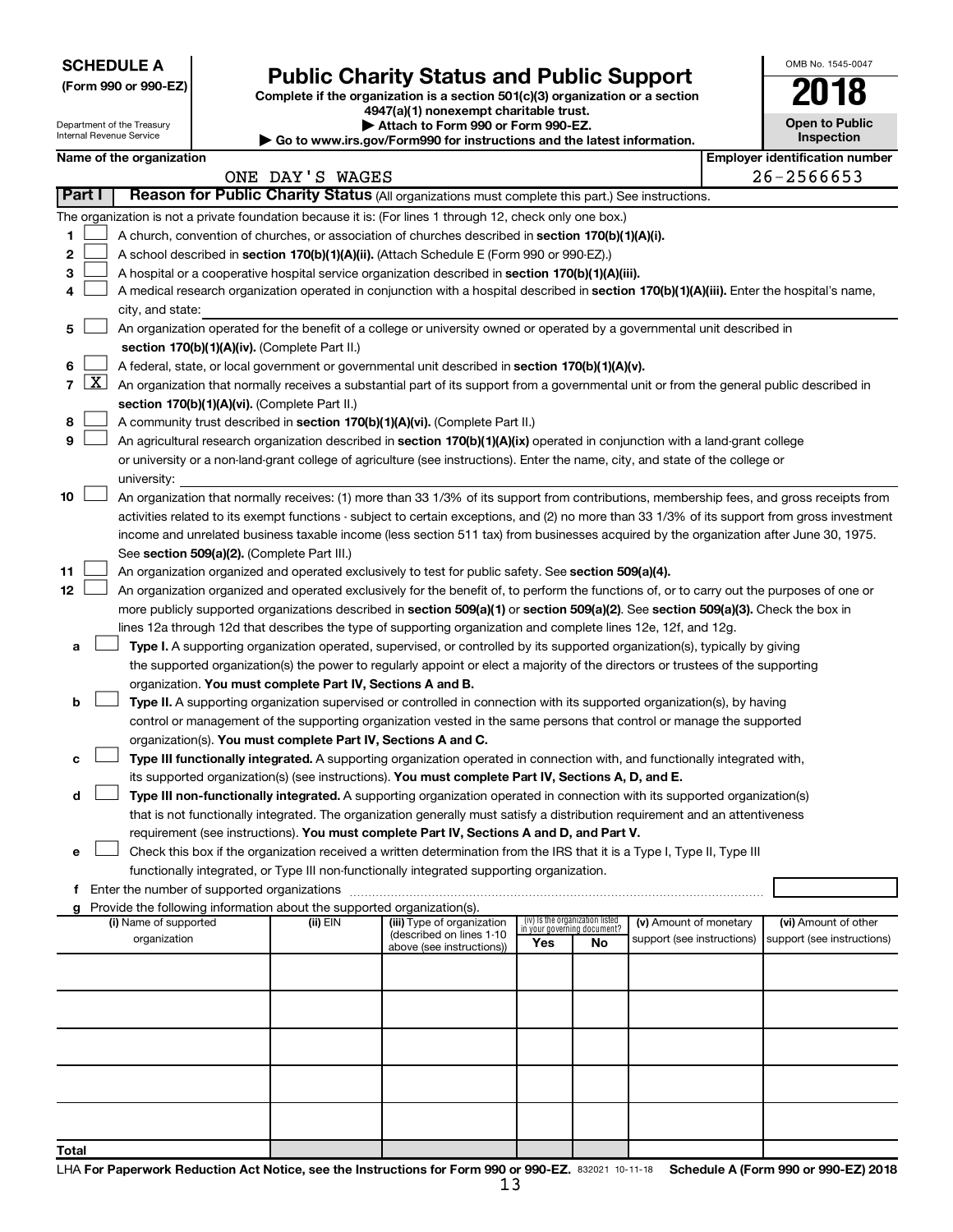#### Schedule A (Form 990 or 990-EZ) 2018 Page ONE DAY'S WAGES 26-2566653

26-2566653 Page 2

**Part II Support Schedule for Organizations Described in Sections 170(b)(1)(A)(iv) and 170(b)(1)(A)(vi)**

(Complete only if you checked the box on line 5, 7, or 8 of Part I or if the organization failed to qualify under Part III. If the organization fails to qualify under the tests listed below, please complete Part III.)

|    | <b>Section A. Public Support</b>                                                                                                                                                                                               |           |            |            |            |          |                                          |  |  |  |
|----|--------------------------------------------------------------------------------------------------------------------------------------------------------------------------------------------------------------------------------|-----------|------------|------------|------------|----------|------------------------------------------|--|--|--|
|    | Calendar year (or fiscal year beginning in)                                                                                                                                                                                    | (a) 2014  | (b) 2015   | $(c)$ 2016 | $(d)$ 2017 | (e) 2018 | (f) Total                                |  |  |  |
|    | 1 Gifts, grants, contributions, and                                                                                                                                                                                            |           |            |            |            |          |                                          |  |  |  |
|    | membership fees received. (Do not                                                                                                                                                                                              |           |            |            |            |          |                                          |  |  |  |
|    | include any "unusual grants.")                                                                                                                                                                                                 | 768, 737. | 1012863.   | 983,898.   | 1230576.   | 1398734. | 5394808.                                 |  |  |  |
|    | 2 Tax revenues levied for the organ-                                                                                                                                                                                           |           |            |            |            |          |                                          |  |  |  |
|    | ization's benefit and either paid to                                                                                                                                                                                           |           |            |            |            |          |                                          |  |  |  |
|    | or expended on its behalf                                                                                                                                                                                                      |           |            |            |            |          |                                          |  |  |  |
|    | 3 The value of services or facilities                                                                                                                                                                                          |           |            |            |            |          |                                          |  |  |  |
|    | furnished by a governmental unit to                                                                                                                                                                                            |           |            |            |            |          |                                          |  |  |  |
|    | the organization without charge                                                                                                                                                                                                |           |            |            |            |          |                                          |  |  |  |
|    | 4 Total. Add lines 1 through 3                                                                                                                                                                                                 | 768, 737. | 1012863.   | 983,898.   | 1230576.   | 1398734. | 5394808.                                 |  |  |  |
| 5. | The portion of total contributions                                                                                                                                                                                             |           |            |            |            |          |                                          |  |  |  |
|    | by each person (other than a                                                                                                                                                                                                   |           |            |            |            |          |                                          |  |  |  |
|    | governmental unit or publicly                                                                                                                                                                                                  |           |            |            |            |          |                                          |  |  |  |
|    | supported organization) included                                                                                                                                                                                               |           |            |            |            |          |                                          |  |  |  |
|    | on line 1 that exceeds 2% of the                                                                                                                                                                                               |           |            |            |            |          |                                          |  |  |  |
|    | amount shown on line 11,                                                                                                                                                                                                       |           |            |            |            |          |                                          |  |  |  |
|    | column (f)                                                                                                                                                                                                                     |           |            |            |            |          | 334,241.                                 |  |  |  |
|    | 6 Public support. Subtract line 5 from line 4.                                                                                                                                                                                 |           |            |            |            |          | 5060567.                                 |  |  |  |
|    | <b>Section B. Total Support</b>                                                                                                                                                                                                |           |            |            |            |          |                                          |  |  |  |
|    | Calendar year (or fiscal year beginning in)                                                                                                                                                                                    | (a) 2014  | $(b)$ 2015 | $(c)$ 2016 | $(d)$ 2017 | (e) 2018 | (f) Total                                |  |  |  |
|    | <b>7</b> Amounts from line 4                                                                                                                                                                                                   | 768,737.  | 1012863    | 983,898.   | 1230576    | 1398734. | 5394808.                                 |  |  |  |
|    | 8 Gross income from interest,                                                                                                                                                                                                  |           |            |            |            |          |                                          |  |  |  |
|    | dividends, payments received on                                                                                                                                                                                                |           |            |            |            |          |                                          |  |  |  |
|    | securities loans, rents, royalties,                                                                                                                                                                                            |           |            |            |            |          |                                          |  |  |  |
|    | and income from similar sources                                                                                                                                                                                                | 643.      | 705.       | 2,119.     | 3,030.     | 1,377.   | 7,874.                                   |  |  |  |
|    | <b>9</b> Net income from unrelated business                                                                                                                                                                                    |           |            |            |            |          |                                          |  |  |  |
|    | activities, whether or not the                                                                                                                                                                                                 |           |            |            |            |          |                                          |  |  |  |
|    | business is regularly carried on                                                                                                                                                                                               |           |            |            |            |          |                                          |  |  |  |
|    | 10 Other income. Do not include gain                                                                                                                                                                                           |           |            |            |            |          |                                          |  |  |  |
|    | or loss from the sale of capital                                                                                                                                                                                               |           |            |            |            |          |                                          |  |  |  |
|    | assets (Explain in Part VI.)                                                                                                                                                                                                   |           |            | 140.       | 370.       | 588.     | 1,098.                                   |  |  |  |
|    | 11 Total support. Add lines 7 through 10                                                                                                                                                                                       |           |            |            |            |          | 5403780.                                 |  |  |  |
|    | <b>12</b> Gross receipts from related activities, etc. (see instructions)                                                                                                                                                      |           |            |            |            | 12       | 57,023.                                  |  |  |  |
|    | 13 First five years. If the Form 990 is for the organization's first, second, third, fourth, or fifth tax year as a section 501(c)(3)                                                                                          |           |            |            |            |          |                                          |  |  |  |
|    | organization, check this box and stop here                                                                                                                                                                                     |           |            |            |            |          |                                          |  |  |  |
|    | Section C. Computation of Public Support Percentage                                                                                                                                                                            |           |            |            |            |          |                                          |  |  |  |
|    |                                                                                                                                                                                                                                |           |            |            |            | 14       | 93.65<br>$\%$                            |  |  |  |
|    |                                                                                                                                                                                                                                |           |            |            |            | 15       | 94.17<br>%                               |  |  |  |
|    | 16a 33 1/3% support test - 2018. If the organization did not check the box on line 13, and line 14 is 33 1/3% or more, check this box and                                                                                      |           |            |            |            |          |                                          |  |  |  |
|    | stop here. The organization qualifies as a publicly supported organization manufactured content and the organization of the state of the state of the state of the state of the state of the state of the state of the state o |           |            |            |            |          | $\blacktriangleright$ $\boxed{\text{X}}$ |  |  |  |
|    | b 33 1/3% support test - 2017. If the organization did not check a box on line 13 or 16a, and line 15 is 33 1/3% or more, check this box                                                                                       |           |            |            |            |          |                                          |  |  |  |
|    | and stop here. The organization qualifies as a publicly supported organization [11,111] and stop here. The organization [11] and stop here. The organization [11] and stop here. The organization [11] and stop here is a publ |           |            |            |            |          |                                          |  |  |  |
|    | 17a 10% -facts-and-circumstances test - 2018. If the organization did not check a box on line 13, 16a, or 16b, and line 14 is 10% or more,                                                                                     |           |            |            |            |          |                                          |  |  |  |
|    |                                                                                                                                                                                                                                |           |            |            |            |          |                                          |  |  |  |
|    | and if the organization meets the "facts-and-circumstances" test, check this box and stop here. Explain in Part VI how the organization                                                                                        |           |            |            |            |          |                                          |  |  |  |
|    | <b>b 10%</b> -facts-and-circumstances test - 2017. If the organization did not check a box on line 13, 16a, 16b, or 17a, and line 15 is 10% or                                                                                 |           |            |            |            |          |                                          |  |  |  |
|    | more, and if the organization meets the "facts-and-circumstances" test, check this box and stop here. Explain in Part VI how the                                                                                               |           |            |            |            |          |                                          |  |  |  |
|    | organization meets the "facts-and-circumstances" test. The organization qualifies as a publicly supported organization                                                                                                         |           |            |            |            |          |                                          |  |  |  |
|    |                                                                                                                                                                                                                                |           |            |            |            |          |                                          |  |  |  |
|    | 18 Private foundation. If the organization did not check a box on line 13, 16a, 16b, 17a, or 17b, check this box and see instructions                                                                                          |           |            |            |            |          |                                          |  |  |  |

**Schedule A (Form 990 or 990-EZ) 2018**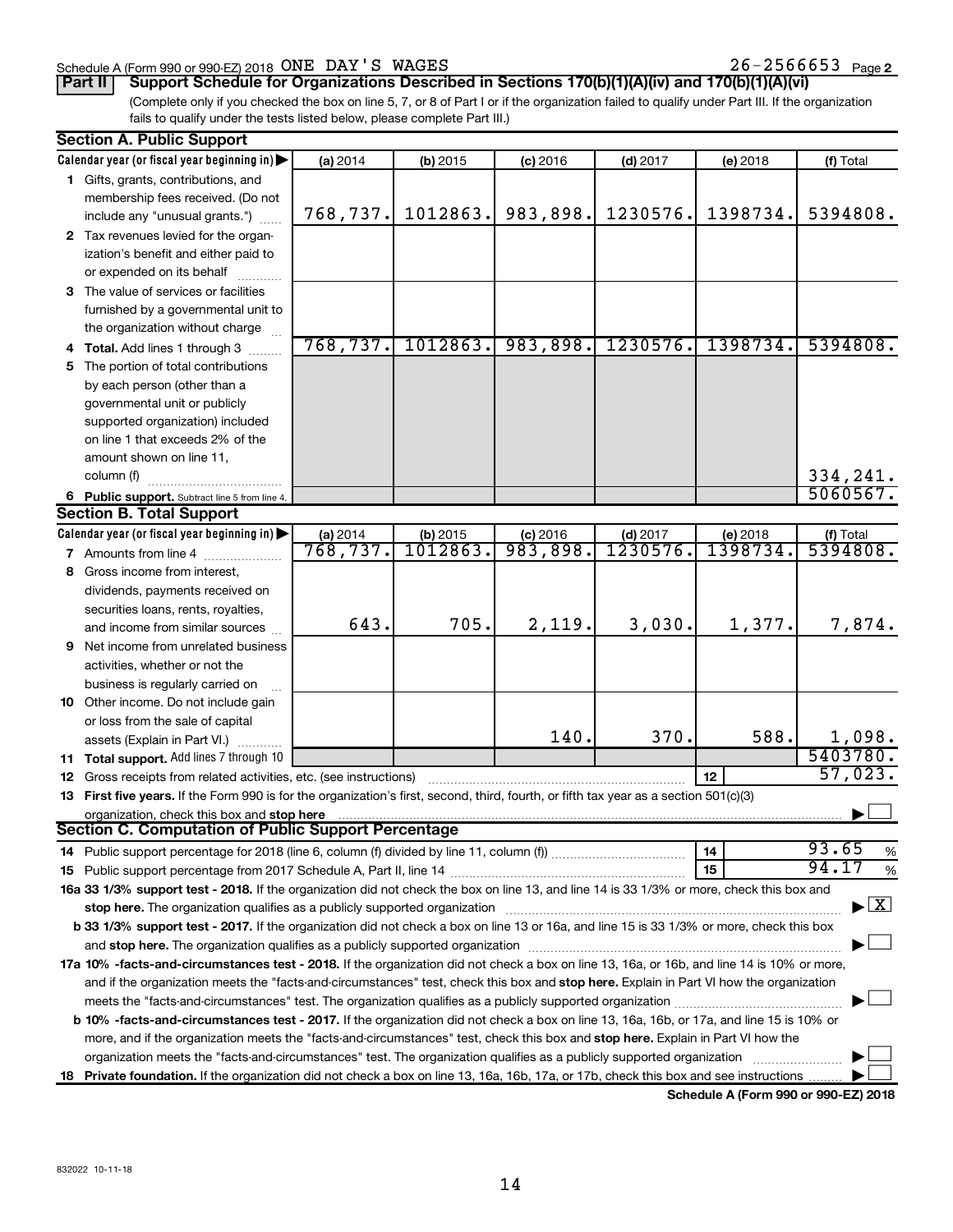#### Schedule A (Form 990 or 990-EZ) 2018 Page ONE DAY'S WAGES 26-2566653

### **Part III Support Schedule for Organizations Described in Section 509(a)(2)**

26-2566653 Page 3

(Complete only if you checked the box on line 10 of Part I or if the organization failed to qualify under Part II. If the organization fails to qualify under the tests listed below, please complete Part II.)

| <b>Section A. Public Support</b>                                                                                                                                                         |          |          |            |            |          |                                      |
|------------------------------------------------------------------------------------------------------------------------------------------------------------------------------------------|----------|----------|------------|------------|----------|--------------------------------------|
| Calendar year (or fiscal year beginning in)                                                                                                                                              | (a) 2014 | (b) 2015 | $(c)$ 2016 | $(d)$ 2017 | (e) 2018 | (f) Total                            |
| 1 Gifts, grants, contributions, and                                                                                                                                                      |          |          |            |            |          |                                      |
| membership fees received. (Do not                                                                                                                                                        |          |          |            |            |          |                                      |
| include any "unusual grants.")                                                                                                                                                           |          |          |            |            |          |                                      |
| 2 Gross receipts from admissions,<br>merchandise sold or services per-<br>formed, or facilities furnished in<br>any activity that is related to the<br>organization's tax-exempt purpose |          |          |            |            |          |                                      |
| 3 Gross receipts from activities that                                                                                                                                                    |          |          |            |            |          |                                      |
| are not an unrelated trade or bus-<br>iness under section 513                                                                                                                            |          |          |            |            |          |                                      |
| 4 Tax revenues levied for the organ-                                                                                                                                                     |          |          |            |            |          |                                      |
| ization's benefit and either paid to<br>or expended on its behalf                                                                                                                        |          |          |            |            |          |                                      |
| 5 The value of services or facilities                                                                                                                                                    |          |          |            |            |          |                                      |
| furnished by a governmental unit to<br>the organization without charge                                                                                                                   |          |          |            |            |          |                                      |
| <b>6 Total.</b> Add lines 1 through 5                                                                                                                                                    |          |          |            |            |          |                                      |
| 7a Amounts included on lines 1, 2, and                                                                                                                                                   |          |          |            |            |          |                                      |
| 3 received from disqualified persons                                                                                                                                                     |          |          |            |            |          |                                      |
| <b>b</b> Amounts included on lines 2 and 3 received<br>from other than disqualified persons that<br>exceed the greater of \$5,000 or 1% of the<br>amount on line 13 for the year         |          |          |            |            |          |                                      |
| c Add lines 7a and 7b                                                                                                                                                                    |          |          |            |            |          |                                      |
| 8 Public support. (Subtract line 7c from line 6.)                                                                                                                                        |          |          |            |            |          |                                      |
| <b>Section B. Total Support</b>                                                                                                                                                          |          |          |            |            |          |                                      |
| Calendar year (or fiscal year beginning in)                                                                                                                                              | (a) 2014 | (b) 2015 | $(c)$ 2016 | $(d)$ 2017 | (e) 2018 | (f) Total                            |
| 9 Amounts from line 6                                                                                                                                                                    |          |          |            |            |          |                                      |
| <b>10a</b> Gross income from interest,<br>dividends, payments received on<br>securities loans, rents, royalties,<br>and income from similar sources                                      |          |          |            |            |          |                                      |
| <b>b</b> Unrelated business taxable income                                                                                                                                               |          |          |            |            |          |                                      |
| (less section 511 taxes) from businesses<br>acquired after June 30, 1975                                                                                                                 |          |          |            |            |          |                                      |
| c Add lines 10a and 10b                                                                                                                                                                  |          |          |            |            |          |                                      |
| <b>11</b> Net income from unrelated business<br>activities not included in line 10b,<br>whether or not the business is<br>regularly carried on                                           |          |          |            |            |          |                                      |
| <b>12</b> Other income. Do not include gain<br>or loss from the sale of capital<br>assets (Explain in Part VI.)                                                                          |          |          |            |            |          |                                      |
| <b>13</b> Total support. (Add lines 9, 10c, 11, and 12.)                                                                                                                                 |          |          |            |            |          |                                      |
| 14 First five years. If the Form 990 is for the organization's first, second, third, fourth, or fifth tax year as a section 501(c)(3) organization,                                      |          |          |            |            |          |                                      |
| check this box and stop here <i>macuum macuum macuum macuum macuum macuum macuum macuum macuum</i>                                                                                       |          |          |            |            |          |                                      |
| Section C. Computation of Public Support Percentage                                                                                                                                      |          |          |            |            |          |                                      |
|                                                                                                                                                                                          |          |          |            |            | 15       | %                                    |
|                                                                                                                                                                                          |          |          |            |            | 16       | %                                    |
| Section D. Computation of Investment Income Percentage                                                                                                                                   |          |          |            |            |          |                                      |
| 17 Investment income percentage for 2018 (line 10c, column (f), divided by line 13, column (f))                                                                                          |          |          |            |            | 17       | %                                    |
| 18 Investment income percentage from 2017 Schedule A, Part III, line 17                                                                                                                  |          |          |            |            | 18       | %                                    |
| 19a 33 1/3% support tests - 2018. If the organization did not check the box on line 14, and line 15 is more than 33 1/3%, and line 17 is not                                             |          |          |            |            |          |                                      |
| more than 33 1/3%, check this box and stop here. The organization qualifies as a publicly supported organization                                                                         |          |          |            |            |          |                                      |
| b 33 1/3% support tests - 2017. If the organization did not check a box on line 14 or line 19a, and line 16 is more than 33 1/3%, and                                                    |          |          |            |            |          |                                      |
| line 18 is not more than 33 1/3%, check this box and stop here. The organization qualifies as a publicly supported organization                                                          |          |          |            |            |          |                                      |
|                                                                                                                                                                                          |          |          |            |            |          |                                      |
| 832023 10-11-18                                                                                                                                                                          |          |          |            |            |          | Schedule A (Form 990 or 990-EZ) 2018 |

**Schedule A (Form 990 or 990-EZ) 2018**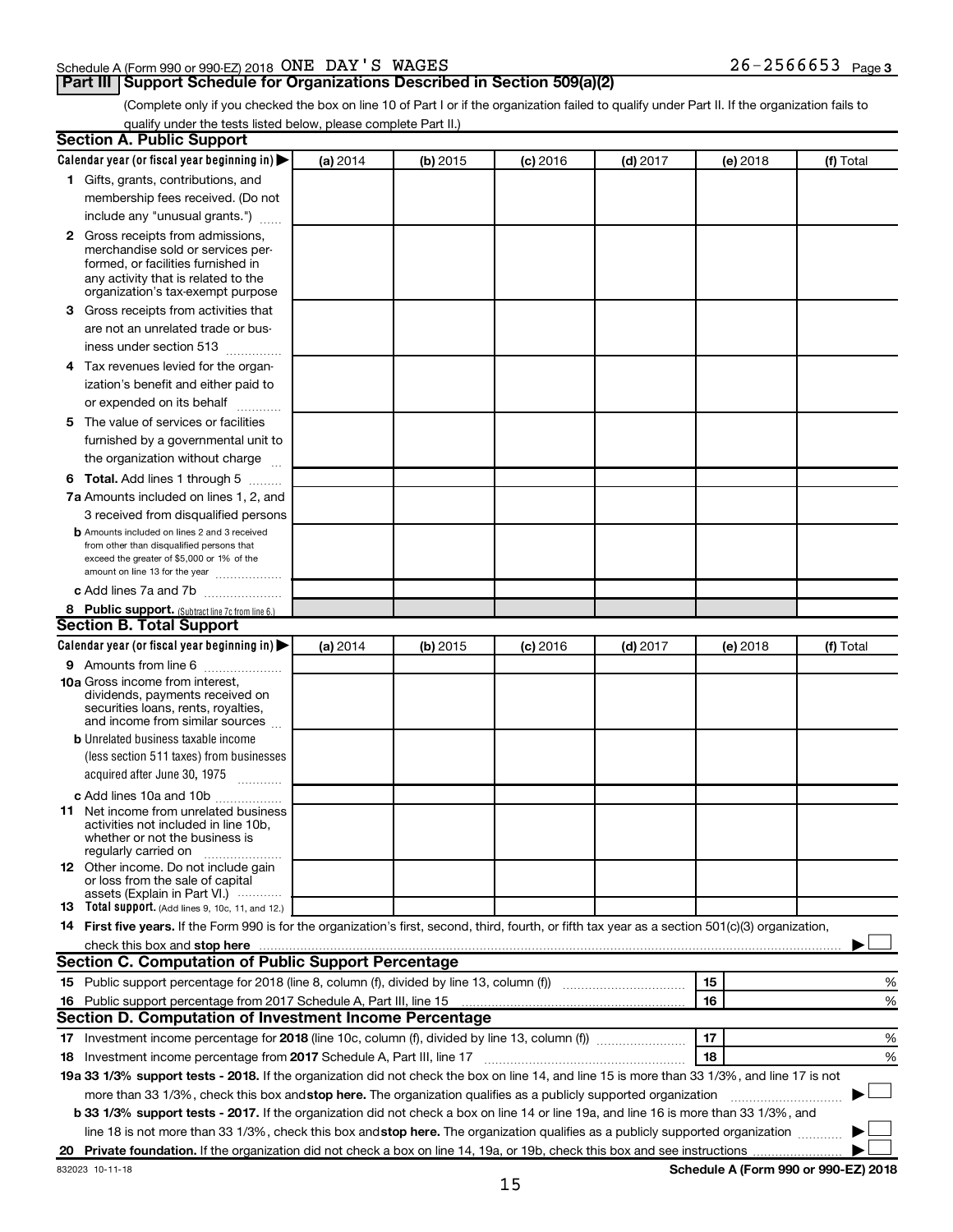**Yes No**

### **Part IV Supporting Organizations**

(Complete only if you checked a box in line 12 on Part I. If you checked 12a of Part I, complete Sections A and B. If you checked 12b of Part I, complete Sections A and C. If you checked 12c of Part I, complete Sections A, D, and E. If you checked 12d of Part I, complete Sections A and D, and complete Part V.)

#### **Section A. All Supporting Organizations**

- **1** Are all of the organization's supported organizations listed by name in the organization's governing documents? If "No," describe in Part VI how the supported organizations are designated. If designated by *class or purpose, describe the designation. If historic and continuing relationship, explain.*
- **2** Did the organization have any supported organization that does not have an IRS determination of status under section 509(a)(1) or (2)? If "Yes," explain in Part **VI** how the organization determined that the supported *organization was described in section 509(a)(1) or (2).*
- **3a** Did the organization have a supported organization described in section 501(c)(4), (5), or (6)? If "Yes," answer *(b) and (c) below.*
- **b** Did the organization confirm that each supported organization qualified under section 501(c)(4), (5), or (6) and satisfied the public support tests under section 509(a)(2)? If "Yes," describe in Part VI when and how the *organization made the determination.*
- **c** Did the organization ensure that all support to such organizations was used exclusively for section 170(c)(2)(B) purposes? If "Yes," explain in Part VI what controls the organization put in place to ensure such use.
- **4 a** *If* Was any supported organization not organized in the United States ("foreign supported organization")? *"Yes," and if you checked 12a or 12b in Part I, answer (b) and (c) below.*
- **b** Did the organization have ultimate control and discretion in deciding whether to make grants to the foreign supported organization? If "Yes," describe in Part VI how the organization had such control and discretion *despite being controlled or supervised by or in connection with its supported organizations.*
- **c** Did the organization support any foreign supported organization that does not have an IRS determination under sections 501(c)(3) and 509(a)(1) or (2)? If "Yes," explain in Part VI what controls the organization used *to ensure that all support to the foreign supported organization was used exclusively for section 170(c)(2)(B) purposes.*
- **5a** Did the organization add, substitute, or remove any supported organizations during the tax year? If "Yes," answer (b) and (c) below (if applicable). Also, provide detail in **Part VI,** including (i) the names and EIN *numbers of the supported organizations added, substituted, or removed; (ii) the reasons for each such action; (iii) the authority under the organization's organizing document authorizing such action; and (iv) how the action was accomplished (such as by amendment to the organizing document).*
- **b Type I or Type II only.** Was any added or substituted supported organization part of a class already designated in the organization's organizing document?
- **c Substitutions only.**  Was the substitution the result of an event beyond the organization's control?
- **6** Did the organization provide support (whether in the form of grants or the provision of services or facilities) to **Part VI.** support or benefit one or more of the filing organization's supported organizations? If "Yes," provide detail in anyone other than (i) its supported organizations, (ii) individuals that are part of the charitable class benefited by one or more of its supported organizations, or (iii) other supporting organizations that also
- **7** Did the organization provide a grant, loan, compensation, or other similar payment to a substantial contributor regard to a substantial contributor? If "Yes," complete Part I of Schedule L (Form 990 or 990-EZ). (as defined in section 4958(c)(3)(C)), a family member of a substantial contributor, or a 35% controlled entity with
- **8** Did the organization make a loan to a disqualified person (as defined in section 4958) not described in line 7? *If "Yes," complete Part I of Schedule L (Form 990 or 990-EZ).*
- **9 a** Was the organization controlled directly or indirectly at any time during the tax year by one or more in section 509(a)(1) or (2))? If "Yes," provide detail in **Part VI.** disqualified persons as defined in section 4946 (other than foundation managers and organizations described
- **b** Did one or more disqualified persons (as defined in line 9a) hold a controlling interest in any entity in which the supporting organization had an interest? If "Yes," provide detail in Part VI.
- **c** Did a disqualified person (as defined in line 9a) have an ownership interest in, or derive any personal benefit from, assets in which the supporting organization also had an interest? If "Yes," provide detail in Part VI.
- **10 a** Was the organization subject to the excess business holdings rules of section 4943 because of section supporting organizations)? If "Yes," answer 10b below. 4943(f) (regarding certain Type II supporting organizations, and all Type III non-functionally integrated
- **b** Did the organization have any excess business holdings in the tax year? (Use Schedule C, Form 4720, to *determine whether the organization had excess business holdings.)*

**1 2 3a 3b 3c 4a 4b 4c 5a 5b 5c 6 7 8 9a 9b 9c 10a**

**10b**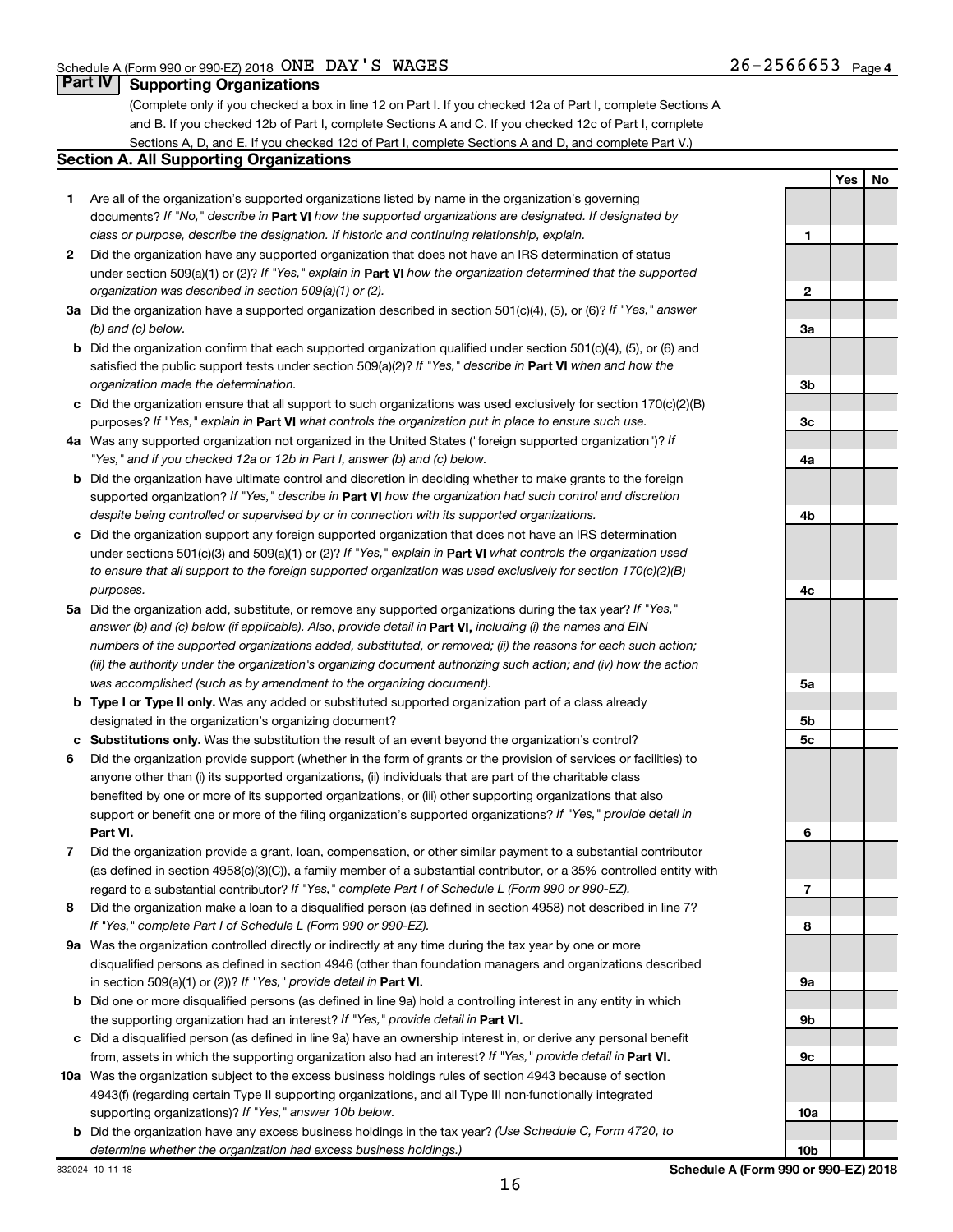|        |                                                                                                                                 |              | Yes | No |
|--------|---------------------------------------------------------------------------------------------------------------------------------|--------------|-----|----|
| 11     | Has the organization accepted a gift or contribution from any of the following persons?                                         |              |     |    |
|        | a A person who directly or indirectly controls, either alone or together with persons described in (b) and (c)                  |              |     |    |
|        | below, the governing body of a supported organization?                                                                          | 11a          |     |    |
|        | <b>b</b> A family member of a person described in (a) above?                                                                    | 11b          |     |    |
|        | A 35% controlled entity of a person described in (a) or (b) above? If "Yes" to a, b, or c, provide detail in Part VI.           | 11c          |     |    |
|        | <b>Section B. Type I Supporting Organizations</b>                                                                               |              |     |    |
|        |                                                                                                                                 |              | Yes | No |
| 1      | Did the directors, trustees, or membership of one or more supported organizations have the power to                             |              |     |    |
|        | regularly appoint or elect at least a majority of the organization's directors or trustees at all times during the              |              |     |    |
|        | tax year? If "No," describe in Part VI how the supported organization(s) effectively operated, supervised, or                   |              |     |    |
|        | controlled the organization's activities. If the organization had more than one supported organization,                         |              |     |    |
|        | describe how the powers to appoint and/or remove directors or trustees were allocated among the supported                       |              |     |    |
|        |                                                                                                                                 |              |     |    |
|        | organizations and what conditions or restrictions, if any, applied to such powers during the tax year.                          | 1            |     |    |
| 2      | Did the organization operate for the benefit of any supported organization other than the supported                             |              |     |    |
|        | organization(s) that operated, supervised, or controlled the supporting organization? If "Yes," explain in                      |              |     |    |
|        | Part VI how providing such benefit carried out the purposes of the supported organization(s) that operated,                     |              |     |    |
|        | supervised, or controlled the supporting organization.                                                                          | $\mathbf{2}$ |     |    |
|        | <b>Section C. Type II Supporting Organizations</b>                                                                              |              |     |    |
|        |                                                                                                                                 |              | Yes | No |
| 1      | Were a majority of the organization's directors or trustees during the tax year also a majority of the directors                |              |     |    |
|        | or trustees of each of the organization's supported organization(s)? If "No," describe in Part VI how control                   |              |     |    |
|        | or management of the supporting organization was vested in the same persons that controlled or managed                          |              |     |    |
|        | the supported organization(s).                                                                                                  | 1            |     |    |
|        | <b>Section D. All Type III Supporting Organizations</b>                                                                         |              |     |    |
|        |                                                                                                                                 |              | Yes | No |
| 1      | Did the organization provide to each of its supported organizations, by the last day of the fifth month of the                  |              |     |    |
|        | organization's tax year, (i) a written notice describing the type and amount of support provided during the prior tax           |              |     |    |
|        | year, (ii) a copy of the Form 990 that was most recently filed as of the date of notification, and (iii) copies of the          |              |     |    |
|        | organization's governing documents in effect on the date of notification, to the extent not previously provided?                | 1            |     |    |
| 2      | Were any of the organization's officers, directors, or trustees either (i) appointed or elected by the supported                |              |     |    |
|        | organization(s) or (ii) serving on the governing body of a supported organization? If "No," explain in Part VI how              |              |     |    |
|        | the organization maintained a close and continuous working relationship with the supported organization(s).                     | 2            |     |    |
| 3      | By reason of the relationship described in (2), did the organization's supported organizations have a                           |              |     |    |
|        | significant voice in the organization's investment policies and in directing the use of the organization's                      |              |     |    |
|        | income or assets at all times during the tax year? If "Yes," describe in Part VI the role the organization's                    |              |     |    |
|        | supported organizations played in this regard.                                                                                  | З            |     |    |
|        | Section E. Type III Functionally Integrated Supporting Organizations                                                            |              |     |    |
| 1      | Check the box next to the method that the organization used to satisfy the Integral Part Test during the yealsee instructions). |              |     |    |
|        | The organization satisfied the Activities Test. Complete line 2 below.                                                          |              |     |    |
| а<br>b | The organization is the parent of each of its supported organizations. Complete line 3 below.                                   |              |     |    |
|        |                                                                                                                                 |              |     |    |
| с      | The organization supported a governmental entity. Describe in Part VI how you supported a government entity (see instructions). |              |     |    |
| 2      | Activities Test. Answer (a) and (b) below.                                                                                      |              | Yes | No |
| а      | Did substantially all of the organization's activities during the tax year directly further the exempt purposes of              |              |     |    |
|        | the supported organization(s) to which the organization was responsive? If "Yes," then in Part VI identify                      |              |     |    |
|        | those supported organizations and explain how these activities directly furthered their exempt purposes,                        |              |     |    |
|        | how the organization was responsive to those supported organizations, and how the organization determined                       |              |     |    |
|        | that these activities constituted substantially all of its activities.                                                          | 2a           |     |    |
| b      | Did the activities described in (a) constitute activities that, but for the organization's involvement, one or more             |              |     |    |
|        | of the organization's supported organization(s) would have been engaged in? If "Yes," explain in Part VI the                    |              |     |    |
|        | reasons for the organization's position that its supported organization(s) would have engaged in these                          |              |     |    |
|        | activities but for the organization's involvement.                                                                              | 2b           |     |    |
| 3      | Parent of Supported Organizations. Answer (a) and (b) below.                                                                    |              |     |    |
| а      | Did the organization have the power to regularly appoint or elect a majority of the officers, directors, or                     |              |     |    |
|        | trustees of each of the supported organizations? Provide details in Part VI.                                                    | За           |     |    |
| b      | Did the organization exercise a substantial degree of direction over the policies, programs, and activities of each             |              |     |    |
|        | of its supported organizations? If "Yes," describe in Part VI the role played by the organization in this regard.               | 3b           |     |    |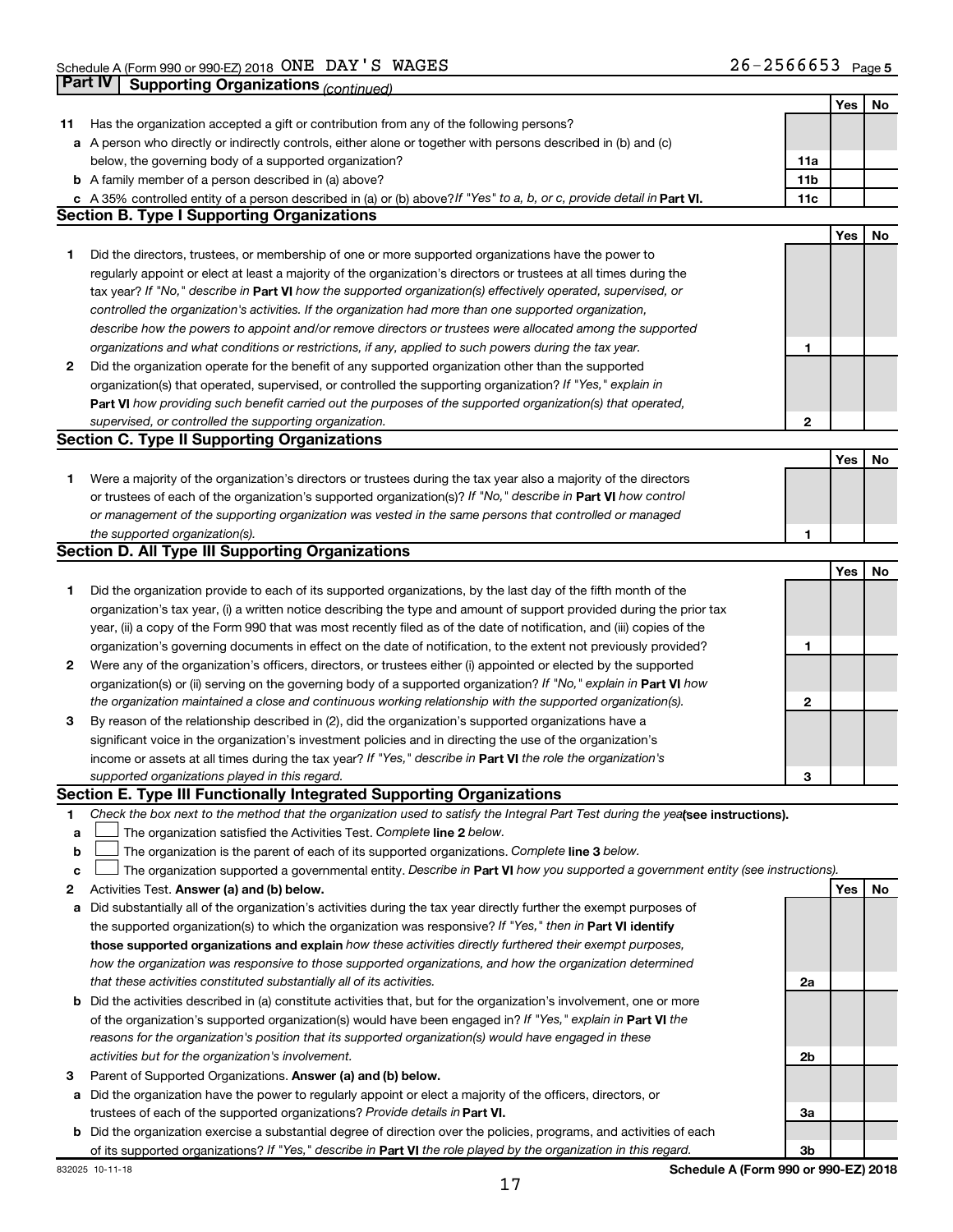1 **Letter See instructions.** All Check here if the organization satisfied the Integral Part Test as a qualifying trust on Nov. 20, 1970 (explain in Part VI.) See instructions. All other Type III non-functionally integrated supporting organizations must complete Sections A through E.

|              | Section A - Adjusted Net Income                                              |                | (A) Prior Year | (B) Current Year<br>(optional) |
|--------------|------------------------------------------------------------------------------|----------------|----------------|--------------------------------|
| 1            | Net short-term capital gain                                                  | 1              |                |                                |
| 2            | Recoveries of prior-year distributions                                       | $\mathbf{2}$   |                |                                |
| 3            | Other gross income (see instructions)                                        | 3              |                |                                |
| 4            | Add lines 1 through 3                                                        | 4              |                |                                |
| 5            | Depreciation and depletion                                                   | 5              |                |                                |
| 6            | Portion of operating expenses paid or incurred for production or             |                |                |                                |
|              | collection of gross income or for management, conservation, or               |                |                |                                |
|              | maintenance of property held for production of income (see instructions)     | 6              |                |                                |
| 7            | Other expenses (see instructions)                                            | $\overline{7}$ |                |                                |
| 8            | Adjusted Net Income (subtract lines 5, 6, and 7 from line 4)                 | 8              |                |                                |
|              | <b>Section B - Minimum Asset Amount</b>                                      |                | (A) Prior Year | (B) Current Year<br>(optional) |
| 1.           | Aggregate fair market value of all non-exempt-use assets (see                |                |                |                                |
|              | instructions for short tax year or assets held for part of year):            |                |                |                                |
|              | a Average monthly value of securities                                        | 1a             |                |                                |
|              | <b>b</b> Average monthly cash balances                                       | 1 <sub>b</sub> |                |                                |
|              | c Fair market value of other non-exempt-use assets                           | 1c             |                |                                |
|              | <b>d</b> Total (add lines 1a, 1b, and 1c)                                    | 1 <sub>d</sub> |                |                                |
|              | e Discount claimed for blockage or other                                     |                |                |                                |
|              | factors (explain in detail in <b>Part VI</b> ):                              |                |                |                                |
| $\mathbf{2}$ | Acquisition indebtedness applicable to non-exempt-use assets                 | $\mathbf{2}$   |                |                                |
| 3            | Subtract line 2 from line 1d                                                 | 3              |                |                                |
| 4            | Cash deemed held for exempt use. Enter 1-1/2% of line 3 (for greater amount, |                |                |                                |
|              | see instructions)                                                            | 4              |                |                                |
| 5            | Net value of non-exempt-use assets (subtract line 4 from line 3)             | 5              |                |                                |
| 6            | Multiply line 5 by .035                                                      | 6              |                |                                |
| 7            | Recoveries of prior-year distributions                                       | $\overline{7}$ |                |                                |
| 8            | <b>Minimum Asset Amount (add line 7 to line 6)</b>                           | 8              |                |                                |
|              | <b>Section C - Distributable Amount</b>                                      |                |                | <b>Current Year</b>            |
| 1            | Adjusted net income for prior year (from Section A, line 8, Column A)        | 1              |                |                                |
| $\mathbf{2}$ | Enter 85% of line 1                                                          | $\mathbf{2}$   |                |                                |
| 3            | Minimum asset amount for prior year (from Section B, line 8, Column A)       | 3              |                |                                |
| 4            | Enter greater of line 2 or line 3                                            | 4              |                |                                |
| 5            | Income tax imposed in prior year                                             | 5              |                |                                |
| 6            | Distributable Amount. Subtract line 5 from line 4, unless subject to         |                |                |                                |
|              | emergency temporary reduction (see instructions)                             | 6              |                |                                |
|              |                                                                              |                |                |                                |

**7** Let Check here if the current year is the organization's first as a non-functionally integrated Type III supporting organization (see instructions).

**Schedule A (Form 990 or 990-EZ) 2018**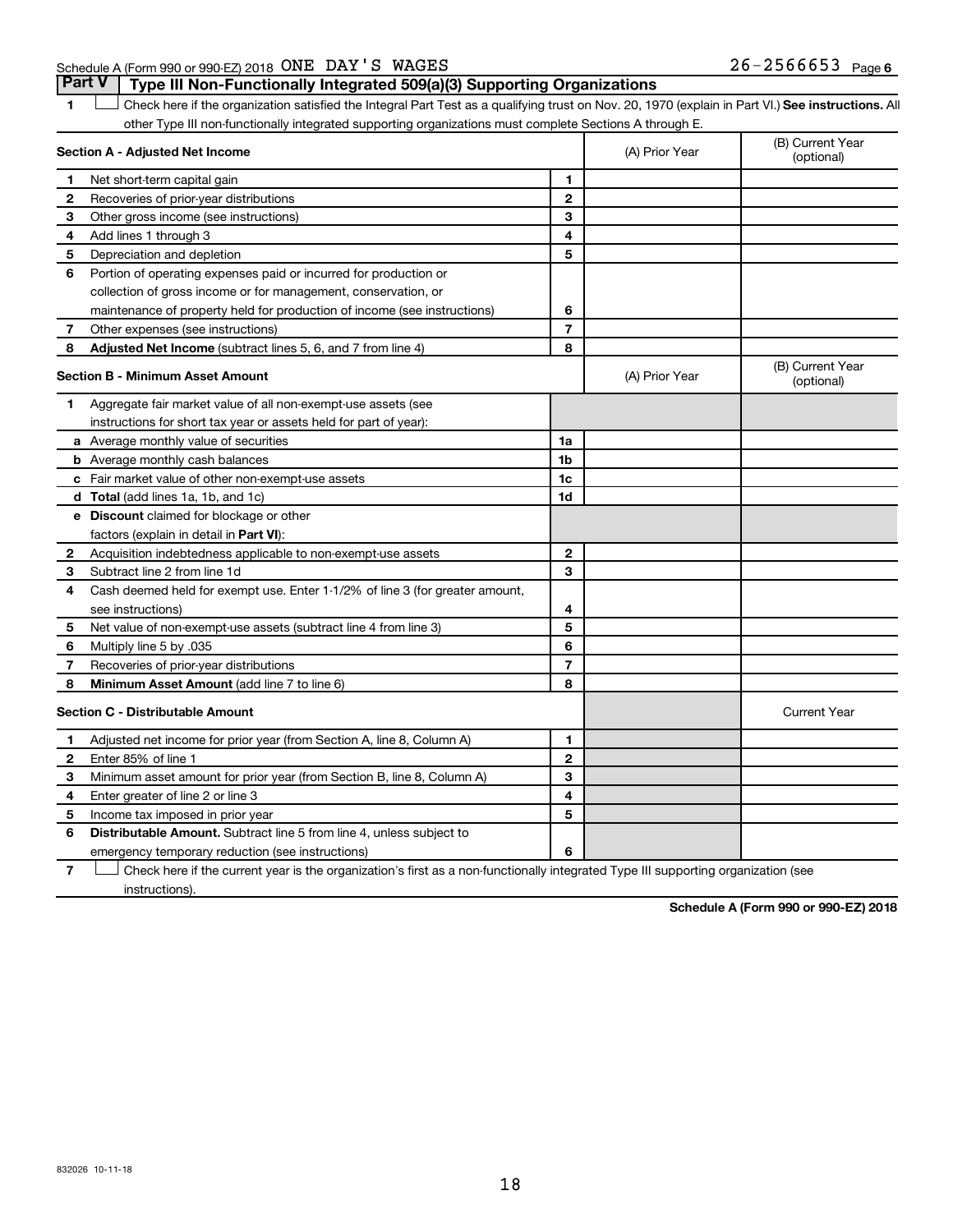|              | <b>Part V</b><br>Type III Non-Functionally Integrated 509(a)(3) Supporting Organizations (continued) |                             |                                       |                                         |  |
|--------------|------------------------------------------------------------------------------------------------------|-----------------------------|---------------------------------------|-----------------------------------------|--|
|              | <b>Section D - Distributions</b>                                                                     |                             |                                       | <b>Current Year</b>                     |  |
| 1            | Amounts paid to supported organizations to accomplish exempt purposes                                |                             |                                       |                                         |  |
| 2            | Amounts paid to perform activity that directly furthers exempt purposes of supported                 |                             |                                       |                                         |  |
|              | organizations, in excess of income from activity                                                     |                             |                                       |                                         |  |
| 3            | Administrative expenses paid to accomplish exempt purposes of supported organizations                |                             |                                       |                                         |  |
| 4            | Amounts paid to acquire exempt-use assets                                                            |                             |                                       |                                         |  |
| 5            | Qualified set-aside amounts (prior IRS approval required)                                            |                             |                                       |                                         |  |
| 6            | Other distributions (describe in Part VI). See instructions.                                         |                             |                                       |                                         |  |
| 7            | Total annual distributions. Add lines 1 through 6.                                                   |                             |                                       |                                         |  |
| 8            | Distributions to attentive supported organizations to which the organization is responsive           |                             |                                       |                                         |  |
|              | (provide details in Part VI). See instructions.                                                      |                             |                                       |                                         |  |
| 9            | Distributable amount for 2018 from Section C, line 6                                                 |                             |                                       |                                         |  |
| 10           | Line 8 amount divided by line 9 amount                                                               |                             |                                       |                                         |  |
|              |                                                                                                      | (i)                         | (ii)                                  | (iii)                                   |  |
|              | Section E - Distribution Allocations (see instructions)                                              | <b>Excess Distributions</b> | <b>Underdistributions</b><br>Pre-2018 | <b>Distributable</b><br>Amount for 2018 |  |
| 1            | Distributable amount for 2018 from Section C, line 6                                                 |                             |                                       |                                         |  |
| 2            | Underdistributions, if any, for years prior to 2018 (reason-                                         |                             |                                       |                                         |  |
|              | able cause required- explain in Part VI). See instructions.                                          |                             |                                       |                                         |  |
| 3            | Excess distributions carryover, if any, to 2018                                                      |                             |                                       |                                         |  |
|              | a From 2013                                                                                          |                             |                                       |                                         |  |
|              | $b$ From 2014                                                                                        |                             |                                       |                                         |  |
|              | c From 2015                                                                                          |                             |                                       |                                         |  |
|              | d From 2016                                                                                          |                             |                                       |                                         |  |
|              | e From 2017                                                                                          |                             |                                       |                                         |  |
| f            | <b>Total</b> of lines 3a through e                                                                   |                             |                                       |                                         |  |
|              | <b>g</b> Applied to underdistributions of prior years                                                |                             |                                       |                                         |  |
|              | <b>h</b> Applied to 2018 distributable amount                                                        |                             |                                       |                                         |  |
|              | Carryover from 2013 not applied (see instructions)                                                   |                             |                                       |                                         |  |
|              | Remainder. Subtract lines 3g, 3h, and 3i from 3f.                                                    |                             |                                       |                                         |  |
| 4            | Distributions for 2018 from Section D,                                                               |                             |                                       |                                         |  |
|              | line $7:$                                                                                            |                             |                                       |                                         |  |
|              | a Applied to underdistributions of prior years                                                       |                             |                                       |                                         |  |
|              | <b>b</b> Applied to 2018 distributable amount                                                        |                             |                                       |                                         |  |
| с            | Remainder. Subtract lines 4a and 4b from 4.                                                          |                             |                                       |                                         |  |
| 5            | Remaining underdistributions for years prior to 2018, if                                             |                             |                                       |                                         |  |
|              | any. Subtract lines 3g and 4a from line 2. For result greater                                        |                             |                                       |                                         |  |
|              | than zero, explain in Part VI. See instructions.                                                     |                             |                                       |                                         |  |
| 6            | Remaining underdistributions for 2018. Subtract lines 3h                                             |                             |                                       |                                         |  |
|              | and 4b from line 1. For result greater than zero, explain in                                         |                             |                                       |                                         |  |
|              | <b>Part VI.</b> See instructions.                                                                    |                             |                                       |                                         |  |
| $\mathbf{7}$ | Excess distributions carryover to 2019. Add lines 3j                                                 |                             |                                       |                                         |  |
|              | and 4c.                                                                                              |                             |                                       |                                         |  |
| 8            | Breakdown of line 7:                                                                                 |                             |                                       |                                         |  |
|              | a Excess from 2014                                                                                   |                             |                                       |                                         |  |
|              | <b>b</b> Excess from 2015                                                                            |                             |                                       |                                         |  |
|              | c Excess from 2016                                                                                   |                             |                                       |                                         |  |
|              | d Excess from 2017                                                                                   |                             |                                       |                                         |  |
|              | e Excess from 2018                                                                                   |                             |                                       |                                         |  |

**Schedule A (Form 990 or 990-EZ) 2018**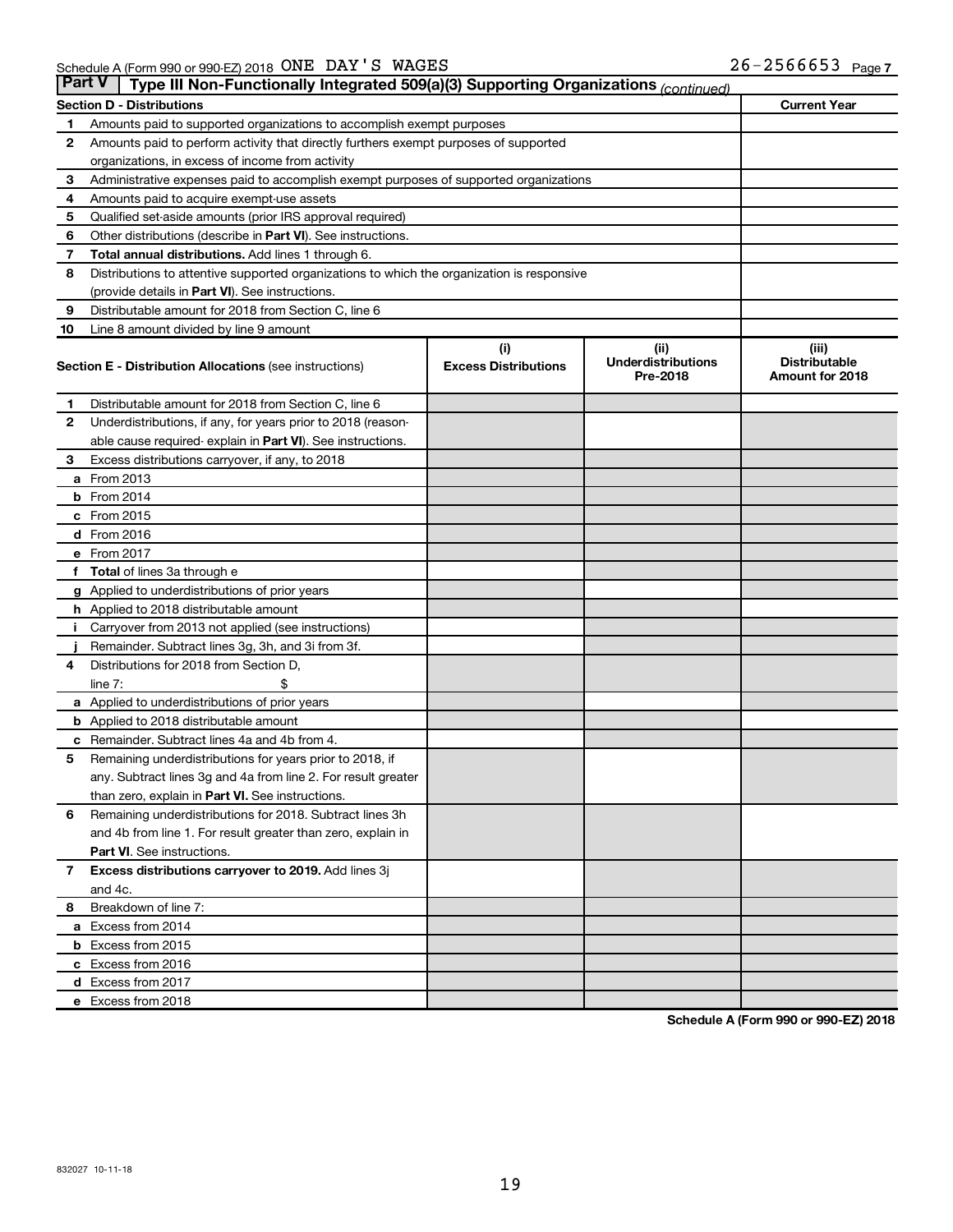#### Schedule A (Form 990 or 990-EZ) 2018 Page ONE DAY'S WAGES 26-2566653

| <b>Part VI</b> | Supplemental Information. Provide the explanations required by Part II, line 10; Part II, line 17a or 17b; Part III, line 12;                    |
|----------------|--------------------------------------------------------------------------------------------------------------------------------------------------|
|                | Part IV, Section A, lines 1, 2, 3b, 3c, 4b, 4c, 5a, 6, 9a, 9b, 9c, 11a, 11b, and 11c; Part IV, Section B, lines 1 and 2; Part IV, Section C,     |
|                | line 1; Part IV, Section D, lines 2 and 3; Part IV, Section E, lines 1c, 2a, 2b, 3a, and 3b; Part V, line 1; Part V, Section B, line 1e; Part V, |
|                | Section D, lines 5, 6, and 8; and Part V, Section E, lines 2, 5, and 6. Also complete this part for any additional information.                  |
|                | (See instructions.)                                                                                                                              |
|                |                                                                                                                                                  |
|                |                                                                                                                                                  |
|                |                                                                                                                                                  |
|                |                                                                                                                                                  |
|                |                                                                                                                                                  |
|                |                                                                                                                                                  |
|                |                                                                                                                                                  |
|                |                                                                                                                                                  |
|                |                                                                                                                                                  |
|                |                                                                                                                                                  |
|                |                                                                                                                                                  |
|                |                                                                                                                                                  |
|                |                                                                                                                                                  |
|                |                                                                                                                                                  |
|                |                                                                                                                                                  |
|                |                                                                                                                                                  |
|                |                                                                                                                                                  |
|                |                                                                                                                                                  |
|                |                                                                                                                                                  |
|                |                                                                                                                                                  |
|                |                                                                                                                                                  |
|                |                                                                                                                                                  |
|                |                                                                                                                                                  |
|                |                                                                                                                                                  |
|                |                                                                                                                                                  |
|                |                                                                                                                                                  |
|                |                                                                                                                                                  |
|                |                                                                                                                                                  |
|                |                                                                                                                                                  |
|                |                                                                                                                                                  |
|                |                                                                                                                                                  |
|                |                                                                                                                                                  |
|                |                                                                                                                                                  |
|                |                                                                                                                                                  |
|                |                                                                                                                                                  |
|                |                                                                                                                                                  |
|                |                                                                                                                                                  |
|                |                                                                                                                                                  |
|                |                                                                                                                                                  |
|                |                                                                                                                                                  |
|                |                                                                                                                                                  |
|                |                                                                                                                                                  |
|                |                                                                                                                                                  |
|                |                                                                                                                                                  |
|                |                                                                                                                                                  |
|                |                                                                                                                                                  |
|                |                                                                                                                                                  |
|                |                                                                                                                                                  |
|                |                                                                                                                                                  |
|                |                                                                                                                                                  |
|                |                                                                                                                                                  |
|                |                                                                                                                                                  |
|                |                                                                                                                                                  |
|                |                                                                                                                                                  |
|                |                                                                                                                                                  |
|                |                                                                                                                                                  |
|                |                                                                                                                                                  |
|                |                                                                                                                                                  |
|                |                                                                                                                                                  |
|                |                                                                                                                                                  |
|                |                                                                                                                                                  |
|                |                                                                                                                                                  |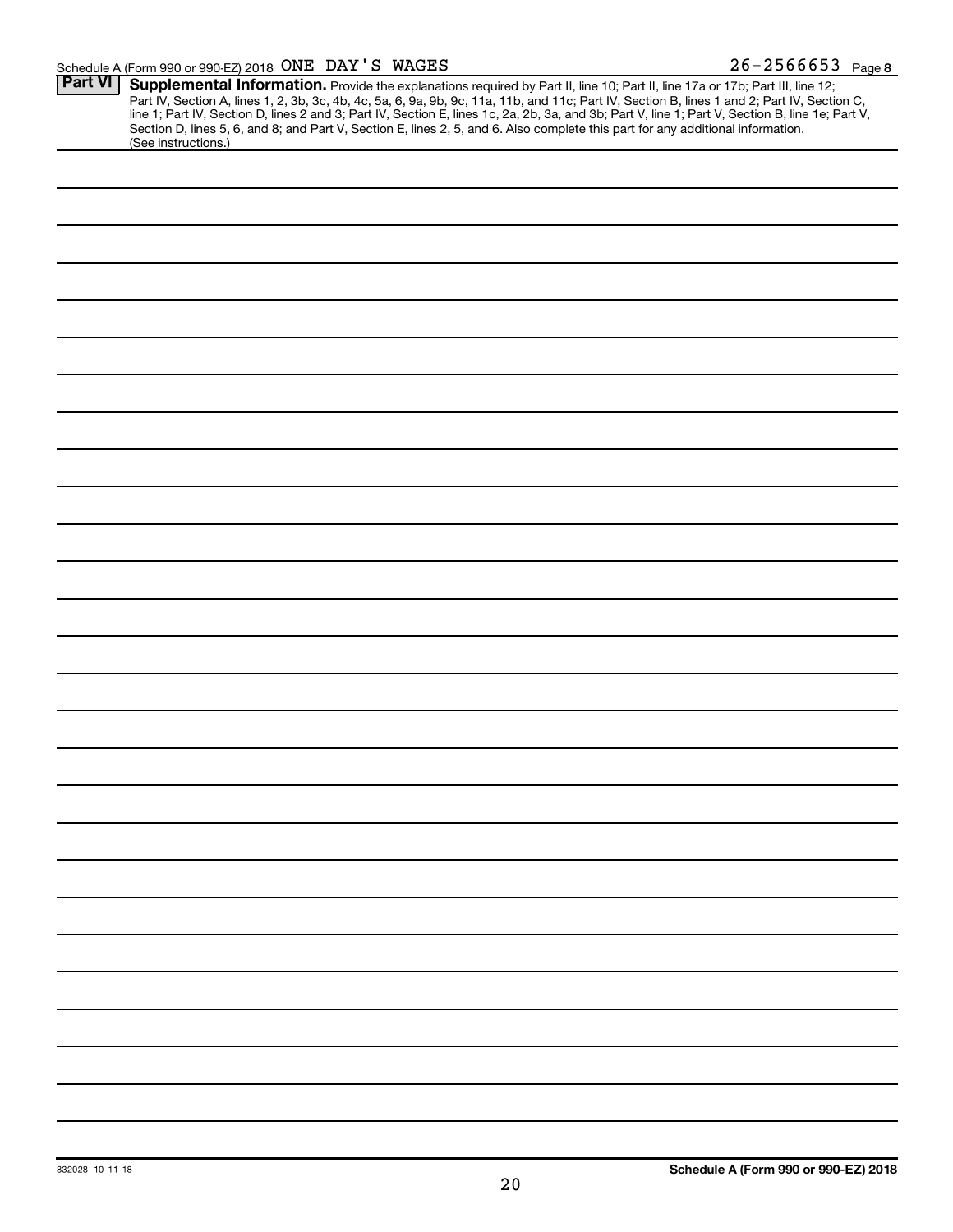Department of the Treasury Internal Revenue Service **(Form 990, 990-EZ,**

Name of the organization

#### \*\* PUBLIC DISCLOSURE COPY \*\*

## **Schedule B Schedule of Contributors**

**or 990-PF) | Attach to Form 990, Form 990-EZ, or Form 990-PF. | Go to www.irs.gov/Form990 for the latest information.** OMB No. 1545-0047

**2018**

**Employer identification number**

| ONE DAY'S WAGES | 26-2566653 |
|-----------------|------------|
|                 |            |

| <b>Organization type (check one):</b> |                                                                           |  |  |
|---------------------------------------|---------------------------------------------------------------------------|--|--|
| Filers of:                            | Section:                                                                  |  |  |
| Form 990 or 990-EZ                    | $\underline{\mathbf{X}}$ 501(c)( 3) (enter number) organization           |  |  |
|                                       | 4947(a)(1) nonexempt charitable trust not treated as a private foundation |  |  |
|                                       | 527 political organization                                                |  |  |
| Form 990-PF                           | 501(c)(3) exempt private foundation                                       |  |  |
|                                       | 4947(a)(1) nonexempt charitable trust treated as a private foundation     |  |  |
|                                       | 501(c)(3) taxable private foundation                                      |  |  |

Check if your organization is covered by the General Rule or a Special Rule.

**Note:**  Only a section 501(c)(7), (8), or (10) organization can check boxes for both the General Rule and a Special Rule. See instructions.

#### **General Rule**

 $\Box$ 

For an organization filing Form 990, 990-EZ, or 990-PF that received, during the year, contributions totaling \$5,000 or more (in money or property) from any one contributor. Complete Parts I and II. See instructions for determining a contributor's total contributions.

#### **Special Rules**

any one contributor, during the year, total contributions of the greater of (1) \$5,000; or (2) 2% of the amount on (i) Form 990, Part VIII, line 1h;  $\boxed{\text{X}}$  For an organization described in section 501(c)(3) filing Form 990 or 990-EZ that met the 33 1/3% support test of the regulations under sections 509(a)(1) and 170(b)(1)(A)(vi), that checked Schedule A (Form 990 or 990-EZ), Part II, line 13, 16a, or 16b, and that received from or (ii) Form 990-EZ, line 1. Complete Parts I and II.

year, total contributions of more than \$1,000 *exclusively* for religious, charitable, scientific, literary, or educational purposes, or for the For an organization described in section 501(c)(7), (8), or (10) filing Form 990 or 990-EZ that received from any one contributor, during the prevention of cruelty to children or animals. Complete Parts I (entering "N/A" in column (b) instead of the contributor name and address), II, and III.  $\Box$ 

purpose. Don't complete any of the parts unless the General Rule applies to this organization because it received nonexclusively year, contributions exclusively for religious, charitable, etc., purposes, but no such contributions totaled more than \$1,000. If this box is checked, enter here the total contributions that were received during the year for an exclusively religious, charitable, etc., For an organization described in section 501(c)(7), (8), or (10) filing Form 990 or 990-EZ that received from any one contributor, during the religious, charitable, etc., contributions totaling \$5,000 or more during the year  $\ldots$  $\ldots$  $\ldots$  $\ldots$  $\ldots$  $\ldots$  $\Box$ 

**Caution:**  An organization that isn't covered by the General Rule and/or the Special Rules doesn't file Schedule B (Form 990, 990-EZ, or 990-PF),  **must** but it answer "No" on Part IV, line 2, of its Form 990; or check the box on line H of its Form 990-EZ or on its Form 990-PF, Part I, line 2, to certify that it doesn't meet the filing requirements of Schedule B (Form 990, 990-EZ, or 990-PF).

**For Paperwork Reduction Act Notice, see the instructions for Form 990, 990-EZ, or 990-PF. Schedule B (Form 990, 990-EZ, or 990-PF) (2018)** LHA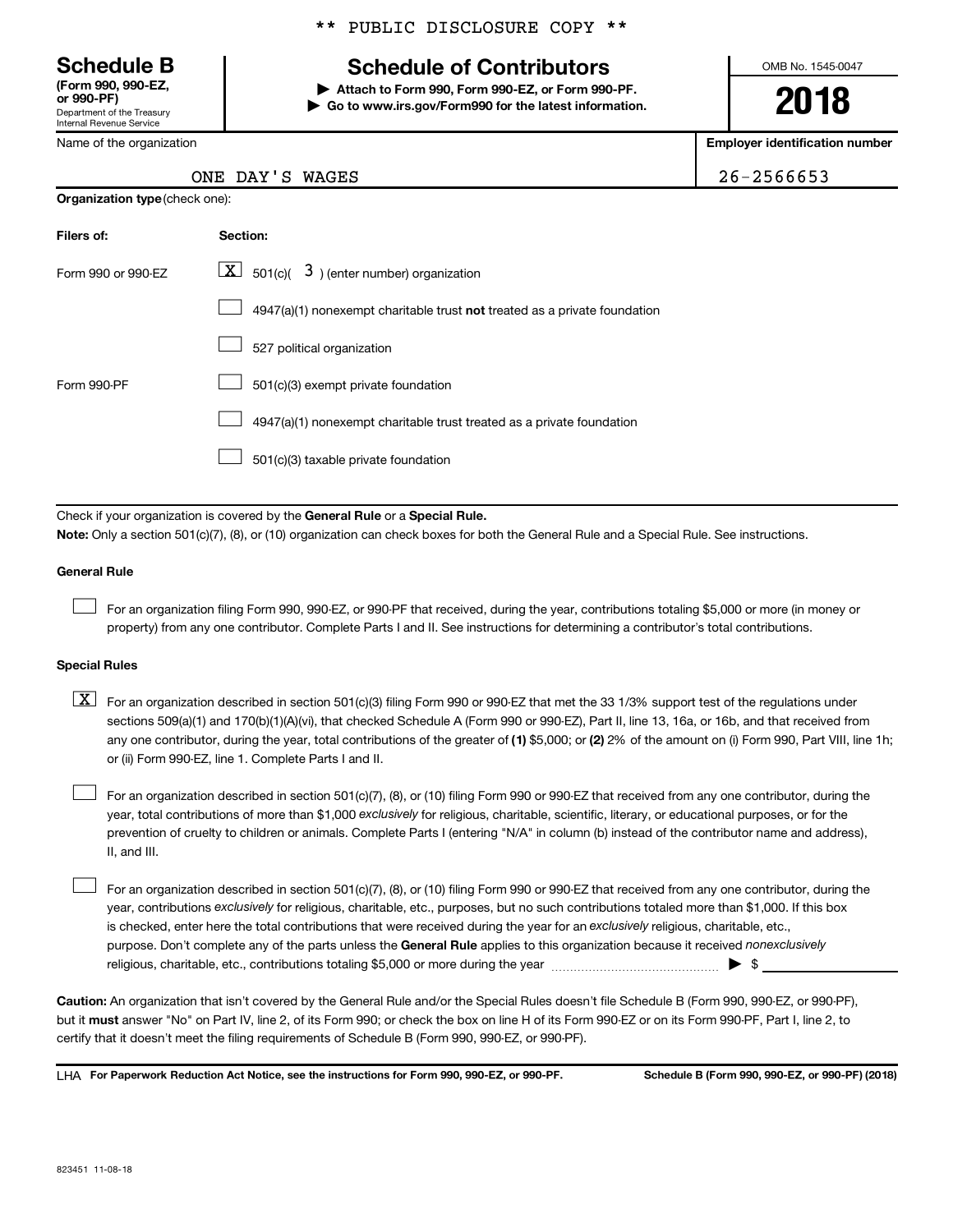### Schedule B (Form 990, 990-EZ, or 990-PF) (2018)

Name of organization

## ONE DAY'S WAGES 26-2566653

| Part I     | <b>Contributors</b> (see instructions). Use duplicate copies of Part I if additional space is needed. |                                   |                                                                                                             |
|------------|-------------------------------------------------------------------------------------------------------|-----------------------------------|-------------------------------------------------------------------------------------------------------------|
| (a)<br>No. | (b)<br>Name, address, and ZIP + 4                                                                     | (c)<br><b>Total contributions</b> | (d)<br>Type of contribution                                                                                 |
| 1          |                                                                                                       | 175,610.<br>\$                    | $\overline{\mathbf{X}}$<br>Person<br>Payroll<br>Noncash<br>(Complete Part II for<br>noncash contributions.) |
| (a)<br>No. | (b)<br>Name, address, and ZIP + 4                                                                     | (c)<br><b>Total contributions</b> | (d)<br>Type of contribution                                                                                 |
| 2          |                                                                                                       | 30,000.<br>\$                     | $\overline{\mathbf{X}}$<br>Person<br>Payroll<br>Noncash<br>(Complete Part II for<br>noncash contributions.) |
| (a)<br>No. | (b)<br>Name, address, and ZIP + 4                                                                     | (c)<br><b>Total contributions</b> | (d)<br>Type of contribution                                                                                 |
|            |                                                                                                       | \$                                | Person<br>Payroll<br>Noncash<br>(Complete Part II for<br>noncash contributions.)                            |
| (a)<br>No. | (b)<br>Name, address, and ZIP + 4                                                                     | (c)<br><b>Total contributions</b> | (d)<br>Type of contribution                                                                                 |
|            |                                                                                                       | \$                                | Person<br>Payroll<br>Noncash<br>(Complete Part II for<br>noncash contributions.)                            |
| (a)<br>No. | (b)<br>Name, address, and ZIP + 4                                                                     | (c)<br><b>Total contributions</b> | (d)<br>Type of contribution                                                                                 |
|            |                                                                                                       | \$                                | Person<br>Payroll<br>Noncash<br>(Complete Part II for<br>noncash contributions.)                            |
| (a)<br>No. | (b)<br>Name, address, and ZIP + 4                                                                     | (c)<br><b>Total contributions</b> | (d)<br>Type of contribution                                                                                 |
|            |                                                                                                       | \$                                | Person<br>Payroll<br>Noncash<br>(Complete Part II for<br>noncash contributions.)                            |

823452 11-08-18 **Schedule B (Form 990, 990-EZ, or 990-PF) (2018)**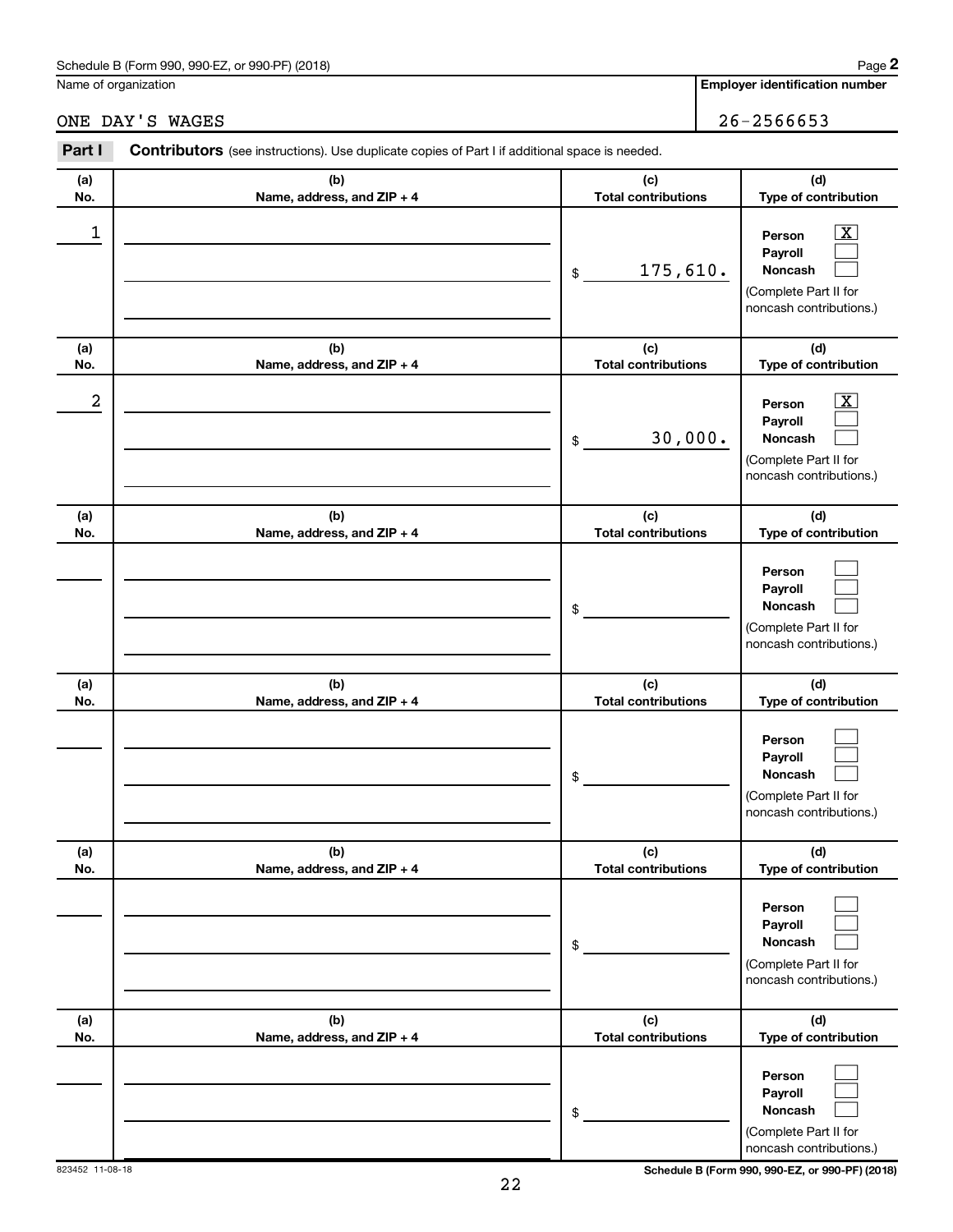| (2018)<br>990-EZ.<br>Schedule<br>. or 990-PF)<br>: B (Form 990. | Paɑe |
|-----------------------------------------------------------------|------|
|                                                                 |      |

Name of organization

**Employer identification number**

ONE DAY'S WAGES 26-2566653

| Part II                      | Noncash Property (see instructions). Use duplicate copies of Part II if additional space is needed. |                                                 |                      |  |
|------------------------------|-----------------------------------------------------------------------------------------------------|-------------------------------------------------|----------------------|--|
| (a)<br>No.<br>from<br>Part I | (b)<br>Description of noncash property given                                                        | (c)<br>FMV (or estimate)<br>(See instructions.) | (d)<br>Date received |  |
|                              |                                                                                                     | \$                                              |                      |  |
| (a)<br>No.<br>from<br>Part I | (b)<br>Description of noncash property given                                                        | (c)<br>FMV (or estimate)<br>(See instructions.) | (d)<br>Date received |  |
|                              |                                                                                                     | \$                                              |                      |  |
| (a)<br>No.<br>from<br>Part I | (b)<br>Description of noncash property given                                                        | (c)<br>FMV (or estimate)<br>(See instructions.) | (d)<br>Date received |  |
|                              |                                                                                                     | \$                                              |                      |  |
| (a)<br>No.<br>from<br>Part I | (b)<br>Description of noncash property given                                                        | (c)<br>FMV (or estimate)<br>(See instructions.) | (d)<br>Date received |  |
|                              |                                                                                                     | \$                                              |                      |  |
| (a)<br>No.<br>from<br>Part I | (b)<br>Description of noncash property given                                                        | (c)<br>FMV (or estimate)<br>(See instructions.) | (d)<br>Date received |  |
|                              |                                                                                                     | \$                                              |                      |  |
| (a)<br>No.<br>from<br>Part I | (b)<br>Description of noncash property given                                                        | (c)<br>FMV (or estimate)<br>(See instructions.) | (d)<br>Date received |  |
|                              |                                                                                                     | \$                                              |                      |  |

823453 11-08-18 **Schedule B (Form 990, 990-EZ, or 990-PF) (2018)**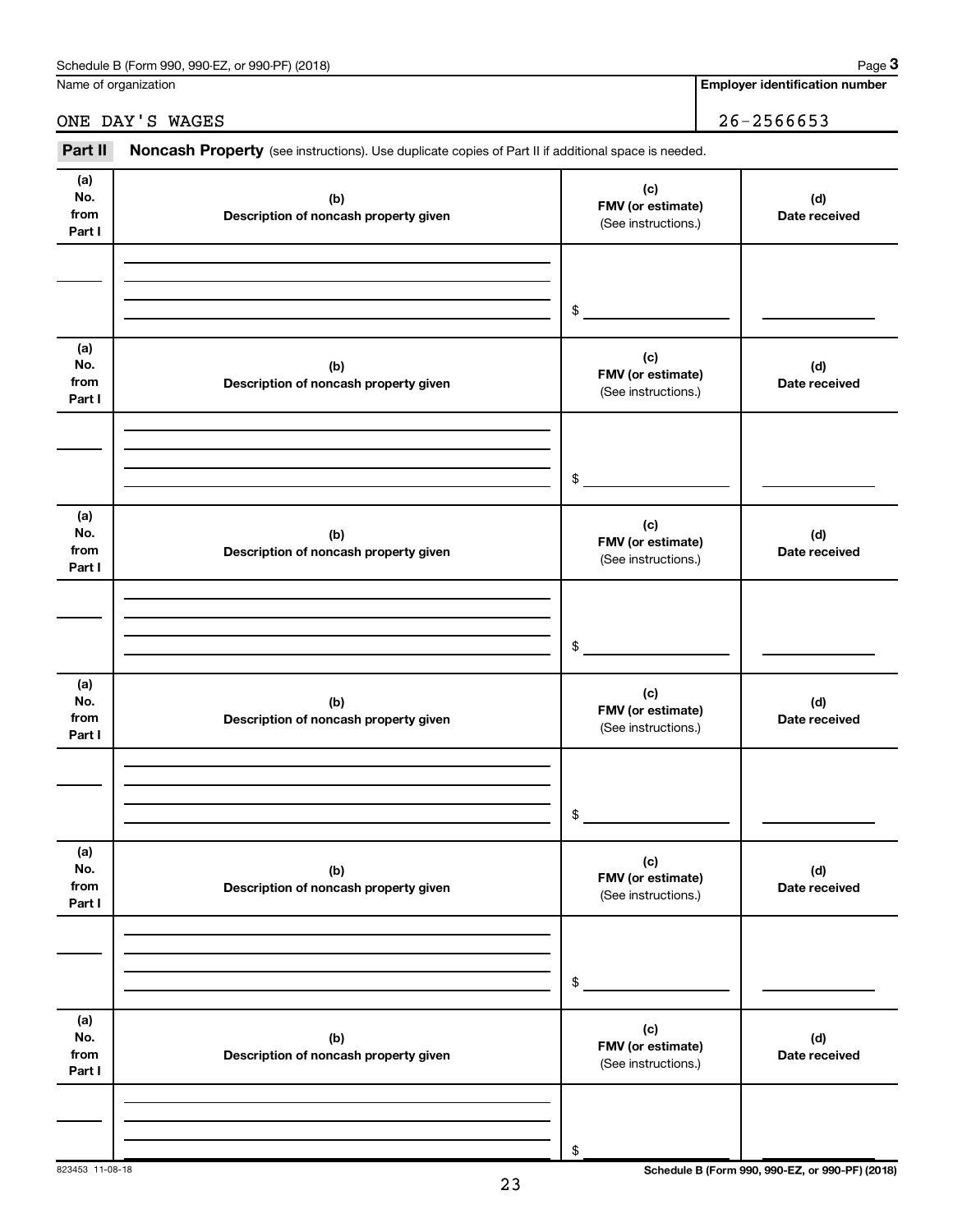| Name of organization      |                                                                                                                                                                                                                                                                                                                                                                                                                                                                                                             |                      | <b>Employer identification number</b>    |
|---------------------------|-------------------------------------------------------------------------------------------------------------------------------------------------------------------------------------------------------------------------------------------------------------------------------------------------------------------------------------------------------------------------------------------------------------------------------------------------------------------------------------------------------------|----------------------|------------------------------------------|
|                           | ONE DAY'S WAGES                                                                                                                                                                                                                                                                                                                                                                                                                                                                                             |                      | $26 - 2566653$                           |
| Part III                  | Exclusively religious, charitable, etc., contributions to organizations described in section 501(c)(7), (8), or (10) that total more than \$1,000 for the year<br>from any one contributor. Complete columns (a) through (e) and the following line entry. For organizations<br>completing Part III, enter the total of exclusively religious, charitable, etc., contributions of \$1,000 or less for the year. (Enter this info. once.)<br>Use duplicate copies of Part III if additional space is needed. |                      |                                          |
| (a) No.<br>from<br>Part I | (b) Purpose of gift                                                                                                                                                                                                                                                                                                                                                                                                                                                                                         | (c) Use of gift      | (d) Description of how gift is held      |
|                           |                                                                                                                                                                                                                                                                                                                                                                                                                                                                                                             |                      |                                          |
|                           |                                                                                                                                                                                                                                                                                                                                                                                                                                                                                                             | (e) Transfer of gift |                                          |
|                           | Transferee's name, address, and ZIP + 4                                                                                                                                                                                                                                                                                                                                                                                                                                                                     |                      | Relationship of transferor to transferee |
| (a) No.                   |                                                                                                                                                                                                                                                                                                                                                                                                                                                                                                             |                      |                                          |
| from<br>Part I            | (b) Purpose of gift                                                                                                                                                                                                                                                                                                                                                                                                                                                                                         | (c) Use of gift      | (d) Description of how gift is held      |
|                           |                                                                                                                                                                                                                                                                                                                                                                                                                                                                                                             | (e) Transfer of gift |                                          |
|                           | Transferee's name, address, and ZIP + 4                                                                                                                                                                                                                                                                                                                                                                                                                                                                     |                      | Relationship of transferor to transferee |
|                           |                                                                                                                                                                                                                                                                                                                                                                                                                                                                                                             |                      |                                          |
| (a) No.<br>from<br>Part I | (b) Purpose of gift                                                                                                                                                                                                                                                                                                                                                                                                                                                                                         | (c) Use of gift      | (d) Description of how gift is held      |
|                           |                                                                                                                                                                                                                                                                                                                                                                                                                                                                                                             |                      |                                          |
|                           |                                                                                                                                                                                                                                                                                                                                                                                                                                                                                                             | (e) Transfer of gift |                                          |
|                           | Transferee's name, address, and ZIP + 4                                                                                                                                                                                                                                                                                                                                                                                                                                                                     |                      | Relationship of transferor to transferee |
|                           |                                                                                                                                                                                                                                                                                                                                                                                                                                                                                                             |                      |                                          |
| (a) No.<br>from<br>Part I | (b) Purpose of gift                                                                                                                                                                                                                                                                                                                                                                                                                                                                                         | (c) Use of gift      | (d) Description of how gift is held      |
|                           |                                                                                                                                                                                                                                                                                                                                                                                                                                                                                                             |                      |                                          |
|                           |                                                                                                                                                                                                                                                                                                                                                                                                                                                                                                             | (e) Transfer of gift |                                          |
|                           | Transferee's name, address, and ZIP + 4                                                                                                                                                                                                                                                                                                                                                                                                                                                                     |                      | Relationship of transferor to transferee |
|                           |                                                                                                                                                                                                                                                                                                                                                                                                                                                                                                             |                      |                                          |
|                           |                                                                                                                                                                                                                                                                                                                                                                                                                                                                                                             |                      |                                          |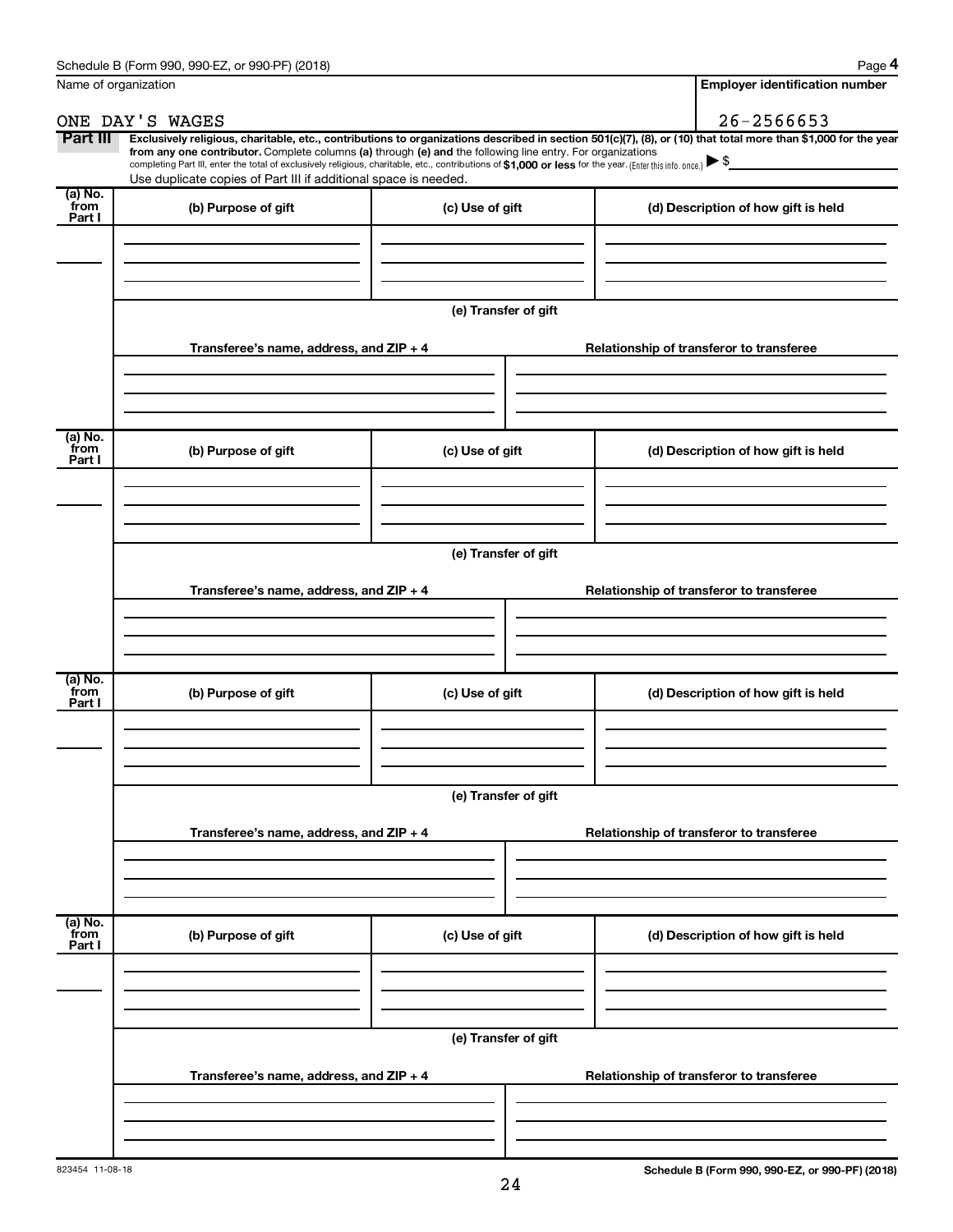| <b>SCHEDULE D</b> |  |
|-------------------|--|
|-------------------|--|

# **SCHEDULE D Supplemental Financial Statements**<br> **Form 990 2018**<br> **Part IV** line 6.7.8.9.10, 11a, 11b, 11d, 11d, 11d, 11d, 11d, 12a, 0r, 12b

**(Form 990) | Complete if the organization answered "Yes" on Form 990, Part IV, line 6, 7, 8, 9, 10, 11a, 11b, 11c, 11d, 11e, 11f, 12a, or 12b.**



Department of the Treasury Internal Revenue Service

| Attach to Form 990.                                                                          |  |
|----------------------------------------------------------------------------------------------|--|
| $\blacktriangleright$ Go to www.irs.gov/Form990 for instructions and the latest information. |  |

|                | Name of the organization<br>ONE DAY'S WAGES                                                                                                                                                                                   |                         | <b>Employer identification number</b><br>26-2566653 |
|----------------|-------------------------------------------------------------------------------------------------------------------------------------------------------------------------------------------------------------------------------|-------------------------|-----------------------------------------------------|
| Part I         | Organizations Maintaining Donor Advised Funds or Other Similar Funds or Accounts. Complete if the                                                                                                                             |                         |                                                     |
|                | organization answered "Yes" on Form 990, Part IV, line 6.                                                                                                                                                                     |                         |                                                     |
|                |                                                                                                                                                                                                                               | (a) Donor advised funds | (b) Funds and other accounts                        |
| 1              |                                                                                                                                                                                                                               |                         |                                                     |
| 2              | Aggregate value of contributions to (during year)                                                                                                                                                                             |                         |                                                     |
| з              | Aggregate value of grants from (during year)                                                                                                                                                                                  |                         |                                                     |
| 4              |                                                                                                                                                                                                                               |                         |                                                     |
| 5              | Did the organization inform all donors and donor advisors in writing that the assets held in donor advised funds                                                                                                              |                         |                                                     |
|                |                                                                                                                                                                                                                               |                         | Yes<br><b>No</b>                                    |
| 6              | Did the organization inform all grantees, donors, and donor advisors in writing that grant funds can be used only                                                                                                             |                         |                                                     |
|                | for charitable purposes and not for the benefit of the donor or donor advisor, or for any other purpose conferring                                                                                                            |                         |                                                     |
|                | impermissible private benefit?                                                                                                                                                                                                |                         | Yes<br>No                                           |
| <b>Part II</b> | <b>Conservation Easements.</b> Complete if the organization answered "Yes" on Form 990, Part IV, line 7.                                                                                                                      |                         |                                                     |
| 1.             | Purpose(s) of conservation easements held by the organization (check all that apply).                                                                                                                                         |                         |                                                     |
|                | Preservation of land for public use (e.g., recreation or education)                                                                                                                                                           |                         | Preservation of a historically important land area  |
|                | Protection of natural habitat                                                                                                                                                                                                 |                         | Preservation of a certified historic structure      |
|                | Preservation of open space                                                                                                                                                                                                    |                         |                                                     |
| 2              | Complete lines 2a through 2d if the organization held a qualified conservation contribution in the form of a conservation easement on the last                                                                                |                         |                                                     |
|                | day of the tax year.                                                                                                                                                                                                          |                         | Held at the End of the Tax Year                     |
| а              | Total number of conservation easements                                                                                                                                                                                        |                         | 2a                                                  |
| b              |                                                                                                                                                                                                                               |                         | 2b                                                  |
| с              |                                                                                                                                                                                                                               |                         | 2c                                                  |
| d              | Number of conservation easements included in (c) acquired after 7/25/06, and not on a historic structure                                                                                                                      |                         |                                                     |
|                | listed in the National Register [111] [12] The Materian Control of the National Property of the National Register [11] [12] [12] The Material Australian Control of the National Register [11] [12] Australian Control of the |                         | 2d                                                  |
| 3              | Number of conservation easements modified, transferred, released, extinguished, or terminated by the organization during the tax                                                                                              |                         |                                                     |
|                | $year \blacktriangleright$                                                                                                                                                                                                    |                         |                                                     |
| 4              | Number of states where property subject to conservation easement is located $\blacktriangleright$                                                                                                                             |                         |                                                     |
| 5              | Does the organization have a written policy regarding the periodic monitoring, inspection, handling of                                                                                                                        |                         |                                                     |
|                | violations, and enforcement of the conservation easements it holds?                                                                                                                                                           |                         | Yes<br><b>No</b>                                    |
| 6              | Staff and volunteer hours devoted to monitoring, inspecting, handling of violations, and enforcing conservation easements during the year                                                                                     |                         |                                                     |
|                |                                                                                                                                                                                                                               |                         |                                                     |
| 7              | Amount of expenses incurred in monitoring, inspecting, handling of violations, and enforcing conservation easements during the year                                                                                           |                         |                                                     |
|                | ▶ \$                                                                                                                                                                                                                          |                         |                                                     |
| 8              | Does each conservation easement reported on line 2(d) above satisfy the requirements of section 170(h)(4)(B)(i)                                                                                                               |                         |                                                     |
|                |                                                                                                                                                                                                                               |                         | No<br>Yes                                           |
| 9              | In Part XIII, describe how the organization reports conservation easements in its revenue and expense statement, and balance sheet, and                                                                                       |                         |                                                     |
|                | include, if applicable, the text of the footnote to the organization's financial statements that describes the organization's accounting for                                                                                  |                         |                                                     |
|                | conservation easements.                                                                                                                                                                                                       |                         |                                                     |
|                | Organizations Maintaining Collections of Art, Historical Treasures, or Other Similar Assets.<br>Part III                                                                                                                      |                         |                                                     |
|                | Complete if the organization answered "Yes" on Form 990, Part IV, line 8.                                                                                                                                                     |                         |                                                     |
|                | 1a If the organization elected, as permitted under SFAS 116 (ASC 958), not to report in its revenue statement and balance sheet works of art,                                                                                 |                         |                                                     |
|                | historical treasures, or other similar assets held for public exhibition, education, or research in furtherance of public service, provide, in Part XIII,                                                                     |                         |                                                     |
|                | the text of the footnote to its financial statements that describes these items.                                                                                                                                              |                         |                                                     |
|                | <b>b</b> If the organization elected, as permitted under SFAS 116 (ASC 958), to report in its revenue statement and balance sheet works of art, historical                                                                    |                         |                                                     |
|                | treasures, or other similar assets held for public exhibition, education, or research in furtherance of public service, provide the following amounts                                                                         |                         |                                                     |
|                | relating to these items:                                                                                                                                                                                                      |                         |                                                     |
|                |                                                                                                                                                                                                                               |                         |                                                     |
|                | (ii) Assets included in Form 990, Part X                                                                                                                                                                                      |                         | $\triangleright$ \$                                 |
| 2              | If the organization received or held works of art, historical treasures, or other similar assets for financial gain, provide                                                                                                  |                         |                                                     |
|                | the following amounts required to be reported under SFAS 116 (ASC 958) relating to these items:                                                                                                                               |                         |                                                     |
|                |                                                                                                                                                                                                                               |                         | - \$                                                |

832051 10-29-18 **For Paperwork Reduction Act Notice, see the Instructions for Form 990. Schedule D (Form 990) 2018** LHA

| \$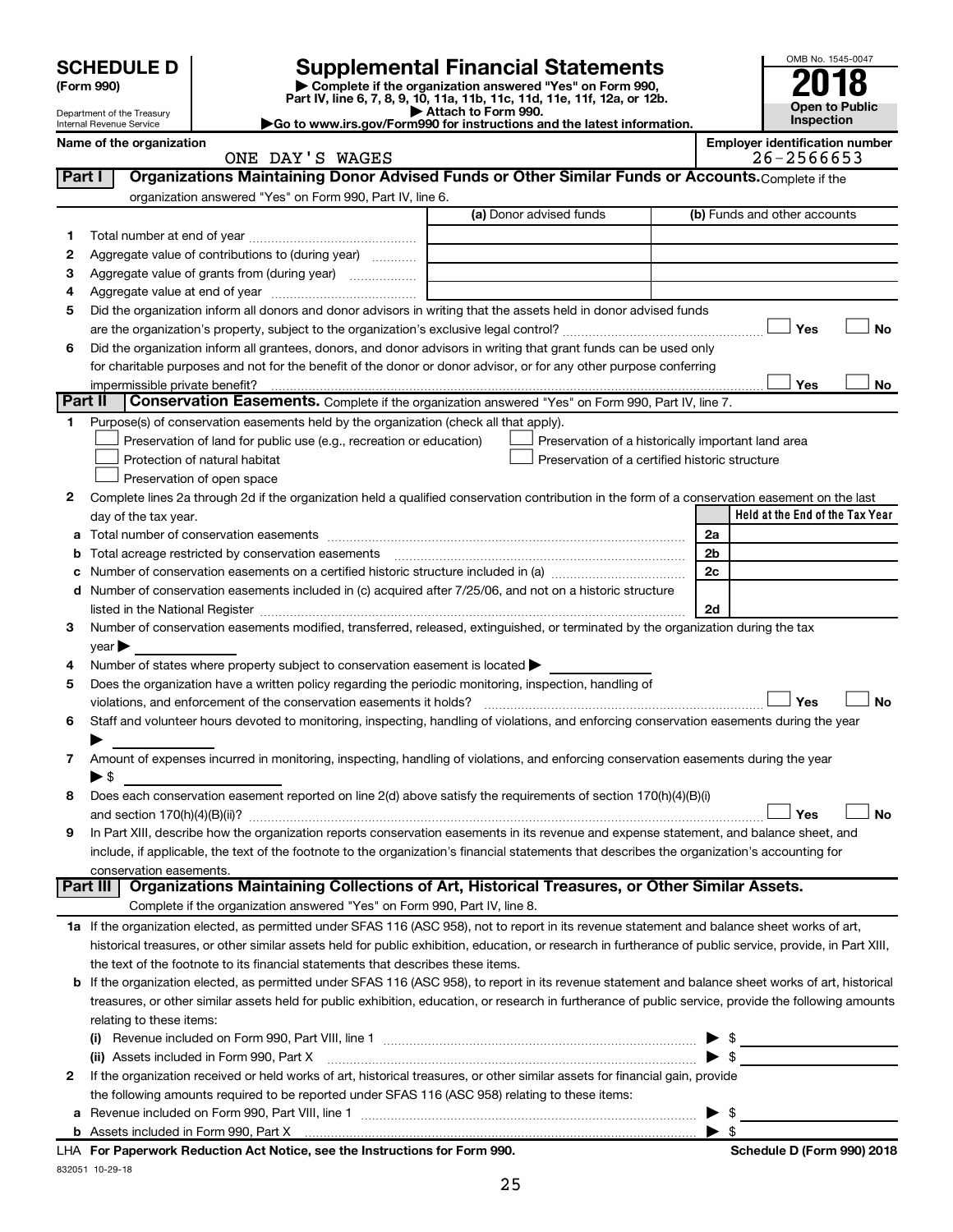|               | Schedule D (Form 990) 2018                                                                                                                                                                                                     | ONE DAY'S WAGES    |   |                |                                                                                                                                                                                                                                      |                 | $26 - 2566653$ Page 2 |     |                  |
|---------------|--------------------------------------------------------------------------------------------------------------------------------------------------------------------------------------------------------------------------------|--------------------|---|----------------|--------------------------------------------------------------------------------------------------------------------------------------------------------------------------------------------------------------------------------------|-----------------|-----------------------|-----|------------------|
|               | Part III<br>Organizations Maintaining Collections of Art, Historical Treasures, or Other Similar Assets(continued)                                                                                                             |                    |   |                |                                                                                                                                                                                                                                      |                 |                       |     |                  |
| 3             | Using the organization's acquisition, accession, and other records, check any of the following that are a significant use of its collection items                                                                              |                    |   |                |                                                                                                                                                                                                                                      |                 |                       |     |                  |
|               | (check all that apply):                                                                                                                                                                                                        |                    |   |                |                                                                                                                                                                                                                                      |                 |                       |     |                  |
| a             | Public exhibition                                                                                                                                                                                                              | d                  |   |                | Loan or exchange programs                                                                                                                                                                                                            |                 |                       |     |                  |
| b             | Scholarly research                                                                                                                                                                                                             | e                  |   |                | Other <u>and the set of the set of the set of the set of the set of the set of the set of the set of the set of the set of the set of the set of the set of the set of the set of the set of the set of the set of the set of th</u> |                 |                       |     |                  |
| c             | Preservation for future generations                                                                                                                                                                                            |                    |   |                |                                                                                                                                                                                                                                      |                 |                       |     |                  |
| 4             | Provide a description of the organization's collections and explain how they further the organization's exempt purpose in Part XIII.                                                                                           |                    |   |                |                                                                                                                                                                                                                                      |                 |                       |     |                  |
| 5             | During the year, did the organization solicit or receive donations of art, historical treasures, or other similar assets                                                                                                       |                    |   |                |                                                                                                                                                                                                                                      |                 |                       |     |                  |
|               |                                                                                                                                                                                                                                |                    |   |                |                                                                                                                                                                                                                                      |                 | Yes                   |     | No               |
|               | <b>Part IV</b><br>Escrow and Custodial Arrangements. Complete if the organization answered "Yes" on Form 990, Part IV, line 9, or                                                                                              |                    |   |                |                                                                                                                                                                                                                                      |                 |                       |     |                  |
|               | reported an amount on Form 990, Part X, line 21.                                                                                                                                                                               |                    |   |                |                                                                                                                                                                                                                                      |                 |                       |     |                  |
|               | 1a Is the organization an agent, trustee, custodian or other intermediary for contributions or other assets not included                                                                                                       |                    |   |                |                                                                                                                                                                                                                                      |                 |                       |     |                  |
|               |                                                                                                                                                                                                                                |                    |   |                |                                                                                                                                                                                                                                      |                 | Yes                   |     | <b>No</b>        |
|               | If "Yes," explain the arrangement in Part XIII and complete the following table:                                                                                                                                               |                    |   |                |                                                                                                                                                                                                                                      |                 |                       |     |                  |
|               |                                                                                                                                                                                                                                |                    |   |                |                                                                                                                                                                                                                                      |                 | Amount                |     |                  |
| с             | Beginning balance measurements and contain the contract of the contract of the contract of the contract of the                                                                                                                 |                    |   |                |                                                                                                                                                                                                                                      | 1c              |                       |     |                  |
|               |                                                                                                                                                                                                                                |                    |   |                |                                                                                                                                                                                                                                      | 1d              |                       |     |                  |
|               | Distributions during the year manufactured and an account of the year manufactured and the year manufactured and the year manufactured and the year manufactured and the year manufactured and the year manufactured and the y |                    |   |                |                                                                                                                                                                                                                                      | 1e              |                       |     |                  |
|               | Ending balance manufacture contains and the contract of the contract of the contract of the contract of the contract of the contract of the contract of the contract of the contract of the contract of the contract of the co |                    |   |                |                                                                                                                                                                                                                                      | 1f              |                       |     |                  |
|               | 2a Did the organization include an amount on Form 990, Part X, line 21, for escrow or custodial account liability?                                                                                                             |                    |   |                |                                                                                                                                                                                                                                      |                 | Yes                   |     | No               |
|               | <b>b</b> If "Yes," explain the arrangement in Part XIII. Check here if the explanation has been provided on Part XIII                                                                                                          |                    |   |                |                                                                                                                                                                                                                                      |                 |                       |     |                  |
| <b>Part V</b> | <b>Endowment Funds.</b> Complete if the organization answered "Yes" on Form 990, Part IV, line 10.                                                                                                                             |                    |   |                |                                                                                                                                                                                                                                      |                 |                       |     |                  |
|               |                                                                                                                                                                                                                                | (a) Current year   |   | (b) Prior year | (c) Two years back $\vert$ (d) Three years back $\vert$ (e) Four years back                                                                                                                                                          |                 |                       |     |                  |
| 1a            | Beginning of year balance                                                                                                                                                                                                      |                    |   |                |                                                                                                                                                                                                                                      |                 |                       |     |                  |
| b             |                                                                                                                                                                                                                                |                    |   |                |                                                                                                                                                                                                                                      |                 |                       |     |                  |
|               | Net investment earnings, gains, and losses                                                                                                                                                                                     |                    |   |                |                                                                                                                                                                                                                                      |                 |                       |     |                  |
| a             |                                                                                                                                                                                                                                |                    |   |                |                                                                                                                                                                                                                                      |                 |                       |     |                  |
|               | e Other expenditures for facilities                                                                                                                                                                                            |                    |   |                |                                                                                                                                                                                                                                      |                 |                       |     |                  |
|               | and programs                                                                                                                                                                                                                   |                    |   |                |                                                                                                                                                                                                                                      |                 |                       |     |                  |
|               | f Administrative expenses                                                                                                                                                                                                      |                    |   |                |                                                                                                                                                                                                                                      |                 |                       |     |                  |
| g             | End of year balance<br>Provide the estimated percentage of the current year end balance (line 1g, column (a)) held as:                                                                                                         |                    |   |                |                                                                                                                                                                                                                                      |                 |                       |     |                  |
| 2             |                                                                                                                                                                                                                                |                    | % |                |                                                                                                                                                                                                                                      |                 |                       |     |                  |
|               | Board designated or quasi-endowment<br>Permanent endowment                                                                                                                                                                     | %                  |   |                |                                                                                                                                                                                                                                      |                 |                       |     |                  |
|               | Temporarily restricted endowment                                                                                                                                                                                               | %                  |   |                |                                                                                                                                                                                                                                      |                 |                       |     |                  |
| с             | The percentages on lines 2a, 2b, and 2c should equal 100%.                                                                                                                                                                     |                    |   |                |                                                                                                                                                                                                                                      |                 |                       |     |                  |
|               | 3a Are there endowment funds not in the possession of the organization that are held and administered for the organization                                                                                                     |                    |   |                |                                                                                                                                                                                                                                      |                 |                       |     |                  |
|               | by:                                                                                                                                                                                                                            |                    |   |                |                                                                                                                                                                                                                                      |                 |                       | Yes | No               |
|               | (i)                                                                                                                                                                                                                            |                    |   |                |                                                                                                                                                                                                                                      |                 | 3a(i)                 |     |                  |
|               |                                                                                                                                                                                                                                |                    |   |                |                                                                                                                                                                                                                                      |                 | 3a(ii)                |     |                  |
|               |                                                                                                                                                                                                                                |                    |   |                |                                                                                                                                                                                                                                      |                 | 3b                    |     |                  |
|               | Describe in Part XIII the intended uses of the organization's endowment funds.                                                                                                                                                 |                    |   |                |                                                                                                                                                                                                                                      |                 |                       |     |                  |
|               | Land, Buildings, and Equipment.<br>Part VI                                                                                                                                                                                     |                    |   |                |                                                                                                                                                                                                                                      |                 |                       |     |                  |
|               | Complete if the organization answered "Yes" on Form 990, Part IV, line 11a. See Form 990, Part X, line 10.                                                                                                                     |                    |   |                |                                                                                                                                                                                                                                      |                 |                       |     |                  |
|               | Description of property                                                                                                                                                                                                        | (a) Cost or other  |   |                | (b) Cost or other                                                                                                                                                                                                                    | (c) Accumulated | (d) Book value        |     |                  |
|               |                                                                                                                                                                                                                                | basis (investment) |   |                | basis (other)                                                                                                                                                                                                                        | depreciation    |                       |     |                  |
|               |                                                                                                                                                                                                                                |                    |   |                |                                                                                                                                                                                                                                      |                 |                       |     |                  |
| b             |                                                                                                                                                                                                                                |                    |   |                |                                                                                                                                                                                                                                      |                 |                       |     |                  |
|               |                                                                                                                                                                                                                                |                    |   |                |                                                                                                                                                                                                                                      |                 |                       |     |                  |
|               |                                                                                                                                                                                                                                |                    |   |                | 3,766.                                                                                                                                                                                                                               | 3,766.          |                       |     | 0.               |
|               | <b>e</b> Other                                                                                                                                                                                                                 |                    |   |                | 11,896.                                                                                                                                                                                                                              | 11,896.         |                       |     | $\overline{0}$ . |
|               | Total. Add lines 1a through 1e. (Column (d) must equal Form 990, Part X, column (B), line 10c.)                                                                                                                                |                    |   |                |                                                                                                                                                                                                                                      |                 |                       |     | σ.               |

**Schedule D (Form 990) 2018**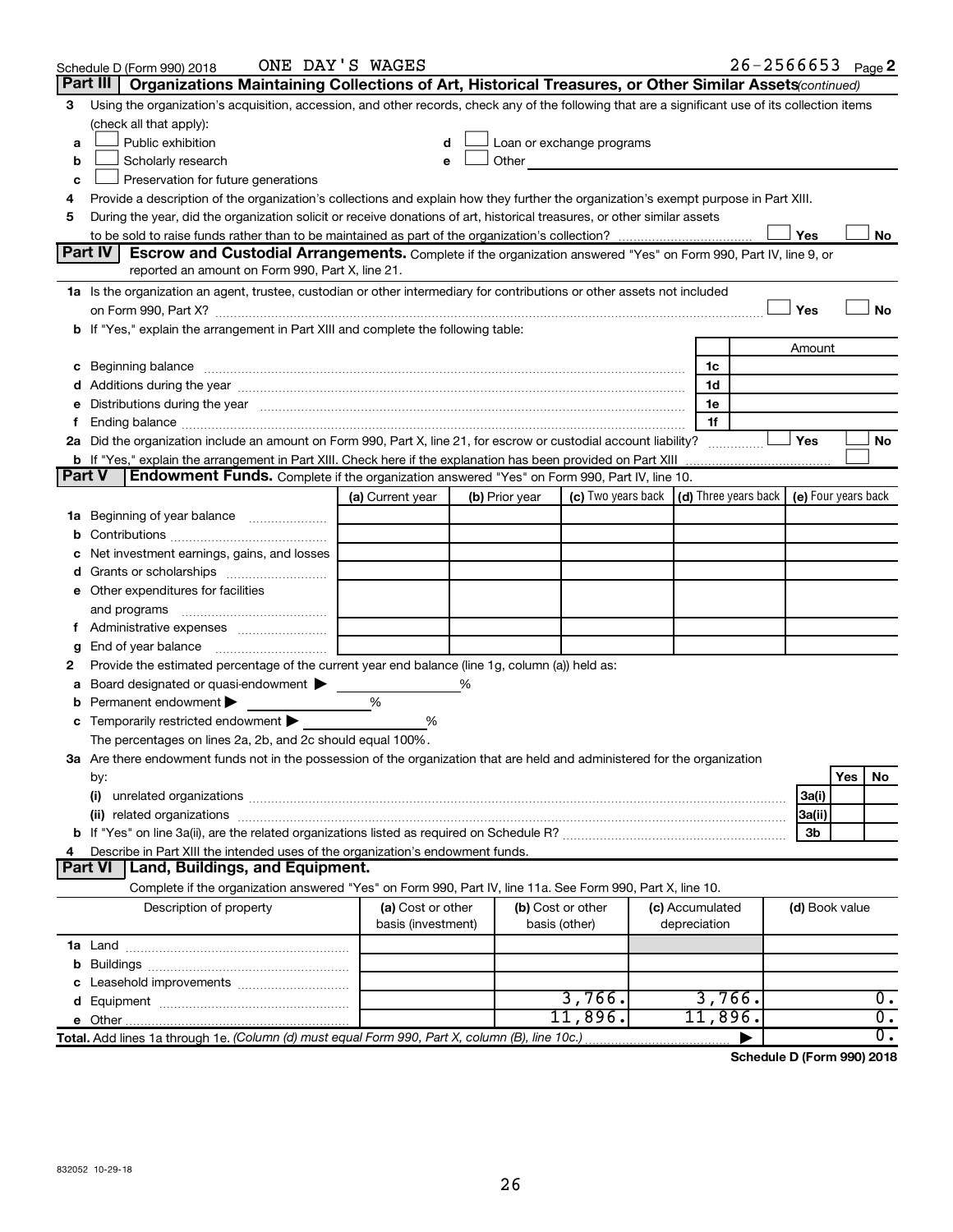| Complete if the organization answered "Yes" on Form 990, Part IV, line 11b. See Form 990, Part X, line 12.<br>(a) Description of security or category (including name of security) | (b) Book value  |                | (c) Method of valuation: Cost or end-of-year market value |
|------------------------------------------------------------------------------------------------------------------------------------------------------------------------------------|-----------------|----------------|-----------------------------------------------------------|
|                                                                                                                                                                                    |                 |                |                                                           |
| (1) Financial derivatives                                                                                                                                                          |                 |                |                                                           |
|                                                                                                                                                                                    |                 |                |                                                           |
| (3) Other                                                                                                                                                                          |                 |                |                                                           |
| (A)                                                                                                                                                                                |                 |                |                                                           |
| (B)                                                                                                                                                                                |                 |                |                                                           |
| (C)                                                                                                                                                                                |                 |                |                                                           |
| (D)                                                                                                                                                                                |                 |                |                                                           |
| (E)                                                                                                                                                                                |                 |                |                                                           |
| (F)                                                                                                                                                                                |                 |                |                                                           |
| (G)                                                                                                                                                                                |                 |                |                                                           |
| (H)                                                                                                                                                                                |                 |                |                                                           |
| Total. (Col. (b) must equal Form 990, Part X, col. (B) line 12.) $\blacktriangleright$                                                                                             |                 |                |                                                           |
| Part VIII Investments - Program Related.                                                                                                                                           |                 |                |                                                           |
| Complete if the organization answered "Yes" on Form 990, Part IV, line 11c. See Form 990, Part X, line 13.                                                                         |                 |                |                                                           |
| (a) Description of investment                                                                                                                                                      | (b) Book value  |                | (c) Method of valuation: Cost or end-of-year market value |
| (1)                                                                                                                                                                                |                 |                |                                                           |
| (2)                                                                                                                                                                                |                 |                |                                                           |
| (3)                                                                                                                                                                                |                 |                |                                                           |
| (4)                                                                                                                                                                                |                 |                |                                                           |
| (5)                                                                                                                                                                                |                 |                |                                                           |
| (6)                                                                                                                                                                                |                 |                |                                                           |
| (7)                                                                                                                                                                                |                 |                |                                                           |
| (8)                                                                                                                                                                                |                 |                |                                                           |
| (9)                                                                                                                                                                                |                 |                |                                                           |
| Total. (Col. (b) must equal Form 990, Part X, col. (B) line 13.) $\blacktriangleright$                                                                                             |                 |                |                                                           |
| Part IX<br><b>Other Assets.</b>                                                                                                                                                    |                 |                |                                                           |
|                                                                                                                                                                                    |                 |                |                                                           |
| Complete if the organization answered "Yes" on Form 990, Part IV, line 11d. See Form 990, Part X, line 15.                                                                         | (a) Description |                | (b) Book value                                            |
|                                                                                                                                                                                    |                 |                |                                                           |
| (1)                                                                                                                                                                                |                 |                |                                                           |
| (2)                                                                                                                                                                                |                 |                |                                                           |
| (3)                                                                                                                                                                                |                 |                |                                                           |
| (4)                                                                                                                                                                                |                 |                |                                                           |
| (5)                                                                                                                                                                                |                 |                |                                                           |
| (6)                                                                                                                                                                                |                 |                |                                                           |
| (7)                                                                                                                                                                                |                 |                |                                                           |
| (8)                                                                                                                                                                                |                 |                |                                                           |
| (9)                                                                                                                                                                                |                 |                |                                                           |
| Total. (Column (b) must equal Form 990, Part X, col. (B) line 15.)                                                                                                                 |                 |                |                                                           |
| Part X<br><b>Other Liabilities.</b>                                                                                                                                                |                 |                |                                                           |
|                                                                                                                                                                                    |                 |                |                                                           |
| Complete if the organization answered "Yes" on Form 990, Part IV, line 11e or 11f. See Form 990, Part X, line 25.                                                                  |                 |                |                                                           |
| (a) Description of liability<br>1.                                                                                                                                                 |                 | (b) Book value |                                                           |
| Federal income taxes<br>(1)                                                                                                                                                        |                 |                |                                                           |
|                                                                                                                                                                                    |                 |                |                                                           |
| (2)                                                                                                                                                                                |                 |                |                                                           |
| (3)                                                                                                                                                                                |                 |                |                                                           |
| (4)                                                                                                                                                                                |                 |                |                                                           |
| (5)                                                                                                                                                                                |                 |                |                                                           |
| (6)                                                                                                                                                                                |                 |                |                                                           |
| (7)                                                                                                                                                                                |                 |                |                                                           |
| (8)                                                                                                                                                                                |                 |                |                                                           |
| (9)<br>Total. (Column (b) must equal Form 990, Part X, col. (B) line 25.)                                                                                                          |                 |                |                                                           |

organization's liability for uncertain tax positions under FIN 48 (ASC 740). Check here if the text of the footnote has been provided in Part XIII

**Schedule D (Form 990) 2018**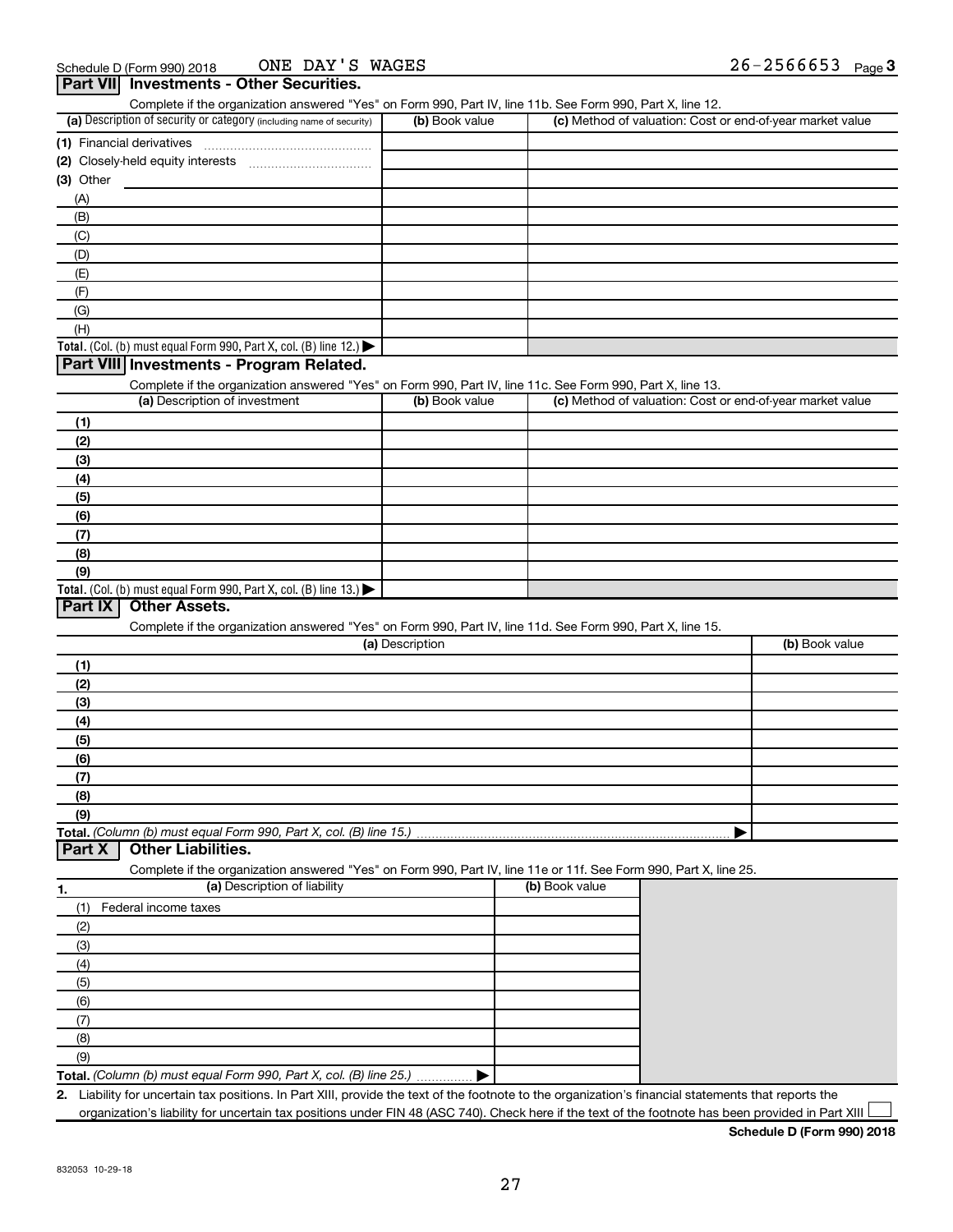|   | ONE DAY'S WAGES<br>Schedule D (Form 990) 2018                                                                                                                                                                                       |                | $26 - 2566653$ Page 4 |
|---|-------------------------------------------------------------------------------------------------------------------------------------------------------------------------------------------------------------------------------------|----------------|-----------------------|
|   | <b>Part XI</b><br>Reconciliation of Revenue per Audited Financial Statements With Revenue per Return.                                                                                                                               |                |                       |
|   | Complete if the organization answered "Yes" on Form 990, Part IV, line 12a.                                                                                                                                                         |                |                       |
| 1 | Total revenue, gains, and other support per audited financial statements [[[[[[[[[[[[[[[[[[[[[[[[]]]]]]]]]]]]                                                                                                                       |                | $\blacksquare$        |
| 2 | Amounts included on line 1 but not on Form 990, Part VIII, line 12:                                                                                                                                                                 |                |                       |
| a |                                                                                                                                                                                                                                     | 2a             |                       |
| b |                                                                                                                                                                                                                                     | 2 <sub>b</sub> |                       |
| c |                                                                                                                                                                                                                                     | 2 <sub>c</sub> |                       |
| d |                                                                                                                                                                                                                                     | 2d             |                       |
| e | Add lines 2a through 2d                                                                                                                                                                                                             |                | 2e                    |
| з |                                                                                                                                                                                                                                     |                | 3                     |
|   | Amounts included on Form 990, Part VIII, line 12, but not on line 1:                                                                                                                                                                |                |                       |
| a |                                                                                                                                                                                                                                     | 4a             |                       |
| b | Other (Describe in Part XIII.)                                                                                                                                                                                                      | 4 <sub>b</sub> |                       |
|   | Add lines 4a and 4b                                                                                                                                                                                                                 | 4c             |                       |
| 5 |                                                                                                                                                                                                                                     |                | 5                     |
|   | Part XII Reconciliation of Expenses per Audited Financial Statements With Expenses per Return.                                                                                                                                      |                |                       |
|   | Complete if the organization answered "Yes" on Form 990, Part IV, line 12a.                                                                                                                                                         |                |                       |
| 1 |                                                                                                                                                                                                                                     |                | $\mathbf 1$           |
| 2 | Amounts included on line 1 but not on Form 990, Part IX, line 25:                                                                                                                                                                   |                |                       |
| a |                                                                                                                                                                                                                                     | 2a             |                       |
| b |                                                                                                                                                                                                                                     | 2 <sub>b</sub> |                       |
|   |                                                                                                                                                                                                                                     | 2c             |                       |
|   |                                                                                                                                                                                                                                     | 2d             |                       |
| е | Add lines 2a through 2d <b>[10]</b> University of the state of the state of the state of the state of the state of the state of the state of the state of the state of the state of the state of the state of the state of the stat |                | <b>2e</b>             |
| З |                                                                                                                                                                                                                                     |                | 3                     |
| 4 | Amounts included on Form 990, Part IX, line 25, but not on line 1:                                                                                                                                                                  |                |                       |
| a |                                                                                                                                                                                                                                     | 4a             |                       |
| b |                                                                                                                                                                                                                                     | 4 <sub>b</sub> |                       |
|   | Add lines 4a and 4b                                                                                                                                                                                                                 |                | 4c                    |
| 5 |                                                                                                                                                                                                                                     |                | 5                     |
|   | <b>Part XIII Supplemental Information.</b>                                                                                                                                                                                          |                |                       |

Provide the descriptions required for Part II, lines 3, 5, and 9; Part III, lines 1a and 4; Part IV, lines 1b and 2b; Part V, line 4; Part X, line 2; Part XI, lines 2d and 4b; and Part XII, lines 2d and 4b. Also complete this part to provide any additional information.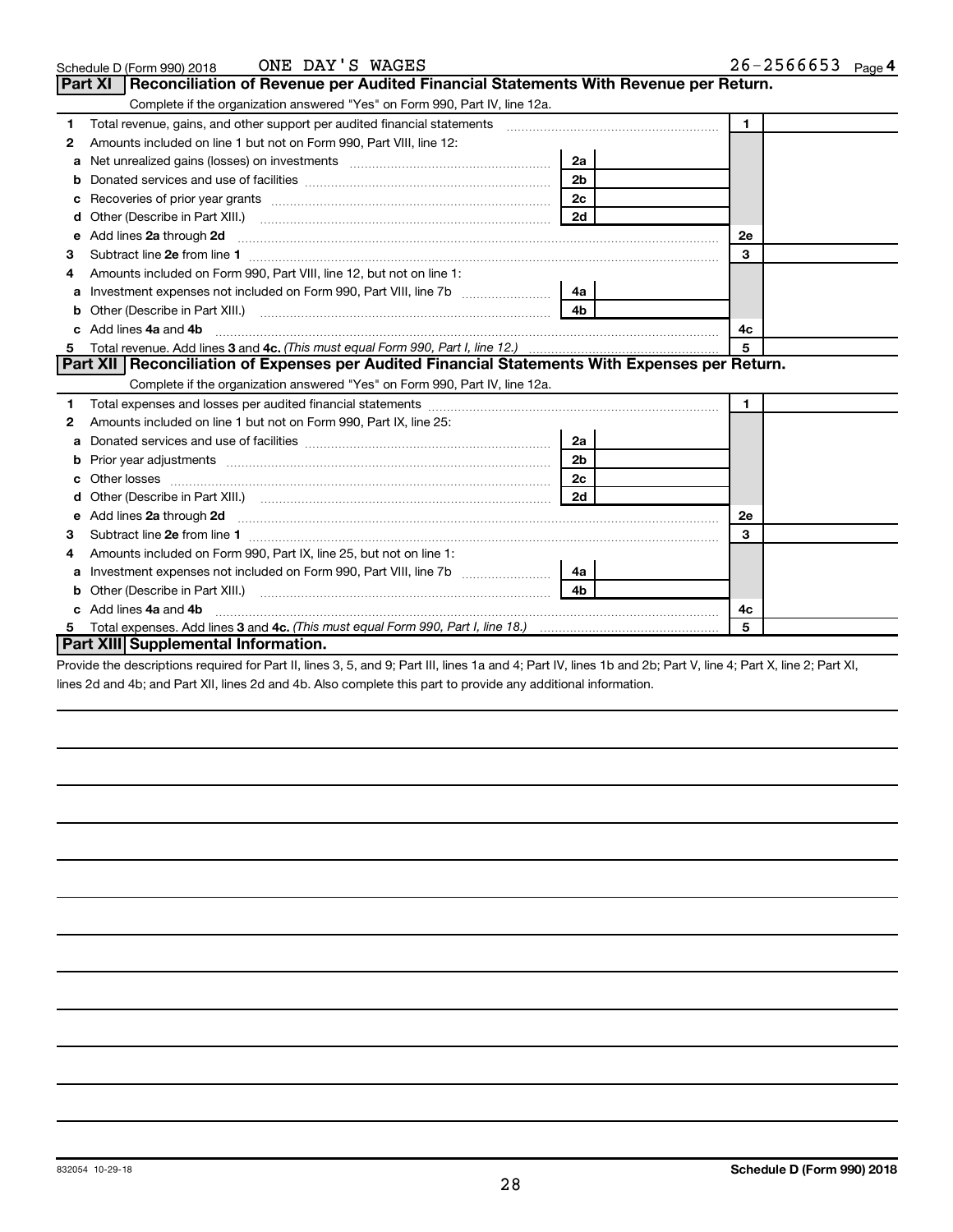| <b>SCHEDULE FI</b> |  |
|--------------------|--|
| (Form 990)         |  |

Department of the Treasury Internal Revenue Service

# **SCHEDULE F** Statement of Activities Outside the United States<br>**(Form 990)**  $\bullet$  Complete if the organization answered "Yes" on Form 990, Part IV, line 14b, 15, or 10

**| Complete if the organization answered "Yes" on Form 990, Part IV, line 14b, 15, or 16. | Attach to Form 990.**

 $\triangleright$  Go to www.irs.gov/Form990 for instructions and the latest information.

| OMB No. 1545-0047     |  |  |  |  |  |
|-----------------------|--|--|--|--|--|
| ۰                     |  |  |  |  |  |
| <b>Open to Public</b> |  |  |  |  |  |
| <b>Inspection</b>     |  |  |  |  |  |

**Employer identification number**

Name of the organization

#### Part I | General Information on Activities Outside the United States. Complete if the organization answered "Yes" on Form 990, Part IV, line 14b.  $26 - 2566653$

- **1 For grantmakers.**  Does the organization maintain records to substantiate the amount of its grants and other assistance, **Yes No** the grantees' eligibility for the grants or assistance, and the selection criteria used to award the grants or assistance? ~~ † † X
- **2 For grantmakers.**  Describe in Part V the organization's procedures for monitoring the use of its grants and other assistance outside the United States.

| 3                                                    |                                           |                                                                                           | Activities per Region. (The following Part I, line 3 table can be duplicated if additional space is needed.)                                                  |                                                                                                                 |                                                                      |
|------------------------------------------------------|-------------------------------------------|-------------------------------------------------------------------------------------------|---------------------------------------------------------------------------------------------------------------------------------------------------------------|-----------------------------------------------------------------------------------------------------------------|----------------------------------------------------------------------|
| (a) Region                                           | (b) Number of<br>offices<br>in the region | (c) Number of<br>enployees,<br>agents, and<br>independent<br>contractors<br>in the region | (d) Activities conducted in the region<br>(by type) (such as, fundraising, pro-<br>gram services, investments, grants to<br>recipients located in the region) | (e) If activity listed in (d)<br>is a program service,<br>describe specific type<br>of service(s) in the region | (f) Total<br>expenditures<br>for and<br>investments<br>in the region |
| EUROPE (INCLUDING<br>ICELAND & GREENLAND)            | 0                                         | 0                                                                                         | PROGRAM SERVICES                                                                                                                                              | TECH EMPOWERMENT                                                                                                | 37,558.                                                              |
| MIDDLE EAST AND<br>NORTH AFRICA                      | 0                                         | 0                                                                                         | PROGRAM SERVICES                                                                                                                                              | HIV PREVENTION EDUCATION                                                                                        | 16,398.                                                              |
| NORTH AMERICA                                        | 0                                         | 0                                                                                         | PROGRAM SERVICES                                                                                                                                              | WATER SECURITY                                                                                                  | 973.                                                                 |
| SOUTH ASIA                                           | 0                                         | 0                                                                                         | PROGRAM SERVICES                                                                                                                                              | TECH EMPOWERMENT;<br>AFTERCARE SUPPORT FOR<br>SURVIVORS OF TRAFFICKING                                          | 24,033.                                                              |
|                                                      |                                           |                                                                                           |                                                                                                                                                               |                                                                                                                 |                                                                      |
|                                                      |                                           |                                                                                           |                                                                                                                                                               |                                                                                                                 |                                                                      |
|                                                      |                                           |                                                                                           |                                                                                                                                                               |                                                                                                                 |                                                                      |
|                                                      |                                           |                                                                                           |                                                                                                                                                               |                                                                                                                 |                                                                      |
| <b>3 a</b> Subtotal<br>.                             | $\mathbf 0$                               | $\mathbf 0$                                                                               |                                                                                                                                                               |                                                                                                                 | 78,962.                                                              |
| <b>b</b> Total from continuation<br>sheets to Part I | $\mathbf 0$                               | 0                                                                                         |                                                                                                                                                               |                                                                                                                 | 0.                                                                   |
| c Totals (add lines 3a<br>and 3b)                    | $\overline{0}$                            | $\mathbf 0$                                                                               |                                                                                                                                                               |                                                                                                                 | 78,962.                                                              |

**For Paperwork Reduction Act Notice, see the Instructions for Form 990. Schedule F (Form 990) 2018** LHA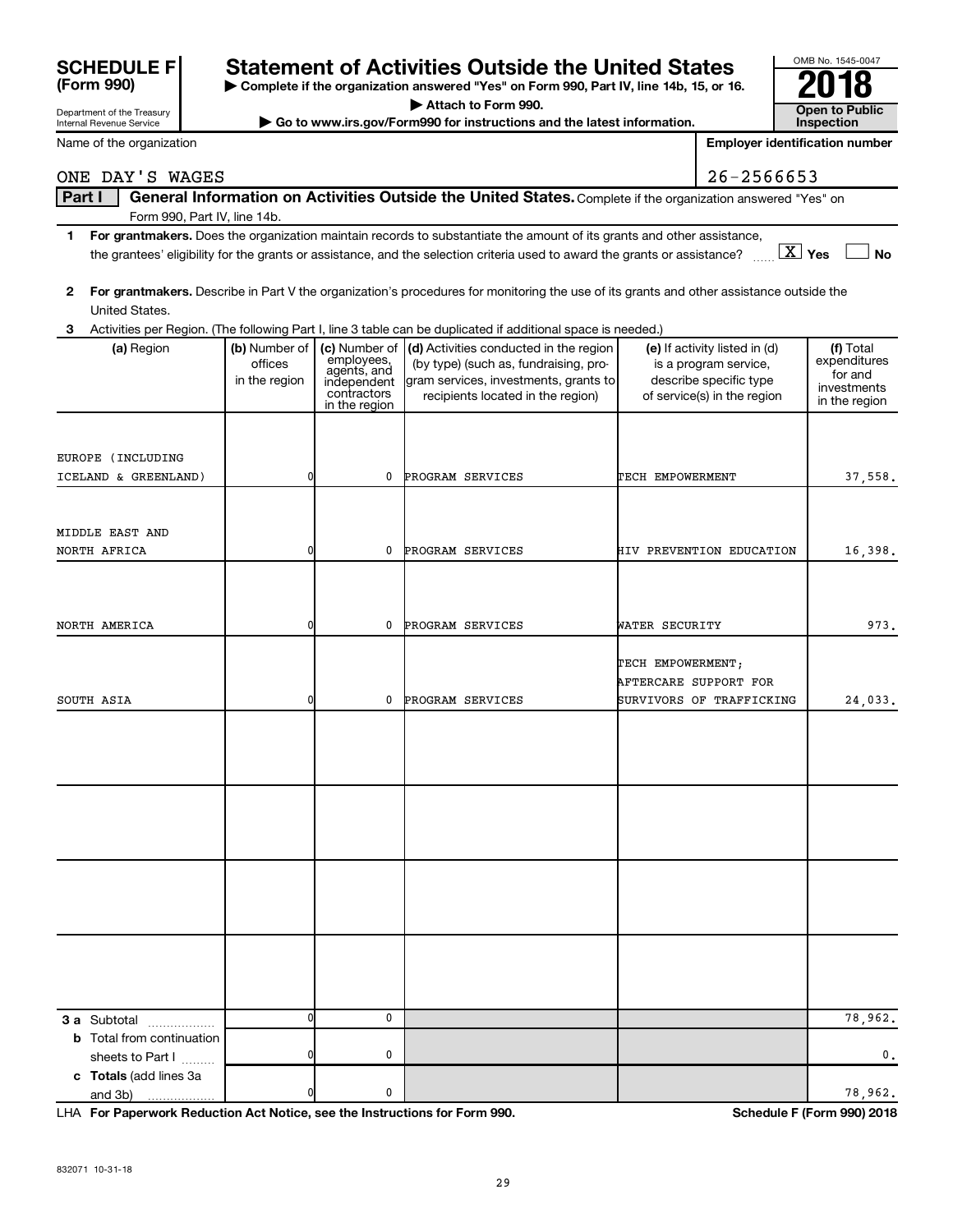Part II | Grants and Other Assistance to Organizations or Entities Outside the United States. Complete if the organization answered "Yes" on Form 990, Part IV, line 15, for any recipient who received more than \$5,000. Part II can be duplicated if additional space is needed.

| 1<br>(a) Name of organization | (b) IRS code section<br>and EIN (if applicable) | (c) Region                      | (d) Purpose of<br>grant                                                                                                                      | (e) Amount    | (f) Manner of<br>of cash grant cash disbursement | (g) Amount of<br>noncash<br>assistance | (h) Description<br>of noncash<br>assistance | (i) Method of<br>valuation (book, FMV,<br>appraisal, other) |
|-------------------------------|-------------------------------------------------|---------------------------------|----------------------------------------------------------------------------------------------------------------------------------------------|---------------|--------------------------------------------------|----------------------------------------|---------------------------------------------|-------------------------------------------------------------|
|                               |                                                 |                                 |                                                                                                                                              |               |                                                  |                                        |                                             |                                                             |
|                               |                                                 | SOUTH ASIA                      | TECH EMPOWERMENT                                                                                                                             | 1,289. CHECK  |                                                  | 0                                      |                                             |                                                             |
|                               |                                                 |                                 |                                                                                                                                              |               |                                                  |                                        |                                             |                                                             |
|                               |                                                 | NORTH AMERICA                   | WATER SECURITY                                                                                                                               |               | 973.CHECK                                        | 0                                      |                                             |                                                             |
|                               |                                                 |                                 |                                                                                                                                              |               |                                                  |                                        |                                             |                                                             |
|                               |                                                 | MIDDLE EAST AND<br>NORTH AFRICA | <b>HIV PREVENTION</b><br><b>EDUCATION</b>                                                                                                    | 16,398. WIRE  |                                                  | $\mathfrak o$ .                        |                                             |                                                             |
|                               |                                                 |                                 | AFTERCARE SUPPORT FOR<br>SURVIVORS OF                                                                                                        |               |                                                  |                                        |                                             |                                                             |
|                               |                                                 | SOUTH ASIA                      | TRAFFICKING                                                                                                                                  | 22,744. CHECK |                                                  | $\mathbf 0$ .                          |                                             |                                                             |
|                               |                                                 | EUROPE (INCLUDING<br>ICELAND &  |                                                                                                                                              |               |                                                  |                                        |                                             |                                                             |
|                               |                                                 | GREENLAND)                      | WATER SECURITY                                                                                                                               | 37,558. WIRE  |                                                  | 0.                                     |                                             |                                                             |
|                               |                                                 |                                 |                                                                                                                                              |               |                                                  |                                        |                                             |                                                             |
|                               |                                                 |                                 |                                                                                                                                              |               |                                                  |                                        |                                             |                                                             |
|                               |                                                 |                                 |                                                                                                                                              |               |                                                  |                                        |                                             |                                                             |
|                               |                                                 |                                 |                                                                                                                                              |               |                                                  |                                        |                                             |                                                             |
|                               |                                                 |                                 |                                                                                                                                              |               |                                                  |                                        |                                             |                                                             |
| $\mathbf{2}$                  |                                                 |                                 | Enter total number of recipient organizations listed above that are recognized as charities by the foreign country, recognized as tax-exempt |               |                                                  |                                        |                                             |                                                             |
|                               |                                                 |                                 |                                                                                                                                              |               |                                                  |                                        |                                             | 5                                                           |
|                               |                                                 |                                 |                                                                                                                                              |               |                                                  |                                        |                                             | Schedule F (Form 990) 2018                                  |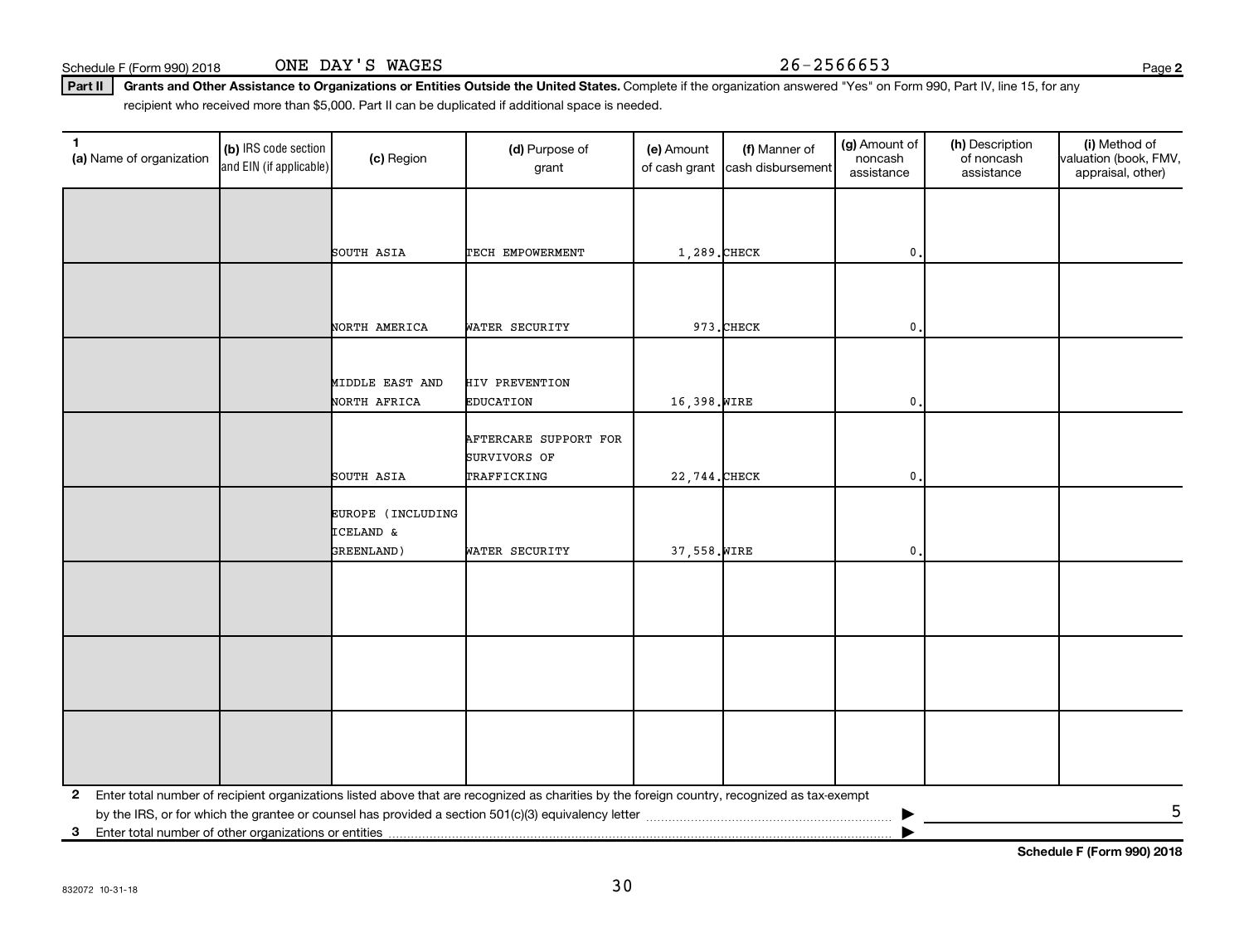| (a) Type of grant or assistance | (b) Region | $\vert$ (c) Number of $\vert$ (d) Amount of $\vert$<br>recipients | cash grant | (e) Manner of<br>cash disbursement | (f) Amount of<br>noncash<br>assistance | (g) Description of<br>noncash assistance | (h)<br>(b<br>appr |
|---------------------------------|------------|-------------------------------------------------------------------|------------|------------------------------------|----------------------------------------|------------------------------------------|-------------------|
|                                 |            |                                                                   |            |                                    |                                        |                                          |                   |

31

**Schedule F (Form 990) 2018**

(f) Amount of noncash assistance

(g) Description of noncash assistance Page 3

**(h)** Method of<br>valuation<br>(book, FMV,<br>appraisal, other)

Schedule F (Form 990) 2018  $\qquad \qquad \text{ONE } \text{DAY } 'S \text{ WAGES}$   $26-2566653$ ONE DAY'S WAGES

Part III can be duplicated if additional space is needed.

Part III Grants and Other Assistance to Individuals Outside the United States. Complete if the organization answered "Yes" on Form 990, Part IV, line 16.

(e) Manner of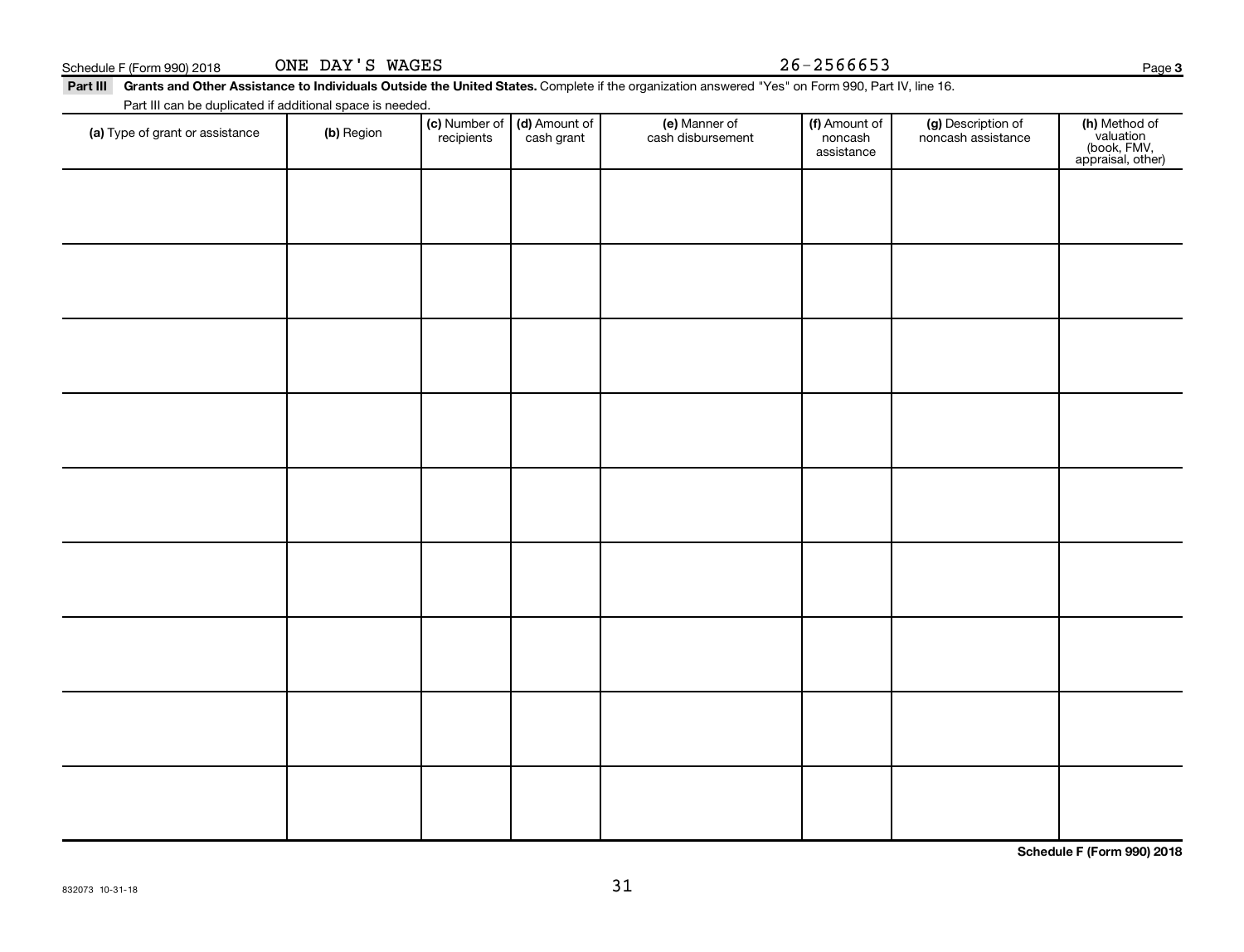| 1            | Was the organization a U.S. transferor of property to a foreign corporation during the tax year? If "Yes," the<br>organization may be required to file Form 926, Return by a U.S. Transferor of Property to a Foreign<br>Corporation (see Instructions for Form 926)                                                                                                                                                   | Yes | ∣X∣ <sub>No</sub> |
|--------------|------------------------------------------------------------------------------------------------------------------------------------------------------------------------------------------------------------------------------------------------------------------------------------------------------------------------------------------------------------------------------------------------------------------------|-----|-------------------|
| $\mathbf{2}$ | Did the organization have an interest in a foreign trust during the tax year? If "Yes," the organization<br>may be required to separately file Form 3520, Annual Return To Report Transactions With Foreign<br>Trusts and Receipt of Certain Foreign Gifts, and/or Form 3520-A, Annual Information Return of Foreign<br>Trust With a U.S. Owner (see Instructions for Forms 3520 and 3520-A; don't file with Form 990) | Yes | $\sqrt{X}$ No     |
| 3            | Did the organization have an ownership interest in a foreign corporation during the tax year? If "Yes,"<br>the organization may be required to file Form 5471, Information Return of U.S. Persons With Respect To                                                                                                                                                                                                      | Yes | ∣X∣ <sub>No</sub> |
| 4            | Was the organization a direct or indirect shareholder of a passive foreign investment company or a<br>qualified electing fund during the tax year? If "Yes," the organization may be required to file Form 8621,<br>Information Return by a Shareholder of a Passive Foreign Investment Company or Qualified Electing Fund<br>(see Instructions for Form 8621)                                                         | Yes | $\sqrt{X}$ No     |
| 5            | Did the organization have an ownership interest in a foreign partnership during the tax year? If "Yes,"<br>the organization may be required to file Form 8865, Return of U.S. Persons With Respect to Certain<br>Foreign Partnerships (see Instructions for Form 8865)                                                                                                                                                 | Yes | ∣X∣ <sub>No</sub> |
| 6            | Did the organization have any operations in or related to any boycotting countries during the tax year? If<br>"Yes," the organization may be required to separately file Form 5713, International Boycott Report (see                                                                                                                                                                                                  | Yes |                   |

**Schedule F (Form 990) 2018**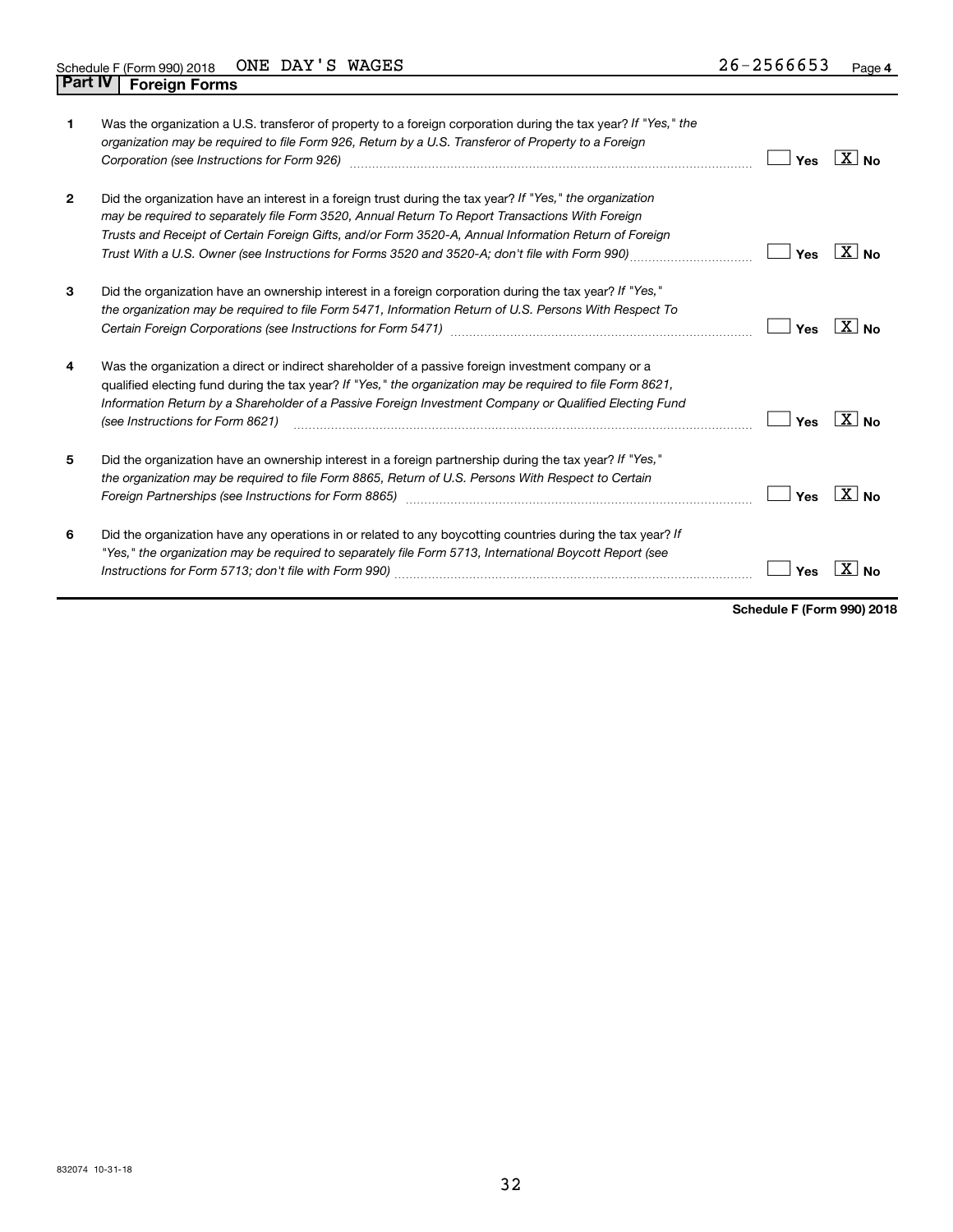**Part V Supplemental Information**

Provide the information required by Part I, line 2 (monitoring of funds); Part I, line 3, column (f) (accounting method; amounts of investments vs. expenditures per region); Part II, line 1 (accounting method); Part III (accounting method); and Part III, column (c) (estimated number of recipients), as applicable. Also complete this part to provide any additional information. See instructions.

PART I, LINE 2:

ONE DAY'S WAGES REQUIRES GRANT RECIPIENTS TO PROVIDE SPECIFIC FOLLOW-UP

DOCUMENTATION AT THREE DIFFERENT TIME INTERVALS FOLLOWING GRANT FUNDING.

THE DOCUMENTATION REQUIRED INCLUDES NARRATIVE ACCOUNTS FROM

BENEFICIARIES, PHOTOS OF THE PROJECT AND/OR THE BENEFACTORS, IMPACT

SURVEY/MEASUREMENTS TO SHOW PROGRESS TOWARDS STATED GOAL, AND DETAILED

BUDGET OF ACTUAL PROJECT EXPENSE.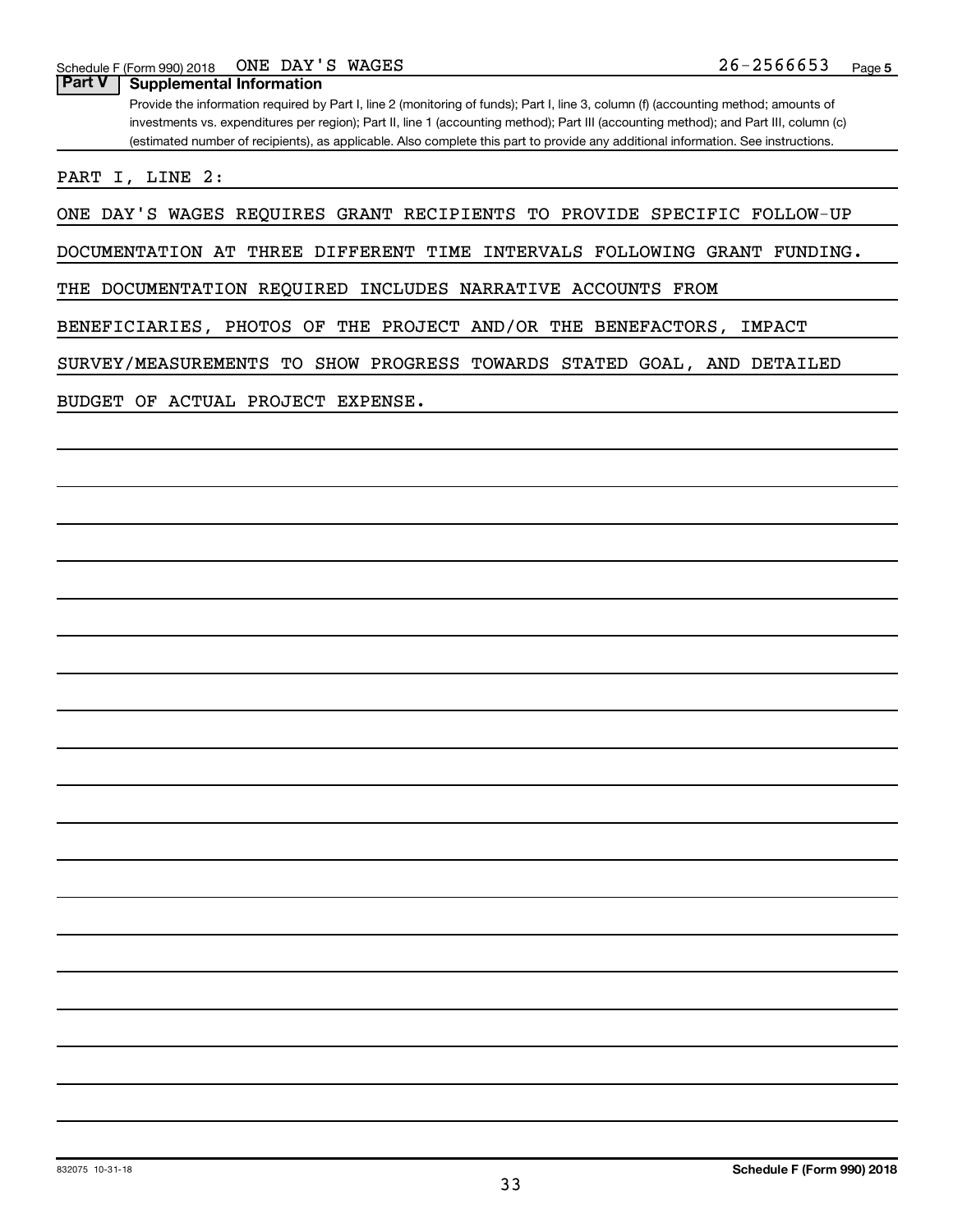| Complete if the organization answered "Yes" on Form 990, Part IV, line 17, 18, or 19, or if the<br>(Form 990 or 990-EZ)<br>018<br>organization entered more than \$15,000 on Form 990-EZ, line 6a.<br>Attach to Form 990 or Form 990-EZ.<br><b>Open to Public</b><br>Department of the Treasury<br>Inspection<br>Internal Revenue Service<br>Go to www.irs.gov/Form990 for instructions and the latest information.<br><b>Employer identification number</b><br>Name of the organization<br>26-2566653<br>ONE DAY'S WAGES<br>Part I<br>Fundraising Activities. Complete if the organization answered "Yes" on Form 990, Part IV, line 17. Form 990-EZ filers are not<br>required to complete this part.<br>Indicate whether the organization raised funds through any of the following activities. Check all that apply.<br>1.<br>Mail solicitations<br>Solicitation of non-government grants<br>а<br>е<br>Solicitation of government grants<br>Internet and email solicitations<br>f<br>b<br>Phone solicitations<br>Special fundraising events<br>с<br>g<br>In-person solicitations<br>d<br>2 a Did the organization have a written or oral agreement with any individual (including officers, directors, trustees, or<br><b>No</b><br>key employees listed in Form 990, Part VII) or entity in connection with professional fundraising services?<br>Yes<br>b If "Yes," list the 10 highest paid individuals or entities (fundraisers) pursuant to agreements under which the fundraiser is to be<br>compensated at least \$5,000 by the organization.<br>(v) Amount paid<br>(iii) Did<br>fundraiser<br>(vi) Amount paid<br>(i) Name and address of individual<br>(iv) Gross receipts<br>to (or retained by)<br>(ii) Activity<br>to (or retained by)<br>have custody<br>fundraiser<br>or entity (fundraiser)<br>from activity<br>or control of<br>organization<br>contributions?<br>listed in col. (i)<br>Yes<br>No.<br>Total<br>3 List all states in which the organization is registered or licensed to solicit contributions or has been notified it is exempt from registration<br>or licensing. | <b>SCHEDULE G</b> |  | <b>Supplemental Information Regarding Fundraising or Gaming Activities</b> |  |  |  |  |  | OMB No. 1545-0047 |  |  |  |
|--------------------------------------------------------------------------------------------------------------------------------------------------------------------------------------------------------------------------------------------------------------------------------------------------------------------------------------------------------------------------------------------------------------------------------------------------------------------------------------------------------------------------------------------------------------------------------------------------------------------------------------------------------------------------------------------------------------------------------------------------------------------------------------------------------------------------------------------------------------------------------------------------------------------------------------------------------------------------------------------------------------------------------------------------------------------------------------------------------------------------------------------------------------------------------------------------------------------------------------------------------------------------------------------------------------------------------------------------------------------------------------------------------------------------------------------------------------------------------------------------------------------------------------------------------------------------------------------------------------------------------------------------------------------------------------------------------------------------------------------------------------------------------------------------------------------------------------------------------------------------------------------------------------------------------------------------------------------------------------------------------------------------------------------------------------------------------------------------------|-------------------|--|----------------------------------------------------------------------------|--|--|--|--|--|-------------------|--|--|--|
|                                                                                                                                                                                                                                                                                                                                                                                                                                                                                                                                                                                                                                                                                                                                                                                                                                                                                                                                                                                                                                                                                                                                                                                                                                                                                                                                                                                                                                                                                                                                                                                                                                                                                                                                                                                                                                                                                                                                                                                                                                                                                                        |                   |  |                                                                            |  |  |  |  |  |                   |  |  |  |
|                                                                                                                                                                                                                                                                                                                                                                                                                                                                                                                                                                                                                                                                                                                                                                                                                                                                                                                                                                                                                                                                                                                                                                                                                                                                                                                                                                                                                                                                                                                                                                                                                                                                                                                                                                                                                                                                                                                                                                                                                                                                                                        |                   |  |                                                                            |  |  |  |  |  |                   |  |  |  |
|                                                                                                                                                                                                                                                                                                                                                                                                                                                                                                                                                                                                                                                                                                                                                                                                                                                                                                                                                                                                                                                                                                                                                                                                                                                                                                                                                                                                                                                                                                                                                                                                                                                                                                                                                                                                                                                                                                                                                                                                                                                                                                        |                   |  |                                                                            |  |  |  |  |  |                   |  |  |  |
|                                                                                                                                                                                                                                                                                                                                                                                                                                                                                                                                                                                                                                                                                                                                                                                                                                                                                                                                                                                                                                                                                                                                                                                                                                                                                                                                                                                                                                                                                                                                                                                                                                                                                                                                                                                                                                                                                                                                                                                                                                                                                                        |                   |  |                                                                            |  |  |  |  |  |                   |  |  |  |
|                                                                                                                                                                                                                                                                                                                                                                                                                                                                                                                                                                                                                                                                                                                                                                                                                                                                                                                                                                                                                                                                                                                                                                                                                                                                                                                                                                                                                                                                                                                                                                                                                                                                                                                                                                                                                                                                                                                                                                                                                                                                                                        |                   |  |                                                                            |  |  |  |  |  |                   |  |  |  |
|                                                                                                                                                                                                                                                                                                                                                                                                                                                                                                                                                                                                                                                                                                                                                                                                                                                                                                                                                                                                                                                                                                                                                                                                                                                                                                                                                                                                                                                                                                                                                                                                                                                                                                                                                                                                                                                                                                                                                                                                                                                                                                        |                   |  |                                                                            |  |  |  |  |  |                   |  |  |  |
|                                                                                                                                                                                                                                                                                                                                                                                                                                                                                                                                                                                                                                                                                                                                                                                                                                                                                                                                                                                                                                                                                                                                                                                                                                                                                                                                                                                                                                                                                                                                                                                                                                                                                                                                                                                                                                                                                                                                                                                                                                                                                                        |                   |  |                                                                            |  |  |  |  |  |                   |  |  |  |
|                                                                                                                                                                                                                                                                                                                                                                                                                                                                                                                                                                                                                                                                                                                                                                                                                                                                                                                                                                                                                                                                                                                                                                                                                                                                                                                                                                                                                                                                                                                                                                                                                                                                                                                                                                                                                                                                                                                                                                                                                                                                                                        |                   |  |                                                                            |  |  |  |  |  |                   |  |  |  |
|                                                                                                                                                                                                                                                                                                                                                                                                                                                                                                                                                                                                                                                                                                                                                                                                                                                                                                                                                                                                                                                                                                                                                                                                                                                                                                                                                                                                                                                                                                                                                                                                                                                                                                                                                                                                                                                                                                                                                                                                                                                                                                        |                   |  |                                                                            |  |  |  |  |  |                   |  |  |  |
|                                                                                                                                                                                                                                                                                                                                                                                                                                                                                                                                                                                                                                                                                                                                                                                                                                                                                                                                                                                                                                                                                                                                                                                                                                                                                                                                                                                                                                                                                                                                                                                                                                                                                                                                                                                                                                                                                                                                                                                                                                                                                                        |                   |  |                                                                            |  |  |  |  |  |                   |  |  |  |
|                                                                                                                                                                                                                                                                                                                                                                                                                                                                                                                                                                                                                                                                                                                                                                                                                                                                                                                                                                                                                                                                                                                                                                                                                                                                                                                                                                                                                                                                                                                                                                                                                                                                                                                                                                                                                                                                                                                                                                                                                                                                                                        |                   |  |                                                                            |  |  |  |  |  |                   |  |  |  |
|                                                                                                                                                                                                                                                                                                                                                                                                                                                                                                                                                                                                                                                                                                                                                                                                                                                                                                                                                                                                                                                                                                                                                                                                                                                                                                                                                                                                                                                                                                                                                                                                                                                                                                                                                                                                                                                                                                                                                                                                                                                                                                        |                   |  |                                                                            |  |  |  |  |  |                   |  |  |  |
|                                                                                                                                                                                                                                                                                                                                                                                                                                                                                                                                                                                                                                                                                                                                                                                                                                                                                                                                                                                                                                                                                                                                                                                                                                                                                                                                                                                                                                                                                                                                                                                                                                                                                                                                                                                                                                                                                                                                                                                                                                                                                                        |                   |  |                                                                            |  |  |  |  |  |                   |  |  |  |
|                                                                                                                                                                                                                                                                                                                                                                                                                                                                                                                                                                                                                                                                                                                                                                                                                                                                                                                                                                                                                                                                                                                                                                                                                                                                                                                                                                                                                                                                                                                                                                                                                                                                                                                                                                                                                                                                                                                                                                                                                                                                                                        |                   |  |                                                                            |  |  |  |  |  |                   |  |  |  |
|                                                                                                                                                                                                                                                                                                                                                                                                                                                                                                                                                                                                                                                                                                                                                                                                                                                                                                                                                                                                                                                                                                                                                                                                                                                                                                                                                                                                                                                                                                                                                                                                                                                                                                                                                                                                                                                                                                                                                                                                                                                                                                        |                   |  |                                                                            |  |  |  |  |  |                   |  |  |  |
|                                                                                                                                                                                                                                                                                                                                                                                                                                                                                                                                                                                                                                                                                                                                                                                                                                                                                                                                                                                                                                                                                                                                                                                                                                                                                                                                                                                                                                                                                                                                                                                                                                                                                                                                                                                                                                                                                                                                                                                                                                                                                                        |                   |  |                                                                            |  |  |  |  |  |                   |  |  |  |
|                                                                                                                                                                                                                                                                                                                                                                                                                                                                                                                                                                                                                                                                                                                                                                                                                                                                                                                                                                                                                                                                                                                                                                                                                                                                                                                                                                                                                                                                                                                                                                                                                                                                                                                                                                                                                                                                                                                                                                                                                                                                                                        |                   |  |                                                                            |  |  |  |  |  |                   |  |  |  |
|                                                                                                                                                                                                                                                                                                                                                                                                                                                                                                                                                                                                                                                                                                                                                                                                                                                                                                                                                                                                                                                                                                                                                                                                                                                                                                                                                                                                                                                                                                                                                                                                                                                                                                                                                                                                                                                                                                                                                                                                                                                                                                        |                   |  |                                                                            |  |  |  |  |  |                   |  |  |  |
|                                                                                                                                                                                                                                                                                                                                                                                                                                                                                                                                                                                                                                                                                                                                                                                                                                                                                                                                                                                                                                                                                                                                                                                                                                                                                                                                                                                                                                                                                                                                                                                                                                                                                                                                                                                                                                                                                                                                                                                                                                                                                                        |                   |  |                                                                            |  |  |  |  |  |                   |  |  |  |
|                                                                                                                                                                                                                                                                                                                                                                                                                                                                                                                                                                                                                                                                                                                                                                                                                                                                                                                                                                                                                                                                                                                                                                                                                                                                                                                                                                                                                                                                                                                                                                                                                                                                                                                                                                                                                                                                                                                                                                                                                                                                                                        |                   |  |                                                                            |  |  |  |  |  |                   |  |  |  |
|                                                                                                                                                                                                                                                                                                                                                                                                                                                                                                                                                                                                                                                                                                                                                                                                                                                                                                                                                                                                                                                                                                                                                                                                                                                                                                                                                                                                                                                                                                                                                                                                                                                                                                                                                                                                                                                                                                                                                                                                                                                                                                        |                   |  |                                                                            |  |  |  |  |  |                   |  |  |  |
|                                                                                                                                                                                                                                                                                                                                                                                                                                                                                                                                                                                                                                                                                                                                                                                                                                                                                                                                                                                                                                                                                                                                                                                                                                                                                                                                                                                                                                                                                                                                                                                                                                                                                                                                                                                                                                                                                                                                                                                                                                                                                                        |                   |  |                                                                            |  |  |  |  |  |                   |  |  |  |
|                                                                                                                                                                                                                                                                                                                                                                                                                                                                                                                                                                                                                                                                                                                                                                                                                                                                                                                                                                                                                                                                                                                                                                                                                                                                                                                                                                                                                                                                                                                                                                                                                                                                                                                                                                                                                                                                                                                                                                                                                                                                                                        |                   |  |                                                                            |  |  |  |  |  |                   |  |  |  |
|                                                                                                                                                                                                                                                                                                                                                                                                                                                                                                                                                                                                                                                                                                                                                                                                                                                                                                                                                                                                                                                                                                                                                                                                                                                                                                                                                                                                                                                                                                                                                                                                                                                                                                                                                                                                                                                                                                                                                                                                                                                                                                        |                   |  |                                                                            |  |  |  |  |  |                   |  |  |  |
|                                                                                                                                                                                                                                                                                                                                                                                                                                                                                                                                                                                                                                                                                                                                                                                                                                                                                                                                                                                                                                                                                                                                                                                                                                                                                                                                                                                                                                                                                                                                                                                                                                                                                                                                                                                                                                                                                                                                                                                                                                                                                                        |                   |  |                                                                            |  |  |  |  |  |                   |  |  |  |
|                                                                                                                                                                                                                                                                                                                                                                                                                                                                                                                                                                                                                                                                                                                                                                                                                                                                                                                                                                                                                                                                                                                                                                                                                                                                                                                                                                                                                                                                                                                                                                                                                                                                                                                                                                                                                                                                                                                                                                                                                                                                                                        |                   |  |                                                                            |  |  |  |  |  |                   |  |  |  |
|                                                                                                                                                                                                                                                                                                                                                                                                                                                                                                                                                                                                                                                                                                                                                                                                                                                                                                                                                                                                                                                                                                                                                                                                                                                                                                                                                                                                                                                                                                                                                                                                                                                                                                                                                                                                                                                                                                                                                                                                                                                                                                        |                   |  |                                                                            |  |  |  |  |  |                   |  |  |  |
|                                                                                                                                                                                                                                                                                                                                                                                                                                                                                                                                                                                                                                                                                                                                                                                                                                                                                                                                                                                                                                                                                                                                                                                                                                                                                                                                                                                                                                                                                                                                                                                                                                                                                                                                                                                                                                                                                                                                                                                                                                                                                                        |                   |  |                                                                            |  |  |  |  |  |                   |  |  |  |
|                                                                                                                                                                                                                                                                                                                                                                                                                                                                                                                                                                                                                                                                                                                                                                                                                                                                                                                                                                                                                                                                                                                                                                                                                                                                                                                                                                                                                                                                                                                                                                                                                                                                                                                                                                                                                                                                                                                                                                                                                                                                                                        |                   |  |                                                                            |  |  |  |  |  |                   |  |  |  |
|                                                                                                                                                                                                                                                                                                                                                                                                                                                                                                                                                                                                                                                                                                                                                                                                                                                                                                                                                                                                                                                                                                                                                                                                                                                                                                                                                                                                                                                                                                                                                                                                                                                                                                                                                                                                                                                                                                                                                                                                                                                                                                        |                   |  |                                                                            |  |  |  |  |  |                   |  |  |  |
|                                                                                                                                                                                                                                                                                                                                                                                                                                                                                                                                                                                                                                                                                                                                                                                                                                                                                                                                                                                                                                                                                                                                                                                                                                                                                                                                                                                                                                                                                                                                                                                                                                                                                                                                                                                                                                                                                                                                                                                                                                                                                                        |                   |  |                                                                            |  |  |  |  |  |                   |  |  |  |
|                                                                                                                                                                                                                                                                                                                                                                                                                                                                                                                                                                                                                                                                                                                                                                                                                                                                                                                                                                                                                                                                                                                                                                                                                                                                                                                                                                                                                                                                                                                                                                                                                                                                                                                                                                                                                                                                                                                                                                                                                                                                                                        |                   |  |                                                                            |  |  |  |  |  |                   |  |  |  |
|                                                                                                                                                                                                                                                                                                                                                                                                                                                                                                                                                                                                                                                                                                                                                                                                                                                                                                                                                                                                                                                                                                                                                                                                                                                                                                                                                                                                                                                                                                                                                                                                                                                                                                                                                                                                                                                                                                                                                                                                                                                                                                        |                   |  |                                                                            |  |  |  |  |  |                   |  |  |  |
|                                                                                                                                                                                                                                                                                                                                                                                                                                                                                                                                                                                                                                                                                                                                                                                                                                                                                                                                                                                                                                                                                                                                                                                                                                                                                                                                                                                                                                                                                                                                                                                                                                                                                                                                                                                                                                                                                                                                                                                                                                                                                                        |                   |  |                                                                            |  |  |  |  |  |                   |  |  |  |
|                                                                                                                                                                                                                                                                                                                                                                                                                                                                                                                                                                                                                                                                                                                                                                                                                                                                                                                                                                                                                                                                                                                                                                                                                                                                                                                                                                                                                                                                                                                                                                                                                                                                                                                                                                                                                                                                                                                                                                                                                                                                                                        |                   |  |                                                                            |  |  |  |  |  |                   |  |  |  |

**For Paperwork Reduction Act Notice, see the Instructions for Form 990 or 990-EZ. Schedule G (Form 990 or 990-EZ) 2018** LHA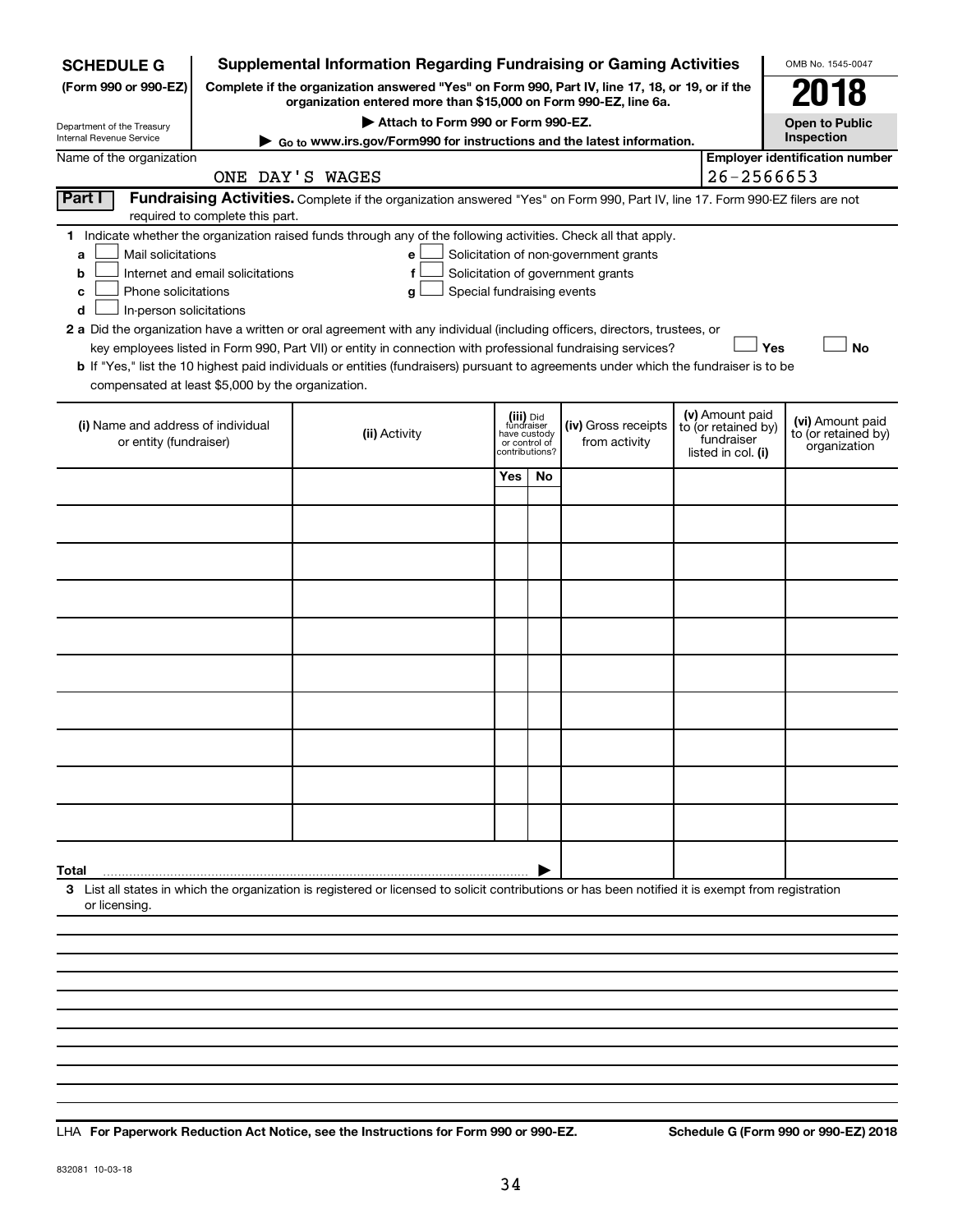#### Schedule G (Form 990 or 990-EZ) 2018  $\overline{ONE}$   $\overline{DAY}$   $\overline{S}$   $\overline{WAGES}$  26  $\overline{S}$  2566653  $\overline{Page}$

Part II | Fundraising Events. Complete if the organization answered "Yes" on Form 990, Part IV, line 18, or reported more than \$15,000 of fundraising event contributions and gross income on Form 990-EZ, lines 1 and 6b. List events with gross receipts greater than \$5,000.

|                        |    | 01 Turidiaishiy event contributions and gross income on Form 990-EZ, illies T and OD. Elst events with gross receipts greater than \$0,000. |                |                         |                                 |                            |
|------------------------|----|---------------------------------------------------------------------------------------------------------------------------------------------|----------------|-------------------------|---------------------------------|----------------------------|
|                        |    |                                                                                                                                             | (a) Event $#1$ | $(b)$ Event #2          | (c) Other events<br><b>NONE</b> | (d) Total events           |
|                        |    |                                                                                                                                             | ANNUAL GALA    |                         |                                 | (add col. (a) through      |
|                        |    |                                                                                                                                             | (event type)   | (event type)            | (total number)                  | col. (c)                   |
| Revenue                | 1. |                                                                                                                                             | 246,613.       |                         |                                 | 246,613.                   |
|                        |    |                                                                                                                                             | 246,613.       |                         |                                 | 246,613.                   |
|                        | 3  | Gross income (line 1 minus line 2)                                                                                                          |                |                         |                                 |                            |
|                        |    |                                                                                                                                             |                |                         |                                 |                            |
|                        | 5. |                                                                                                                                             |                |                         |                                 |                            |
|                        | 6  |                                                                                                                                             | 25, 214.       |                         |                                 | 25, 214.                   |
| <b>Direct Expenses</b> |    |                                                                                                                                             | 2,971.         |                         |                                 | 2,971.                     |
|                        | 8  |                                                                                                                                             |                |                         |                                 |                            |
|                        | 9  |                                                                                                                                             | 21, 173.       |                         |                                 | 21, 173.                   |
|                        | 10 | Direct expense summary. Add lines 4 through 9 in column (d)                                                                                 |                |                         |                                 | 49,358.                    |
|                        |    | 11 Net income summary. Subtract line 10 from line 3, column (d)                                                                             |                |                         |                                 | $-49,358.$                 |
| <b>Part III</b>        |    | Gaming. Complete if the organization answered "Yes" on Form 990, Part IV, line 19, or reported more than                                    |                |                         |                                 |                            |
|                        |    | \$15,000 on Form 990-EZ, line 6a.                                                                                                           |                | (b) Pull tabs/instant   |                                 | (d) Total gaming (add      |
| Revenue                |    |                                                                                                                                             | (a) Bingo      | bingo/progressive bingo | (c) Other gaming                | col. (a) through col. (c)) |
|                        |    |                                                                                                                                             |                |                         |                                 |                            |
|                        | 1. |                                                                                                                                             |                |                         |                                 |                            |
|                        |    |                                                                                                                                             |                |                         |                                 |                            |
|                        |    |                                                                                                                                             |                |                         |                                 |                            |
|                        | 3  |                                                                                                                                             |                |                         |                                 |                            |
| <b>Direct Expenses</b> |    |                                                                                                                                             |                |                         |                                 |                            |
|                        | 4  |                                                                                                                                             |                |                         |                                 |                            |
|                        |    |                                                                                                                                             |                |                         |                                 |                            |
|                        |    |                                                                                                                                             | Yes<br>%       | Yes<br>%                | Yes<br>%                        |                            |
|                        | 6  | Volunteer labor                                                                                                                             | No             | No                      | No                              |                            |
|                        | 7  | Direct expense summary. Add lines 2 through 5 in column (d)                                                                                 |                |                         |                                 |                            |
|                        | 8  |                                                                                                                                             |                |                         |                                 |                            |
|                        |    |                                                                                                                                             |                |                         |                                 |                            |
| 9                      |    | Enter the state(s) in which the organization conducts gaming activities:                                                                    |                |                         |                                 |                            |
|                        |    |                                                                                                                                             |                |                         |                                 | Yes<br><b>No</b>           |
|                        |    | <b>b</b> If "No," explain:                                                                                                                  |                |                         |                                 |                            |
|                        |    |                                                                                                                                             |                |                         |                                 |                            |
|                        |    | 10a Were any of the organization's gaming licenses revoked, suspended, or terminated during the tax year?                                   |                |                         |                                 | Yes<br>No                  |
|                        |    | <b>b</b> If "Yes," explain:                                                                                                                 |                |                         |                                 |                            |
|                        |    |                                                                                                                                             |                |                         |                                 |                            |
|                        |    |                                                                                                                                             |                |                         |                                 |                            |

832082 10-03-18

**Schedule G (Form 990 or 990-EZ) 2018**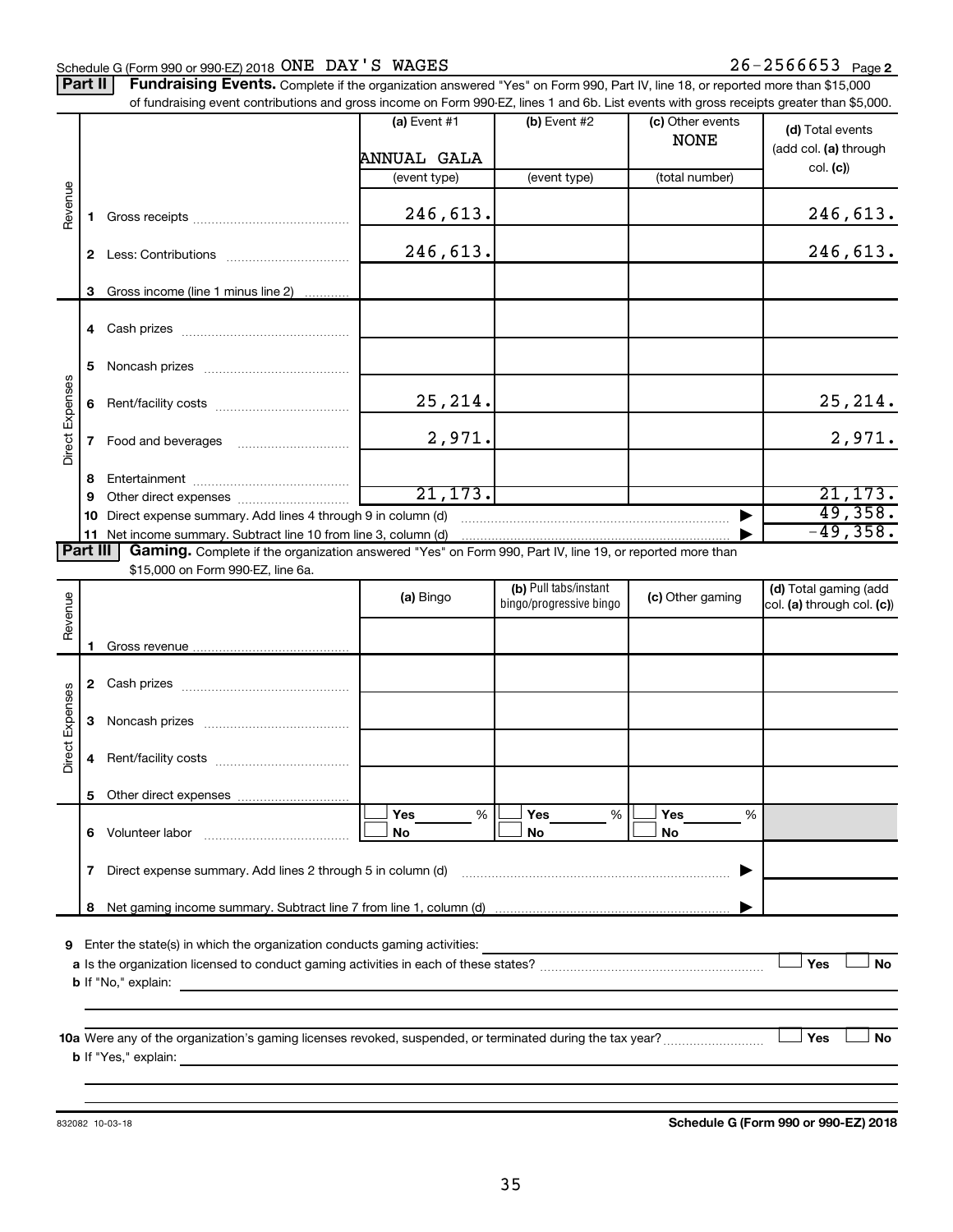|    | Schedule G (Form 990 or 990-EZ) 2018 ONE DAY'S WAGES                                                                                                          | $26 - 2566653$ |                 |     | Page 3               |
|----|---------------------------------------------------------------------------------------------------------------------------------------------------------------|----------------|-----------------|-----|----------------------|
|    |                                                                                                                                                               |                |                 | Yes | <b>No</b>            |
|    | 12 Is the organization a grantor, beneficiary or trustee of a trust, or a member of a partnership or other entity formed                                      |                |                 |     |                      |
|    |                                                                                                                                                               |                |                 | Yes | No                   |
|    | 13 Indicate the percentage of gaming activity conducted in:                                                                                                   |                |                 |     |                      |
|    |                                                                                                                                                               |                | 13а             |     | %                    |
|    | <b>b</b> An outside facility <i>www.communicality www.communicality.communicality www.communicality www.communicality.communicality www.communicality.com</i> |                | 13 <sub>b</sub> |     | %                    |
|    | 14 Enter the name and address of the person who prepares the organization's gaming/special events books and records:                                          |                |                 |     |                      |
|    | Name $\blacktriangleright$<br><u>and the contract of the contract of the contract of the contract of the contract of the contract of the contract of</u>      |                |                 |     |                      |
|    |                                                                                                                                                               |                |                 |     |                      |
|    | 15a Does the organization have a contract with a third party from whom the organization receives gaming revenue?                                              |                |                 | Yes | <b>No</b>            |
|    |                                                                                                                                                               |                |                 |     |                      |
|    |                                                                                                                                                               |                |                 |     |                      |
|    | of gaming revenue retained by the third party $\triangleright$ \$                                                                                             |                |                 |     |                      |
|    | c If "Yes," enter name and address of the third party:                                                                                                        |                |                 |     |                      |
|    | <u>and the control of the control of the control of the control of the control of the control of the control of</u><br>Name $\blacktriangleright$             |                |                 |     |                      |
|    | Address $\blacktriangleright$<br><u> 1989 - John Harry Harry Harry Harry Harry Harry Harry Harry Harry Harry Harry Harry Harry Harry Harry Harry H</u>        |                |                 |     |                      |
|    | <b>16</b> Gaming manager information:                                                                                                                         |                |                 |     |                      |
|    | <u> 1989 - Johann Stein, marwolaethau a bhann an t-</u><br>Name $\blacktriangleright$                                                                         |                |                 |     |                      |
|    |                                                                                                                                                               |                |                 |     |                      |
|    | Gaming manager compensation > \$                                                                                                                              |                |                 |     |                      |
|    |                                                                                                                                                               |                |                 |     |                      |
|    |                                                                                                                                                               |                |                 |     |                      |
|    |                                                                                                                                                               |                |                 |     |                      |
|    |                                                                                                                                                               |                |                 |     |                      |
|    | Director/officer<br>Employee<br>Independent contractor                                                                                                        |                |                 |     |                      |
|    |                                                                                                                                                               |                |                 |     |                      |
| 17 | Mandatory distributions:                                                                                                                                      |                |                 |     |                      |
|    | a Is the organization required under state law to make charitable distributions from the gaming proceeds to                                                   |                |                 |     |                      |
|    | retain the state gaming license?                                                                                                                              |                |                 |     | $\Box$ Yes $\Box$ No |
|    | <b>b</b> Enter the amount of distributions required under state law to be distributed to other exempt organizations or spent in the                           |                |                 |     |                      |
|    | organization's own exempt activities during the tax year $\triangleright$ \$<br><b>Part IV</b>                                                                |                |                 |     |                      |
|    | Supplemental Information. Provide the explanations required by Part I, line 2b, columns (iii) and (v); and Part III, lines 9, 9b, 10b,                        |                |                 |     |                      |
|    | 15b, 15c, 16, and 17b, as applicable. Also provide any additional information. See instructions.                                                              |                |                 |     |                      |
|    |                                                                                                                                                               |                |                 |     |                      |
|    |                                                                                                                                                               |                |                 |     |                      |
|    |                                                                                                                                                               |                |                 |     |                      |
|    |                                                                                                                                                               |                |                 |     |                      |
|    |                                                                                                                                                               |                |                 |     |                      |
|    |                                                                                                                                                               |                |                 |     |                      |
|    |                                                                                                                                                               |                |                 |     |                      |
|    |                                                                                                                                                               |                |                 |     |                      |
|    |                                                                                                                                                               |                |                 |     |                      |
|    |                                                                                                                                                               |                |                 |     |                      |
|    |                                                                                                                                                               |                |                 |     |                      |
|    |                                                                                                                                                               |                |                 |     |                      |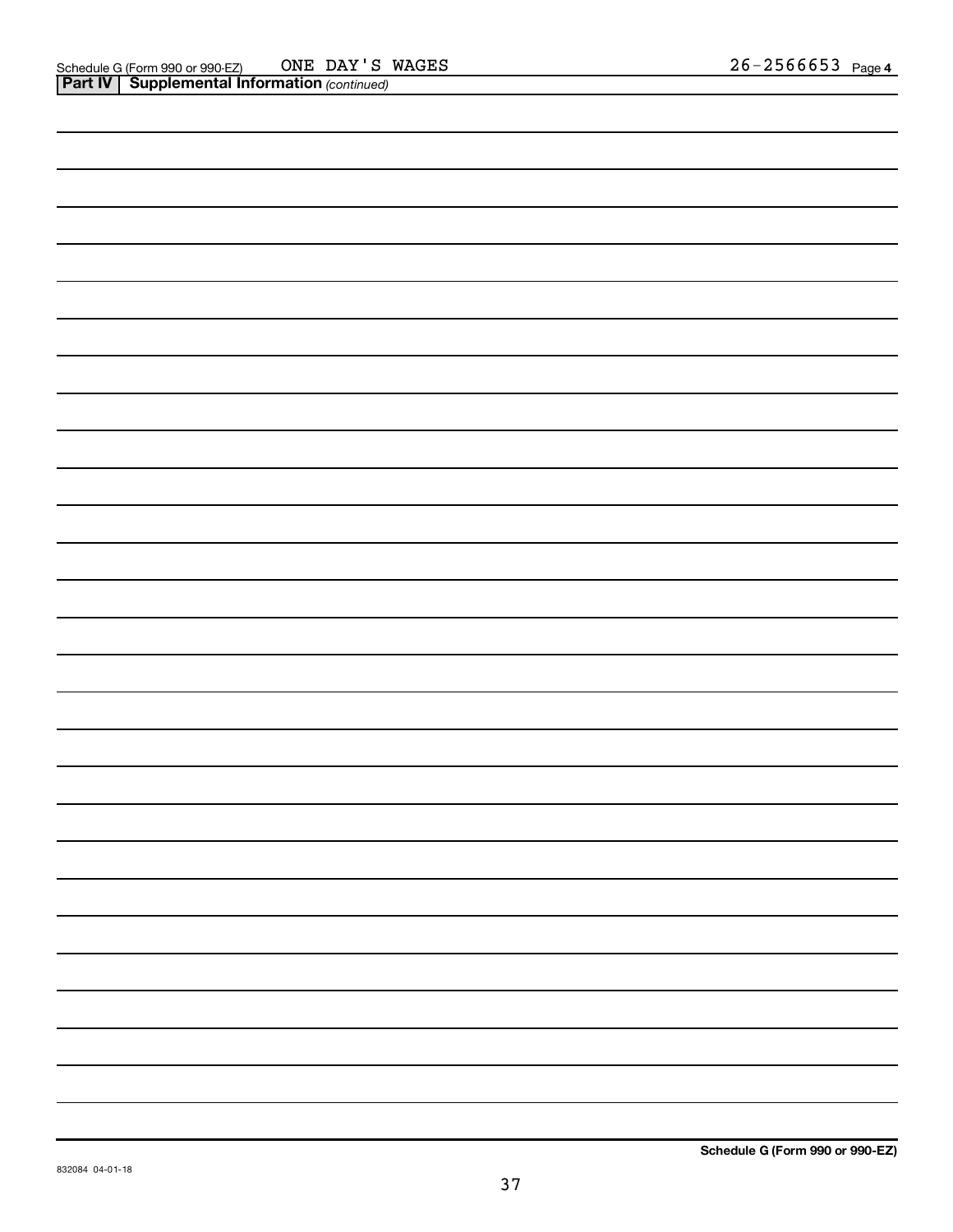| Attach to Form 990.<br>Department of the Treasury<br>Internal Revenue Service<br>Go to www.irs.gov/Form990 for the latest information.<br><b>Employer identification number</b><br>Name of the organization                                                                                                                                      | <b>Open to Public</b><br>Inspection |
|--------------------------------------------------------------------------------------------------------------------------------------------------------------------------------------------------------------------------------------------------------------------------------------------------------------------------------------------------|-------------------------------------|
|                                                                                                                                                                                                                                                                                                                                                  |                                     |
| $26 - 2566653$<br>ONE DAY'S WAGES                                                                                                                                                                                                                                                                                                                |                                     |
| Part I<br><b>General Information on Grants and Assistance</b>                                                                                                                                                                                                                                                                                    |                                     |
| Does the organization maintain records to substantiate the amount of the grants or assistance, the grantees' eligibility for the grants or assistance, and the selection<br>$\mathbf 1$<br>$ \mathbf{X} $ Yes                                                                                                                                    | l No                                |
| Describe in Part IV the organization's procedures for monitoring the use of grant funds in the United States.<br>$\mathbf{2}$<br>Part II                                                                                                                                                                                                         |                                     |
| Grants and Other Assistance to Domestic Organizations and Domestic Governments. Complete if the organization answered "Yes" on Form 990, Part IV, line 21, for any<br>recipient that received more than \$5,000. Part II can be duplicated if additional space is needed.                                                                        |                                     |
| (f) Method of<br>(c) IRC section<br>(h) Purpose of grant<br><b>1 (a)</b> Name and address of organization<br>(b) EIN<br>(d) Amount of<br>(e) Amount of<br>(g) Description of<br>valuation (book,<br>(if applicable)<br>cash grant<br>non-cash<br>noncash assistance<br>or assistance<br>or government<br>FMV, appraisal,<br>assistance<br>other) |                                     |
| A BREEZE OF HOPE FOUNDATION<br>PO BOX 148<br>EMPOWERING SURVIVORS OF<br>27-1734337<br>501(C)(3)<br>$\mathbf{0}$ .<br>ESSINGTON, PA 19029<br>38, 354,<br>SGBV                                                                                                                                                                                     |                                     |
| <b>ANDANDO</b><br>PO BOX 542<br><b>BUILDING CLASSROOMS IN</b><br>JEFFERSON, OR 97352<br>26-1517773<br>501(C)(3)<br>23,570.<br>$\mathbf 0$<br>RURAL SENEGAL                                                                                                                                                                                       |                                     |
| CREATE!<br>132 E BROADWAY, STE 416<br>EMPOWERING COMMUNITIES IN<br>EUGENE, OR 97401<br>$91-1826451$ $501(C)(3)$<br>$\mathbf 0$<br><b>SENEGAL</b><br>58,961.                                                                                                                                                                                      |                                     |
| DAYS FOR GIRLS<br>102 OHIO ST<br><b>EMPOWERING DIG</b><br>501(C)(3)<br>$\mathbf{0}$<br><b>ENTERPRISES</b><br>BELLINGHAM, WA 98225<br>45-3934671<br>26,777.                                                                                                                                                                                       |                                     |
| FREEDOM FIRM<br>811 N KANSAS AVE<br>TRAFFICKING RESCUE AND<br>20-5280075<br>501(C)(3)<br>$\mathbf 0$<br>AFTERCARE<br>EAST WENATCHEE, WA 98802<br>41,240.                                                                                                                                                                                         |                                     |
| FRIENDS OF CHALLENGING HEIGHTS<br>442 S MAIN ST, STE 5<br>CHILD TRAFFICKING<br>DAVIDSON, NE 28036<br>$27-3616932$ $501(C)(3)$<br>15,322.<br>0.<br>REHABILITATION                                                                                                                                                                                 |                                     |
| 3                                                                                                                                                                                                                                                                                                                                                | 27.                                 |

**For Paperwork Reduction Act Notice, see the Instructions for Form 990. Schedule I (Form 990) (2018)** LHA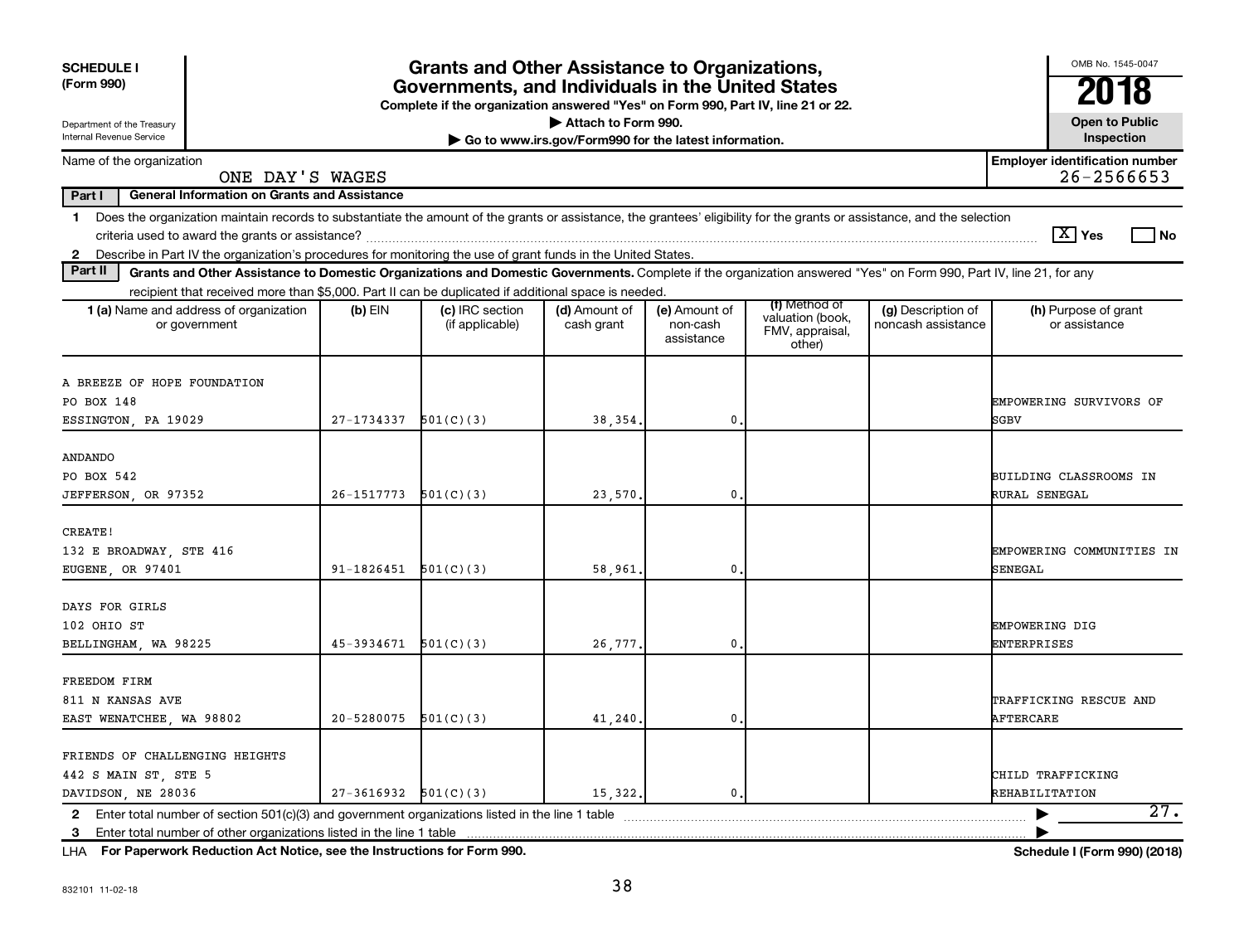#### Schedule I (Form 990) Page 1 ONE DAY'S WAGES 26-2566653

| (a) Name and address of<br>organization or government | $(b)$ EIN                | (c) IRC section<br>if applicable | (d) Amount of<br>cash grant | (e) Amount of<br>non-cash<br>assistance | (f) Method of<br>valuation<br>(book, FMV,<br>appraisal, other) | (g) Description of<br>non-cash assistance | (h) Purpose of grant<br>or assistance |
|-------------------------------------------------------|--------------------------|----------------------------------|-----------------------------|-----------------------------------------|----------------------------------------------------------------|-------------------------------------------|---------------------------------------|
| HEALTHY KIDS/BRIGHTER FUTURE                          |                          |                                  |                             |                                         |                                                                |                                           |                                       |
| PO BOX 3822                                           |                          |                                  |                             |                                         |                                                                |                                           | HEALTH EDUCATION IN                   |
| BRUNSWICK, ME 04011                                   | $04-3506482$ $501(C)(3)$ |                                  | 17,546.                     | $\mathbf 0$                             |                                                                |                                           | ZAMBIA                                |
|                                                       |                          |                                  |                             |                                         |                                                                |                                           |                                       |
| HEARTLINE MINISTRIES                                  |                          |                                  |                             |                                         |                                                                |                                           |                                       |
| PO BOX 898                                            |                          |                                  |                             |                                         |                                                                |                                           |                                       |
| SUNNYSIDE, WA 98944                                   | 95-6337006               | 501(C)(3)                        | 1,776                       | $\mathbf 0$                             |                                                                |                                           | MATERNAL CARE IN HAITI                |
| IMPACT NETWORK                                        |                          |                                  |                             |                                         |                                                                |                                           |                                       |
| PO BOX 231301                                         |                          |                                  |                             |                                         |                                                                |                                           | <b>INTERACTIVE TECHNOLOGY</b>         |
| NEW YORK, NY 10023                                    | 27-1247430               | 501(C)(3)                        | 22,675.                     | $\mathbf 0$                             |                                                                |                                           | BASED LEARNING IN ZAMBIA              |
| <b>MWANZO</b>                                         |                          |                                  |                             |                                         |                                                                |                                           |                                       |
| PO BOX 15622                                          |                          |                                  |                             |                                         |                                                                |                                           | BUILDING CLASSROOMS IN                |
| SEATTLE, WA 98115                                     | $27-4567996$ $501(C)(3)$ |                                  | 31,751.                     | 0.                                      |                                                                |                                           | <b>KENYA</b>                          |
|                                                       |                          |                                  |                             |                                         |                                                                |                                           |                                       |
| ONE HEART WORLDWIDE                                   |                          |                                  |                             |                                         |                                                                |                                           |                                       |
| 1818 PACHECO ST                                       |                          |                                  |                             |                                         |                                                                |                                           | <b>IMPROVING MATERNAL CARE</b>        |
| SAN FRANCISCO, CA 94116                               | 20-0443243               | 501(C)(3)                        | 1,000                       | 0                                       |                                                                |                                           | IN NEPAL                              |
|                                                       |                          |                                  |                             |                                         |                                                                |                                           |                                       |
| ONE VILLAGE PARTNERS<br>2104 STEVENS AVE S            |                          |                                  |                             |                                         |                                                                |                                           | IMPROVING SANITATION IN               |
|                                                       | 27-3473943               | 501(C)(3)                        |                             | 0.                                      |                                                                |                                           |                                       |
| MINNEAPOLIS, MN 55404                                 |                          |                                  | 2,335                       |                                         |                                                                |                                           | SIERRA LEONE                          |
| PEACETREES VIETNAM                                    |                          |                                  |                             |                                         |                                                                |                                           |                                       |
| 1301 5TH AVE, STE 2500                                |                          |                                  |                             |                                         |                                                                |                                           | EMPOWERING STUDENTS IN                |
| SEATTLE, WA 98101                                     | $20-1051471$ $501(C)(3)$ |                                  | 22,987.                     | 0.                                      |                                                                |                                           | VIETNAM                               |
|                                                       |                          |                                  |                             |                                         |                                                                |                                           |                                       |
| POWER OF LOVE FOUNDATION                              |                          |                                  |                             |                                         |                                                                |                                           |                                       |
| 11626 ALDERIDGE LN                                    |                          |                                  |                             |                                         |                                                                |                                           | HEALTHCARE FOR HIV+                   |
| SAN DIEGO, CA 92131                                   | $37-1448492$ $501(C)(3)$ |                                  | 27,777.                     | 0.                                      |                                                                |                                           | CHILDREN IN ZAMBIA                    |
| SAHAR                                                 |                          |                                  |                             |                                         |                                                                |                                           |                                       |
| PO BOX 17672                                          |                          |                                  |                             |                                         |                                                                |                                           |                                       |
| SEATTLE, WA 98127                                     | $26-4215477$ $501(C)(3)$ |                                  | 14,950.                     | 0.                                      |                                                                |                                           | EARLY MARRIAGE PREVENTION             |

**Schedule I (Form 990)**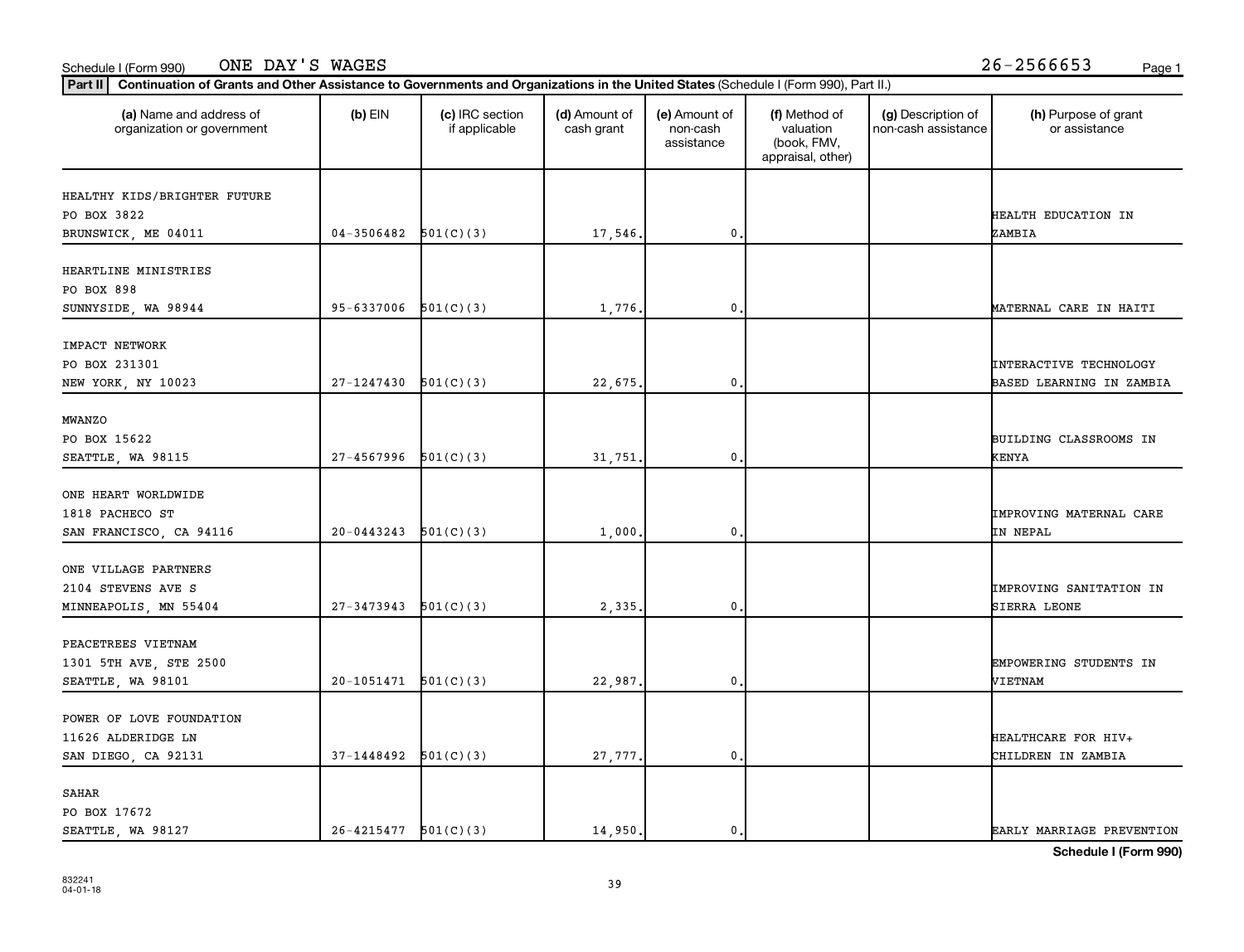#### Schedule I (Form 990) Page 1 ONE DAY'S WAGES 26-2566653

| (a) Name and address of<br>organization or government                     | $(b)$ EIN                | (c) IRC section<br>if applicable | (d) Amount of<br>cash grant | (e) Amount of<br>non-cash<br>assistance | (f) Method of<br>valuation<br>(book, FMV,<br>appraisal, other) | (g) Description of<br>non-cash assistance | (h) Purpose of grant<br>or assistance                                 |
|---------------------------------------------------------------------------|--------------------------|----------------------------------|-----------------------------|-----------------------------------------|----------------------------------------------------------------|-------------------------------------------|-----------------------------------------------------------------------|
| SEMILLA NUEVA<br>3909 W CAMAS                                             |                          |                                  |                             |                                         |                                                                |                                           | FIGHTING MALNUTRITION<br>WITH BIOFORTIFIED CORN IN                    |
| BOISE, ID 83705                                                           | $36-4671687$ $501(C)(3)$ |                                  | 51,404.                     | 0                                       |                                                                |                                           | <b>GUATEMALA</b>                                                      |
| THE ADVENTURE PROJECT<br>140 W 30TH ST #5W<br>NEW YORK, NY 10001          | 27-3809595               | 501(C)(3)                        | 103,671.                    | 0                                       |                                                                |                                           | EQUIPPING FARMERS IN<br>MALAWI                                        |
| THE FREEDOM STORY<br>337 17TH ST, STE 102<br>OAKLAND, CA 94612            | 26-1587576               | 501(C)(3)                        | 50,582.                     | $\mathbf 0$ .                           |                                                                |                                           | TRAFFICKING PREVENTION IN<br>THAILAND                                 |
| THE INTERNATIONAL FOUNDATION<br>PO BOX 23813<br>WASHINGTON, DC 20026      | 53-6204604               | 501(C)(3)                        | 24,833.                     | 0                                       |                                                                |                                           | HOME OF NEW BEGINNINGS                                                |
| THE WATER TRUST<br>PO BOX 4668 #75942<br>NEW YORK, NY 11201               | 26-0787621               | 501(C)(3)                        | 36,268                      | 0                                       |                                                                |                                           | CLEAN WATER AND<br>SANITATION IN UGANDA                               |
| WEST AFRICAN VOCATIONAL SCHOOL<br>2210 SAN JOAQUIN ST<br>FRESNO, CA 93721 | 91-2028889               | 501(C)(3)                        | 29,338.                     | $\mathbf{0}$                            |                                                                |                                           | WELDING TRAINING PROGRAM<br>IN GUINEA-BISSAU                          |
| WORLD CONCERN<br>19303 FREMONT AVE N<br>SEATTLE, WA 98133                 | 91-1155150               | 501(C)(3)                        | 4,350                       | 0                                       |                                                                |                                           | HOLISTIC DEVELOPMENT IN<br>SOUTH SUDAN                                |
| WORLD RELIEF<br>7 E BALTIMORE ST<br>BALTIMORE, MD 21202                   | $23-6393344$ $501(C)(3)$ |                                  | 144,944.                    | 0                                       |                                                                |                                           | STANDING WITH SYRIAN<br>REFUGEES; SOUTH SUDAN<br>REFUGEE RELIEF       |
| WORLD RENEW<br>1700 28TH ST SE<br>GRAND RAPIDS, MI 49508                  | $38-1708140$ $501(C)(3)$ |                                  | 104,096.                    | 0.                                      |                                                                |                                           | FOOD SECURITY FOR SYRIAN<br>REFUGEES; RELIEF FOR<br>ROHINGYA REFUGEES |

**Schedule I (Form 990)**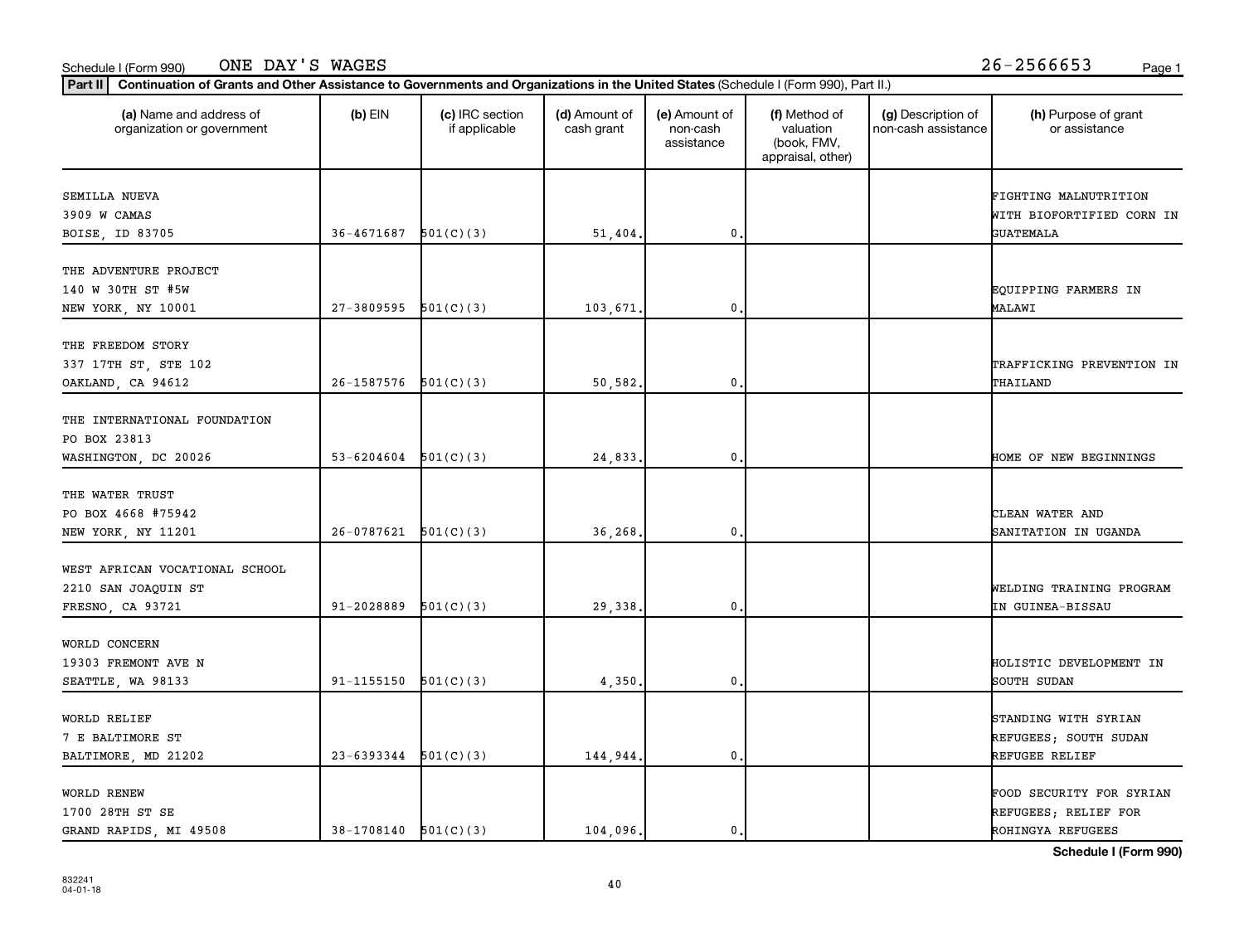#### **Part III Continuation of Grants and Other Assistance to Governments and Organizations in the United States (Schi**<br>Rect III, Continuation of Grants and Other Assistance to Governments and Organizations in the United Stat Schedule I (Form 990) ONE DAY'S WAGES 26-2566653 <sub>Page 1</sub>

| Continuation of Grants and Other Assistance to Governments and Organizations in the United States (Schedule I (Form 990), Part II.)<br>Part II |                            |                                  |                             |                                         |                                                                |                                           |                                         |
|------------------------------------------------------------------------------------------------------------------------------------------------|----------------------------|----------------------------------|-----------------------------|-----------------------------------------|----------------------------------------------------------------|-------------------------------------------|-----------------------------------------|
| (a) Name and address of<br>organization or government                                                                                          | $(b)$ EIN                  | (c) IRC section<br>if applicable | (d) Amount of<br>cash grant | (e) Amount of<br>non-cash<br>assistance | (f) Method of<br>valuation<br>(book, FMV,<br>appraisal, other) | (g) Description of<br>non-cash assistance | (h) Purpose of grant<br>or assistance   |
| WORLD VISION<br>PO BOX 9716 MS 216<br>FEDERAL WAY, WA 98063                                                                                    | $95-1922279$ $501(C)(3)$   |                                  | 14,334.                     | $\mathbf{0}$ .                          |                                                                |                                           | RELIEF FOR SYRIAN<br>REFUGEES           |
| ZOE MINISTRY<br>700 WATERFIELD RIDGE PL<br>GARNER, NC 27529                                                                                    | $45 - 4671349$ $501(C)(3)$ |                                  | 14,105.                     | $\mathbf{0}$ .                          |                                                                |                                           | EMPOWERING RWANDAN YOUTH                |
| SOLAR SISTER<br>94 INTERPRAMANTARY RD<br>GREAT FALLS, VA 22066                                                                                 | $27 - 1185128$             | 501(C)(3)                        | 636.                        | $\mathbf{0}$                            |                                                                |                                           | EMPOWERING ENTREPRENEURS<br>IN TANZANIA |
|                                                                                                                                                |                            |                                  |                             |                                         |                                                                |                                           |                                         |
|                                                                                                                                                |                            |                                  |                             |                                         |                                                                |                                           |                                         |
|                                                                                                                                                |                            |                                  |                             |                                         |                                                                |                                           |                                         |
|                                                                                                                                                |                            |                                  |                             |                                         |                                                                |                                           |                                         |
|                                                                                                                                                |                            |                                  |                             |                                         |                                                                |                                           |                                         |
|                                                                                                                                                |                            |                                  |                             |                                         |                                                                |                                           |                                         |

**Schedule I (Form 990)**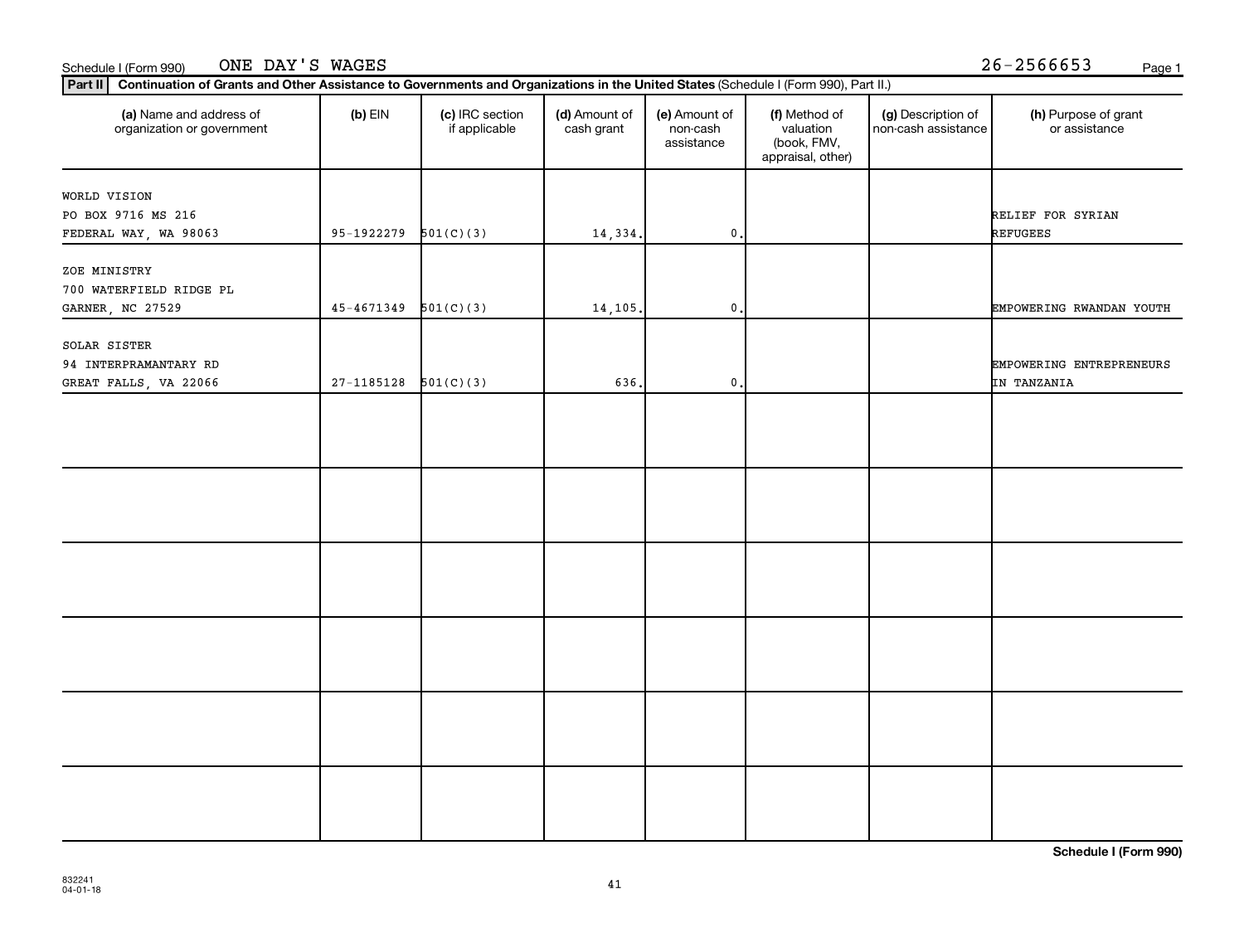**2**

Part III | Grants and Other Assistance to Domestic Individuals. Complete if the organization answered "Yes" on Form 990, Part IV, line 22. Part III can be duplicated if additional space is needed.

| (a) Type of grant or assistance | (b) Number of<br>recipients                                                                                                               | (c) Amount of<br>cash grant | (d) Amount of non-<br>cash assistance | (e) Method of valuation<br>(book, FMV, appraisal, other) | (f) Description of noncash assistance |  |  |  |  |  |
|---------------------------------|-------------------------------------------------------------------------------------------------------------------------------------------|-----------------------------|---------------------------------------|----------------------------------------------------------|---------------------------------------|--|--|--|--|--|
|                                 |                                                                                                                                           |                             |                                       |                                                          |                                       |  |  |  |  |  |
|                                 |                                                                                                                                           |                             |                                       |                                                          |                                       |  |  |  |  |  |
|                                 |                                                                                                                                           |                             |                                       |                                                          |                                       |  |  |  |  |  |
|                                 |                                                                                                                                           |                             |                                       |                                                          |                                       |  |  |  |  |  |
|                                 |                                                                                                                                           |                             |                                       |                                                          |                                       |  |  |  |  |  |
|                                 |                                                                                                                                           |                             |                                       |                                                          |                                       |  |  |  |  |  |
|                                 |                                                                                                                                           |                             |                                       |                                                          |                                       |  |  |  |  |  |
|                                 |                                                                                                                                           |                             |                                       |                                                          |                                       |  |  |  |  |  |
|                                 |                                                                                                                                           |                             |                                       |                                                          |                                       |  |  |  |  |  |
|                                 |                                                                                                                                           |                             |                                       |                                                          |                                       |  |  |  |  |  |
| Part IV                         | Supplemental Information. Provide the information required in Part I, line 2; Part III, column (b); and any other additional information. |                             |                                       |                                                          |                                       |  |  |  |  |  |

PART I, LINE 2:

ONE DAY'S WAGES REQUIRES GRANT RECIPIENTS TO PROVIDE SPECIFIC FOLLOW-UP

DOCUMENTATION AT THREE DIFFERENT TIME INTERVALS FOLLOWING GRANT FUNDING.

THE DOCUMENTATION REQUIRED INCLUDES NARRATIVE ACCOUNTS FROM BENEFICIARIES,

PHOTOS OF THE PROJECT AND/OR THE BENEFACTORS, IMPACT SURVEY/MEASUREMENTS TO

SHOW PROGRESS TOWARDS STATED GOAL, AND DETAILED BUDGET OF ACTUAL PROJECT

EXPENSE.